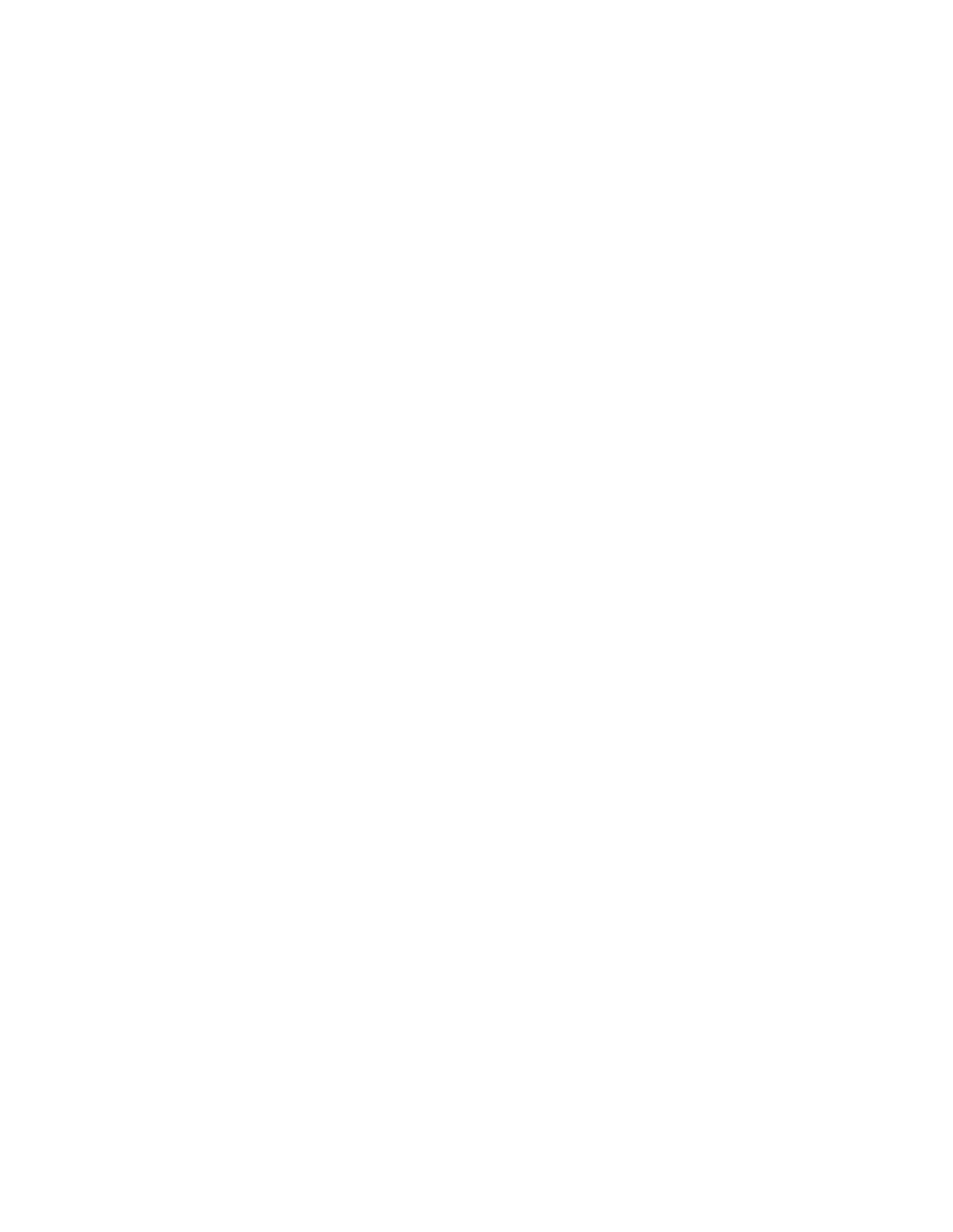

"Partnership for Recovery" 2010 – 2011 Budget Address Delivered by the Premier and Minister of Finance, Tourism and Development Hon. W. McKeeva Bush OBE, JP, Hon. MSc. on this 15<sup>th</sup> day of June 2010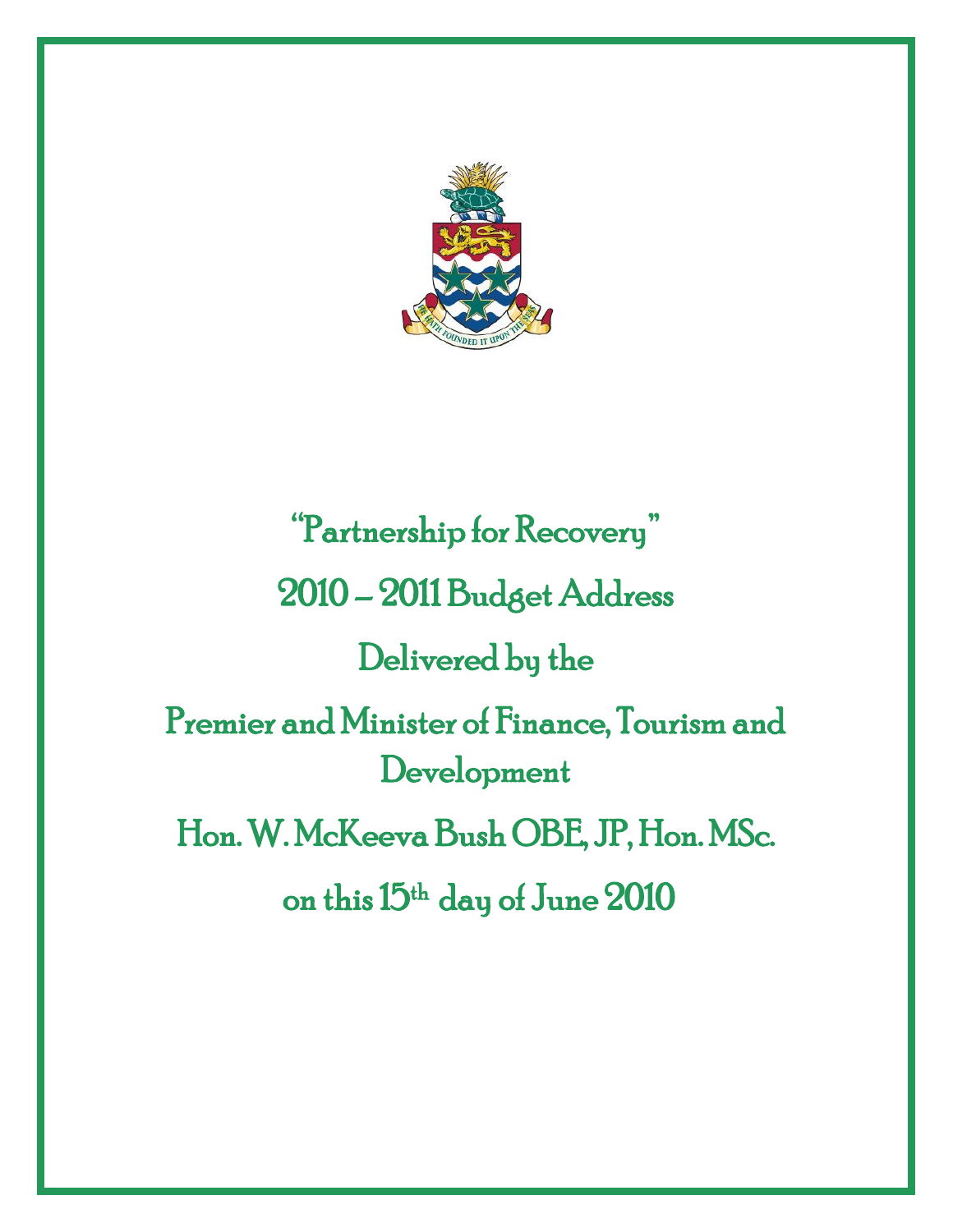Madam Speaker,

It is truly an honour to be the first Minister of Finance to deliver a Budget Speech in this august Assembly. The privilege is humbling and signals a Better Way Forward for us as a Legislature and certainly for us as a people.

I wish to recognize the role of Almighty God and thank Him for bringing us thus far as a country.

Notwithstanding our current challenges, He has bestowed several blessings on this country and its people. Our people enjoy a way of life that goes beyond sustaining their economic wellbeing to fulfilling their social and spiritual needs, in an environment of free choice.

This freedom to choose is at the heart of their democratic right to change governments when they see fit. This is why I have the privilege to stand before you today in this capacity.

The right to choose and the freedom to praise Almighty God are guaranteed rights which Caymanians exercise every day. Let me thank those of you who continue to send up prayers for this new administration.

This piece of history is the coming together of two sets of principles that form the basis of the budgetary process as we know it. As I identified in the debate to amend the Public Management and Finance Law; the two sets of principles have to do with management and leadership. The people of our beloved country have entrusted my government, not only with the management of our public and financial affairs, but with the leadership of our economic, social and political way forward. It will be a better way!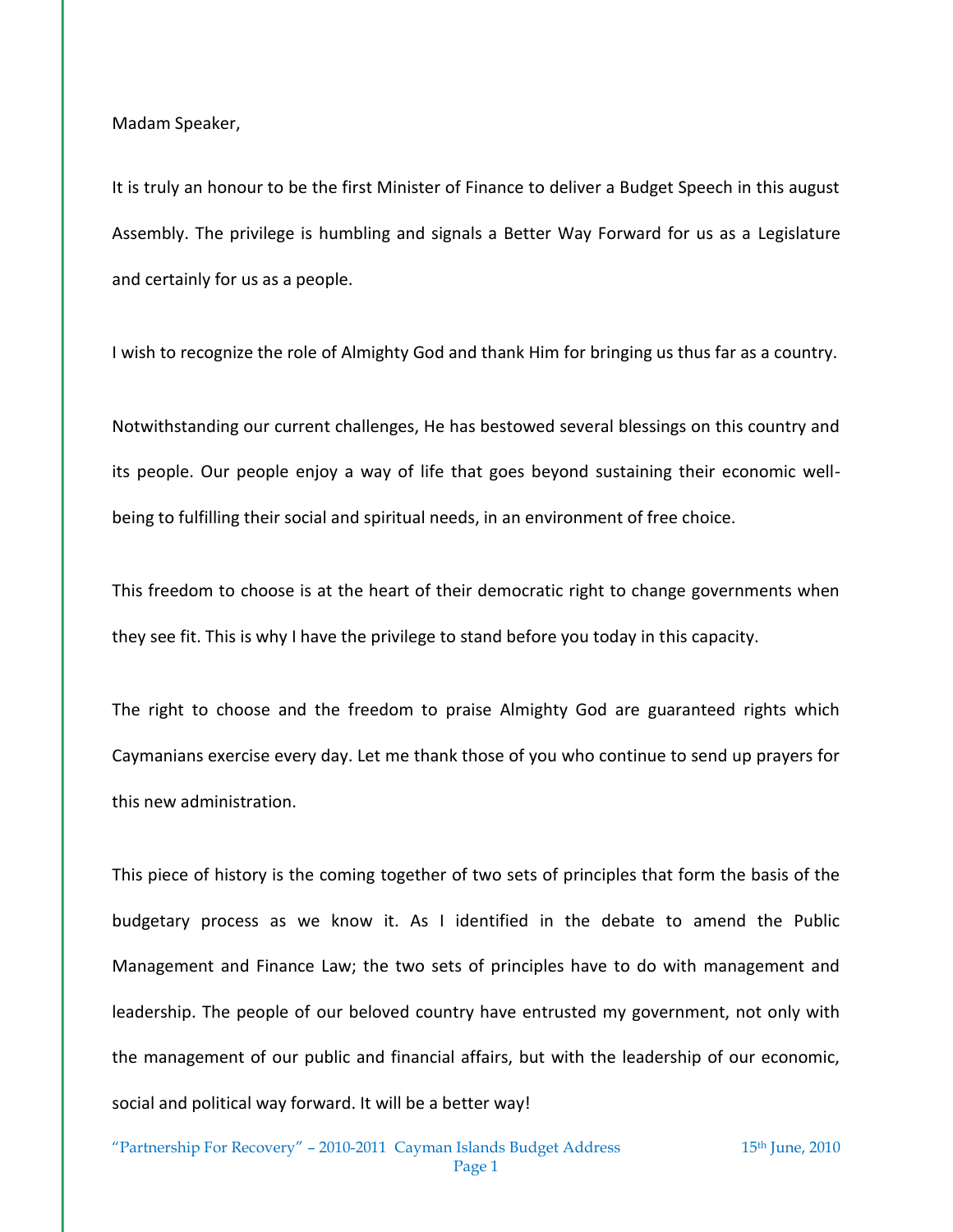The journey started in the midst of a World economic recession that is still being described as the worst since the economic depression of the 1930s. As I speak, there is gathering evidence that the World economy is past midnight and heading to dawn. More encouragingly, the short days of winter are apparently behind the advanced economies and the long days of summer are ahead of them.

But we must not forget that the light reaches us with a delay!

If we liken the current recession to darkness, then our faith may be reinforced by the words in Romans, Chapter 13, verse 12: "The night is far spent, the day is at hand: Let us therefore cast off the works of darkness, and let us put on the armour of light."

There is really no simple way of defining faith but it includes both belief and hope. Caymanians expressed belief in a "Better Way Forward" with their vote, notwithstanding the difficult times. It is for us to provide the hope that adds value to the faith of our people. The better way to provide such hope is to recognize the tough challenges which confront us; and face them and fix them!

In this vein, let us face the state of the country's finances that was left behind by the last government. Let us face the economic hand that has been dealt to us. Let us face the social conditions which we inherited.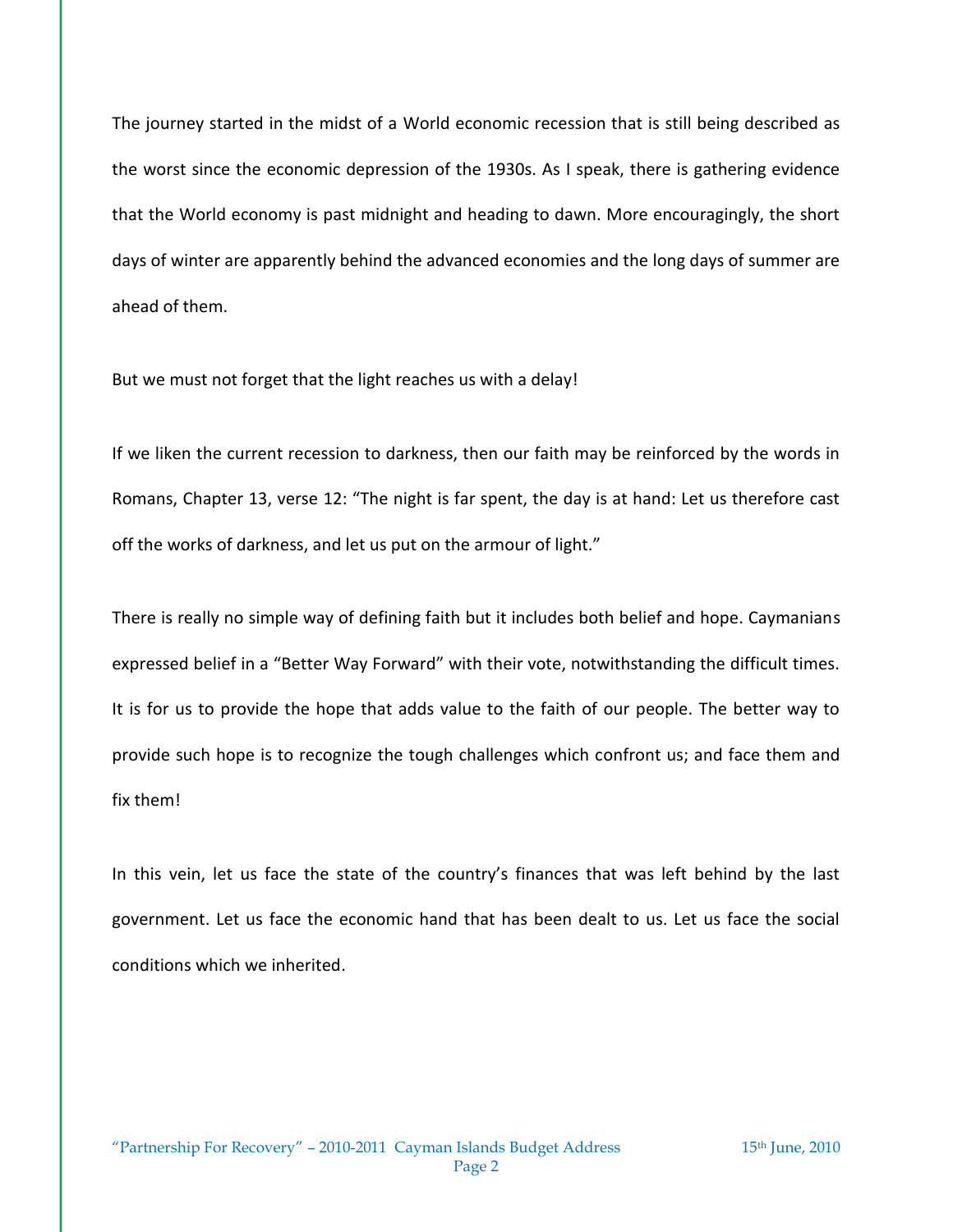But let us not despair because it is now our duty to fix the wrongs. It is our duty to restore balance to our country's finances. It is our duty to re-position the economy and it is our duty to rectify the social conditions, and we will.

We have a history of stability, be it economic, social or political. Our stability was founded on the backs of hard-working people, the freedom to allocate our limited resources and the resultant distribution of the benefits of our collective efforts.

In these times, our friends may ask us to lend them a hand; and we must persuade ourselves to open our hearts. More than ever, we have to become our brother's keeper!

Let us draw inspiration from the psalmist that "weeping may endure for a night, but joy cometh in the morning." Martin Luther King Jr. wrote: "This faith adjourns the assemblies of hopelessness and brings new light into the dark chambers of pessimism." This Assembly - this House – must inspire hope through rigorous but fair debate in setting the agenda for our country's future.

Therefore in a spirit of optimism, and in spite of the threatening clouds, my government is focused on strengthening the economy of these Islands; pursuing responsible financial management that will pave a better way forward for the citizens of these Islands; and leading Caymanians and residents to safer and calmer waters, no matter what the season.

In every sense, it is a new dawn!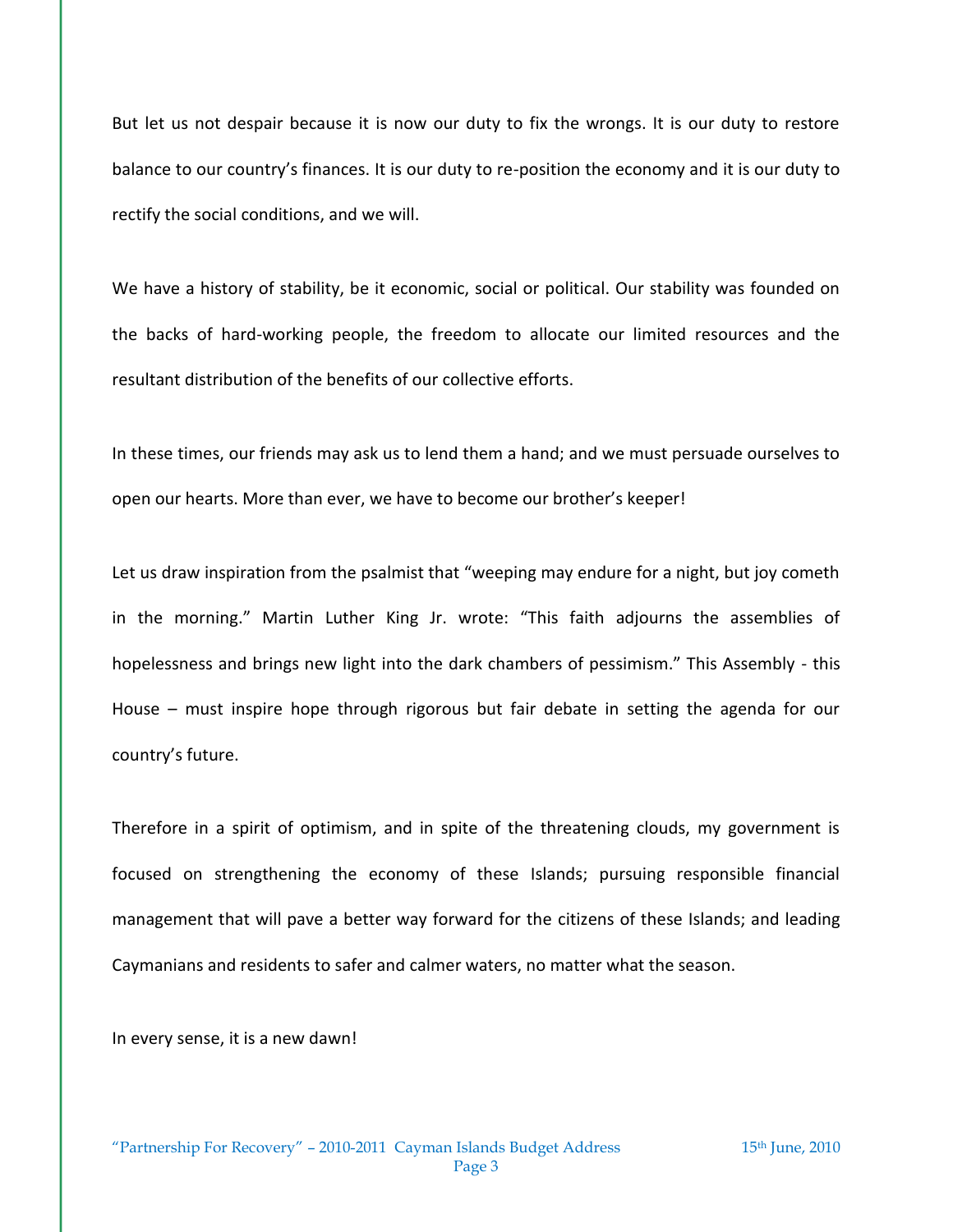The dawn is marked by the presence of fresh dew that some may see as an impediment but we see it as an opportunity for change. For sure, the challenging international environment imposes its own brand of change and this creates the need for change at the domestic level.

The change which we envision is reflected in the title/theme of this speech "Partnership for Recovery". There must be a new emphasis on the public/private sector partnership to drive our economic recovery. There must be a renewed emphasis on the partnership between the government and the people to deliver social cohesion. And there must be a greater emphasis on a stronger partnership between the government and institutions to secure our political stability.

These are all essential Partnerships for Recovery!

#### **STRATEGIC APPROACHES**

The budgetary process for us started on day one, as we immediately faced the prospect of fiscal problems. Declining revenues were the order of the day and there were no reserves to draw on.

There was approximately \$13.4 million in Government's main bank operating account to start the coming fiscal year and in the great scheme of things this is pocket change.

To put the country in fiscal recovery mode, we had to bring a temporary budget to bridge the fiscal gap for the first four months of the year. This required us having to grapple with the issue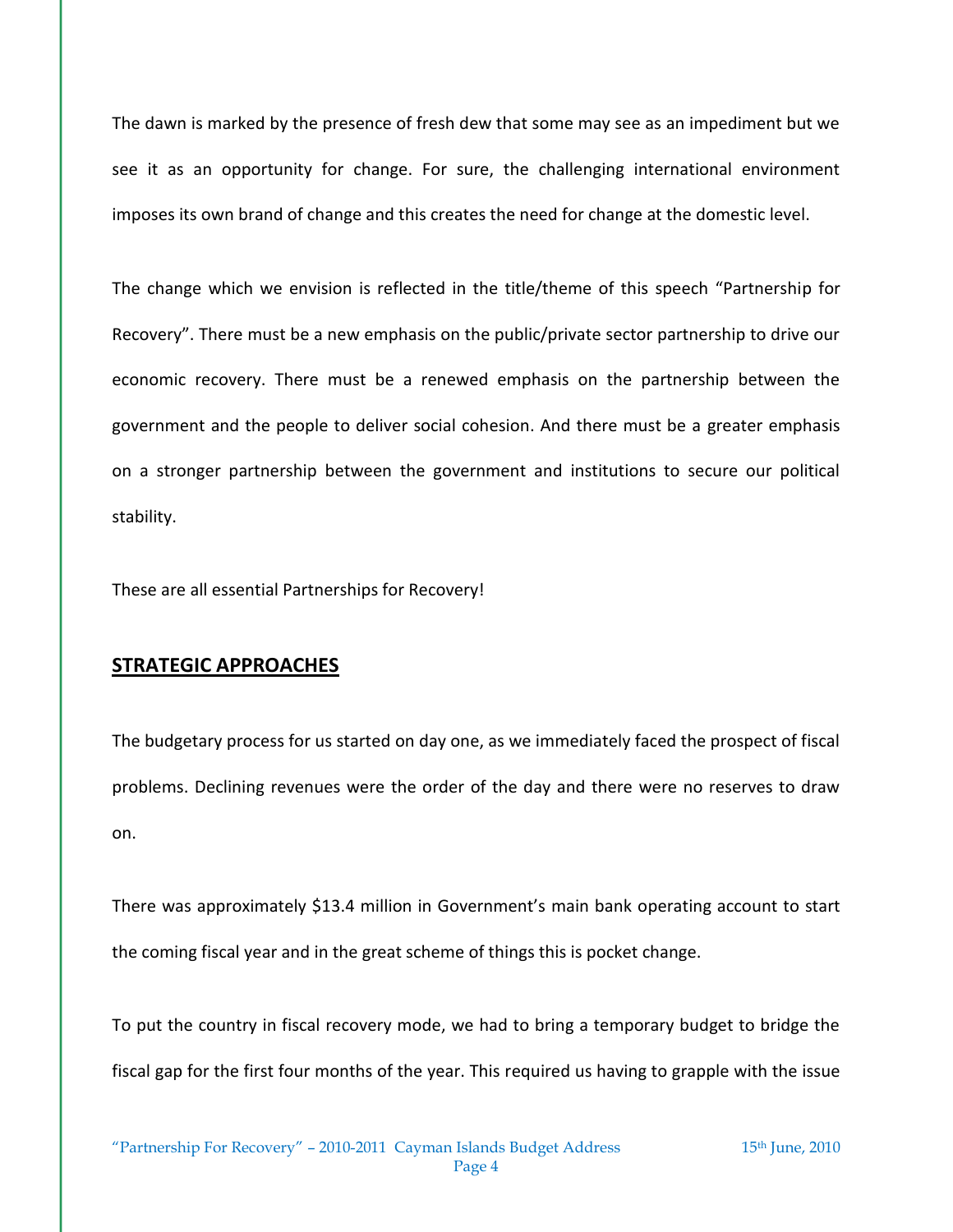of borrowing money, the pressure to introduce direct taxation and immediate government expenditure reduction.

The degree of management and leadership of our fiscal recovery demanded public and private consultation and listening to internal and external advice.

By October of 2009, we brought a budget and on the other side of the aisle only the Member for North Side supported it.

The budgetary process nevertheless continued as we negotiated with the Civil Service, sat with Chief Officers to identify cuts in expenditure and worked with the United Kingdom Government's Foreign and Commonwealth Office (the "FCO") who required us to develop a three-year financial plan.

The process for fiscal recovery demanded hard work, involving long hours and lots of negotiation.

It is in this spirit of recovery that the Government's Three-Year Budget Forecast (2010/2011 to 2012/2013) rests upon five key strategies which the government is committed to implementing over the medium term. These strategies include: (1) public sector reform; (2) limits on new public sector borrowing; (3) broadening of the government's revenue base; (4) government expenditure reduction and (5) private/public financing initiatives.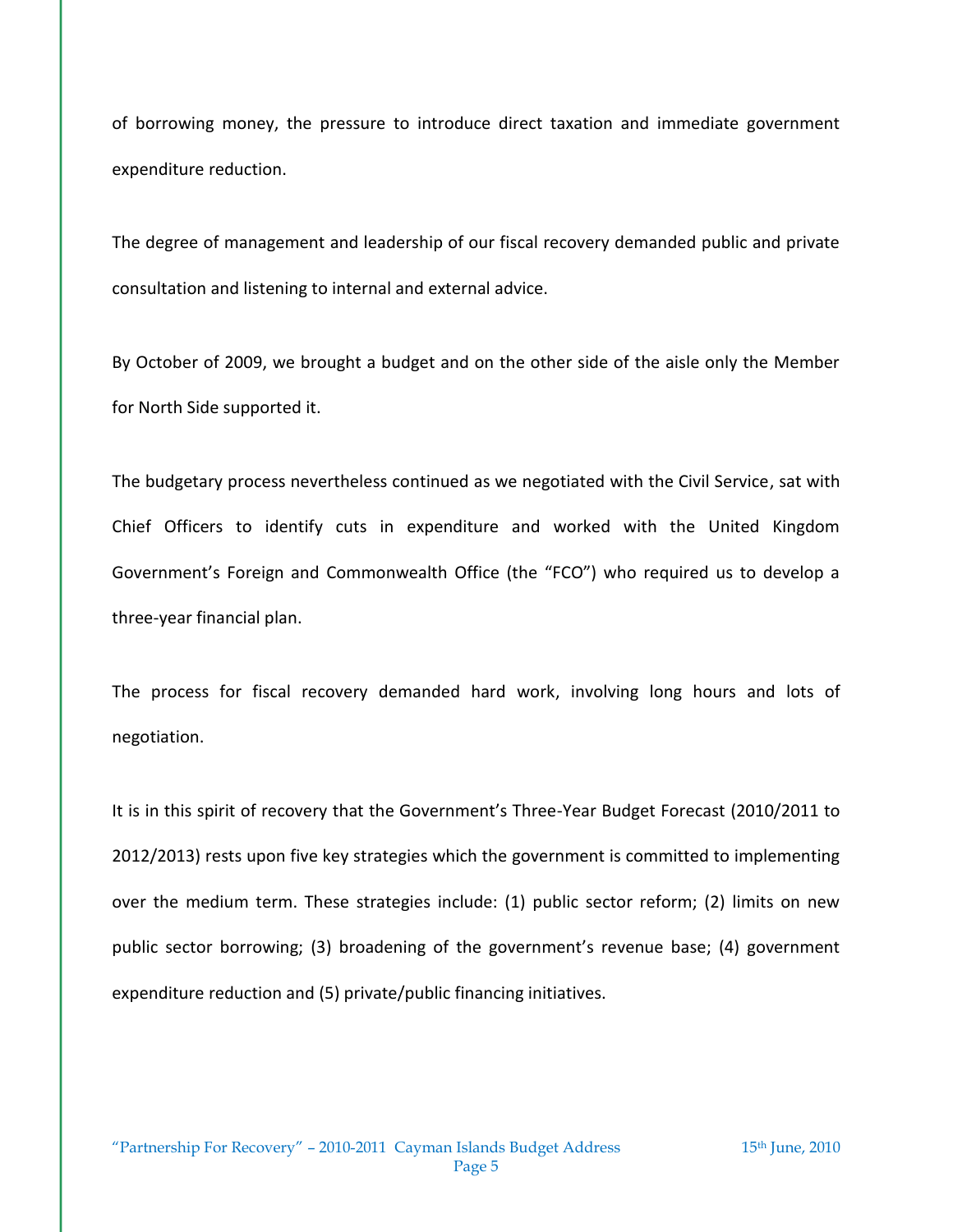These strategies underpin the various economic initiatives which inform our initial three-year economic recovery plan. This plan focuses on re-positioning the finances of the public sector such as to enable the recovery to be driven by the private sector.

The five key strategies constitute the major pillars of the government's short-term policy stance of deficit-reduction for the financial year 2010/11 and beyond. This follows on two previous difficult financial years. In 2008/09, the Financial Secretary entitled his address, "Maintaining Fiscal Prudence in Challenging Economic Times". In 2009/10, he referred to the budget as a "bare bones" budget. It provided for the basic operational and capital needs of the Government.

Having inherited the economy in a recessionary environment or alternatively amidst threatening clouds, we immediately sought to restore some balance or light to government finances with the introduction of revenue measures. Although implemented in January 2010 and not November 2009 as intended, the new measures are contributing to a recovery of the financial position of the Government.

A forecast made in February this year estimated a deficit of CI\$57 million for the year ending 30 June 2010. The most recent forecast indicates a revised deficit of CI\$45 million. Government's total cash balances at 30 June 2010 is expected to be CI\$77 million; which is a significant improvement from the CI\$53 million forecasted in February.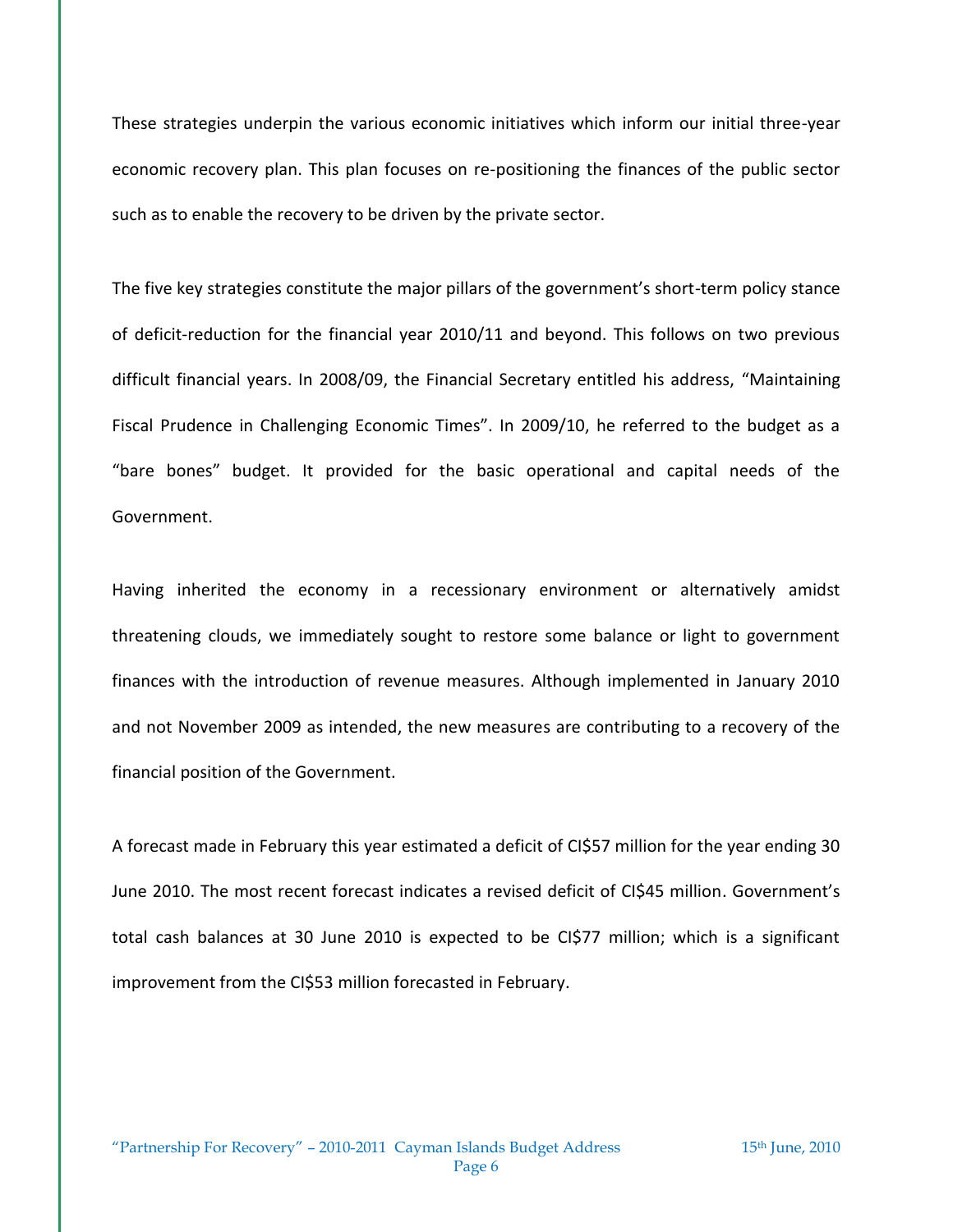While the Caymanian economy is expected to contract in 2010, there is already some evidence of improvement in the Government's financial position initiated by the policy action of this Government. We intend to face it and fix it!

However in order to fix it, we must be able to put the current environment into context!

## **FCO Involvement**

Madam Speaker, as I have said, the bad financial situation we found meant that the FCO for the first time in our history, had to give us permission for our budget. For a Country that always boasted financial independence, and was proud of it, this put us in a very embarrassing position. Nevertheless – as was and is our duty, we worked hard and the new Government in the UK has offered full support in our plan for national recovery.

Madame Speaker, I wish to speak briefly on a matter which I believe is key to our continued success and that is the nature of this country's relationship with the United Kingdom.

This relationship has been somewhat renewed recently with the election of a new Government in the UK. I think it is very safe to say that there is a world of difference between the nature of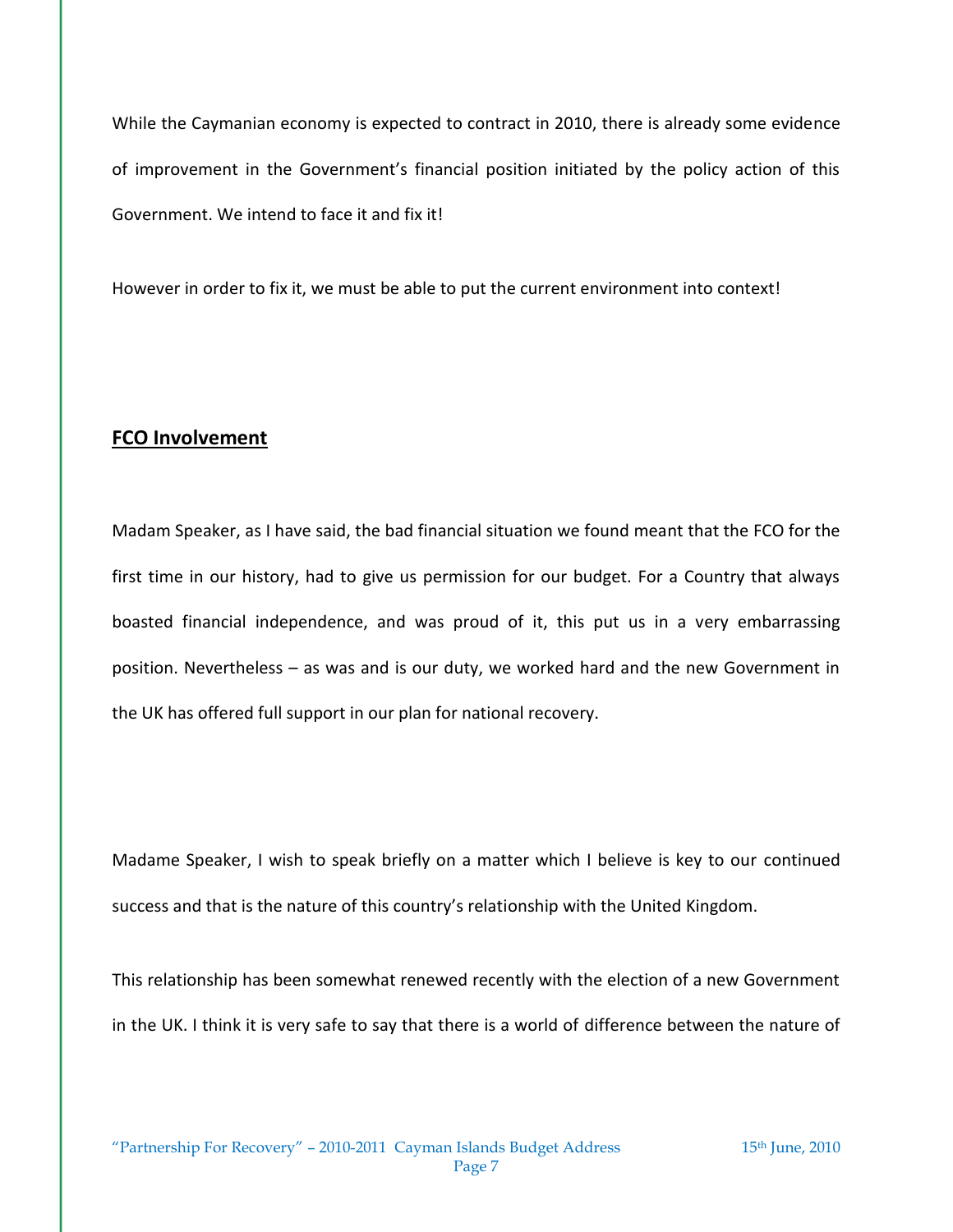that relationship over the past 12 months as compared to the one recently established over the past 4 weeks.

In connection with this budget and the need for the Cayman Islands to seek the UK's approval for the additional borrowings in this budget, I met in the Foreign and Commonwealth Office, with the Honourable Henry Bellingham, the UK's newly appointed Under Secretary with responsibility for the Overseas Territories.

This Honourable House will already be aware of the fact that as a result of my Government's three year plan and my discussions with Mr. Bellingham, we have indeed received this approval.

However I wish to focus on a point separate and apart from the approval itself. During those discussions it became clear to me Madame Speaker that we have entered a period of a more positive partnership with the UK. Certainly more positive than we have had with the previous administration in the UK.

Madame Speaker I had made it no secret that given the previous relationship, I was hoping for some change in the administration which would provide an opportunity to improve our relations with the UK, treat the commonwealth and the Caribbean more favourably, and it appears thus far that, we have got that.

I have tabled a letter from Mr. Bellingham in relation to our meeting and this letter clearly demonstrates this change.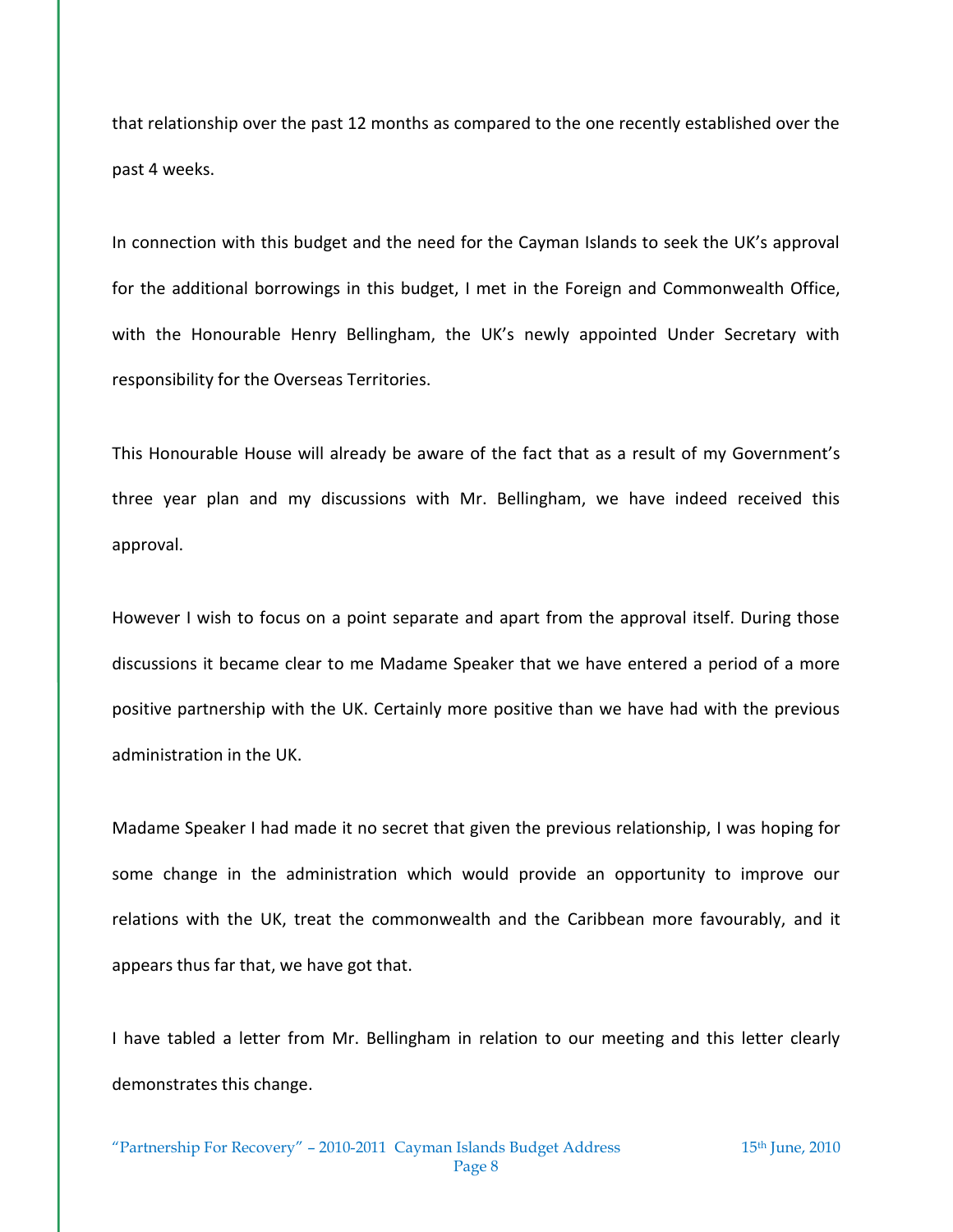In his letter Mr. Bellingham agrees with my own assessment that the meeting was extremely constructive. And his own words Madame Speaker, he is looking forward to a more dynamic and positive relationship between the UK and the Cayman Islands.

In his letter and our meeting Mr. Bellingham agreed to and offered support to the Government in its initiatives as laid out in the three year plan. This included ensuring that the plan was fully implemented and that there was an annual progress report on its implementation.

The UK also supported our plans to examine and execute where feasible, a number of divestments and expressed its wish to see the proceeds of that divestment utilized for a sinking fund to rebuild reserves and pay off existing debt.

The UK agreed to, and also fully supported the Government's plan to restructure existing loans, (including the recent bond issue) to improve our cash flow and reduce interest costs.

Madame Speaker, over the past year, my administration has been working hard to improve the Government's fiscal crisis and restore prudent financial management to this country. The new UK administration appears to have an appreciation of our efforts and Mr. Bellingham expressed his appreciation for our determination to restore sustainable public finances to the Cayman Islands.

This country has never asked for anything from the UK aside from their understanding and support for policies that improve the lives of our people.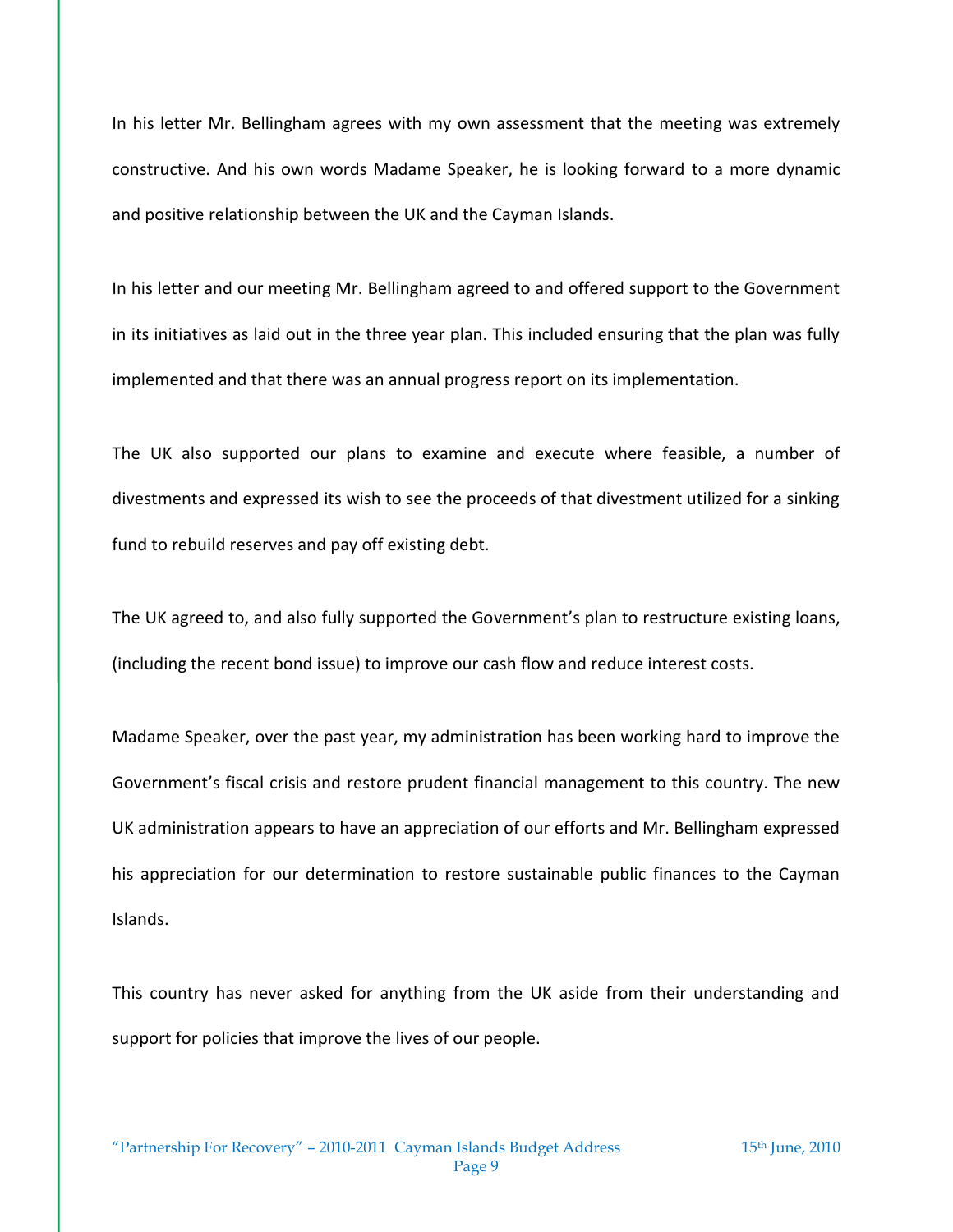We are therefore grateful for this improved partnership and look forward to working with the new administration in the UK and I certainly hope that we can now move forward with a renewed and more positive partnership.

We had come to a situation where last year we were told that we would have to cut Civil Servants. I made a sincere effort to cut salaries instead of laying off people but this was not accepted. The 3.2% was offered by the Civil Service management. When the economy turns in a more robust generation of income – we will revisit with a desire to reinstate the 3.2%.

## **MACROECONOMIC OVERVIEW**

Between late 2001 and 2003, the Cayman Islands' real gross domestic product (GDP) expanded on average by 1.3 percent per year; however, this was reduced to 0.9 percent in 2004 due to the impact of hurricane Ivan. The local economy rebounded from the devastation to record an average growth of 5.2 percent for the succeeding three years which can be attributed to major reconstruction works which had begun in 2004, along with the resilience of the financial services and tourism sectors that had been prepared.

However In 2008, the rate of economic growth slowed dramatically to 1.1 percent and this minimal growth was largely due to accelerated government spending, as the effects of the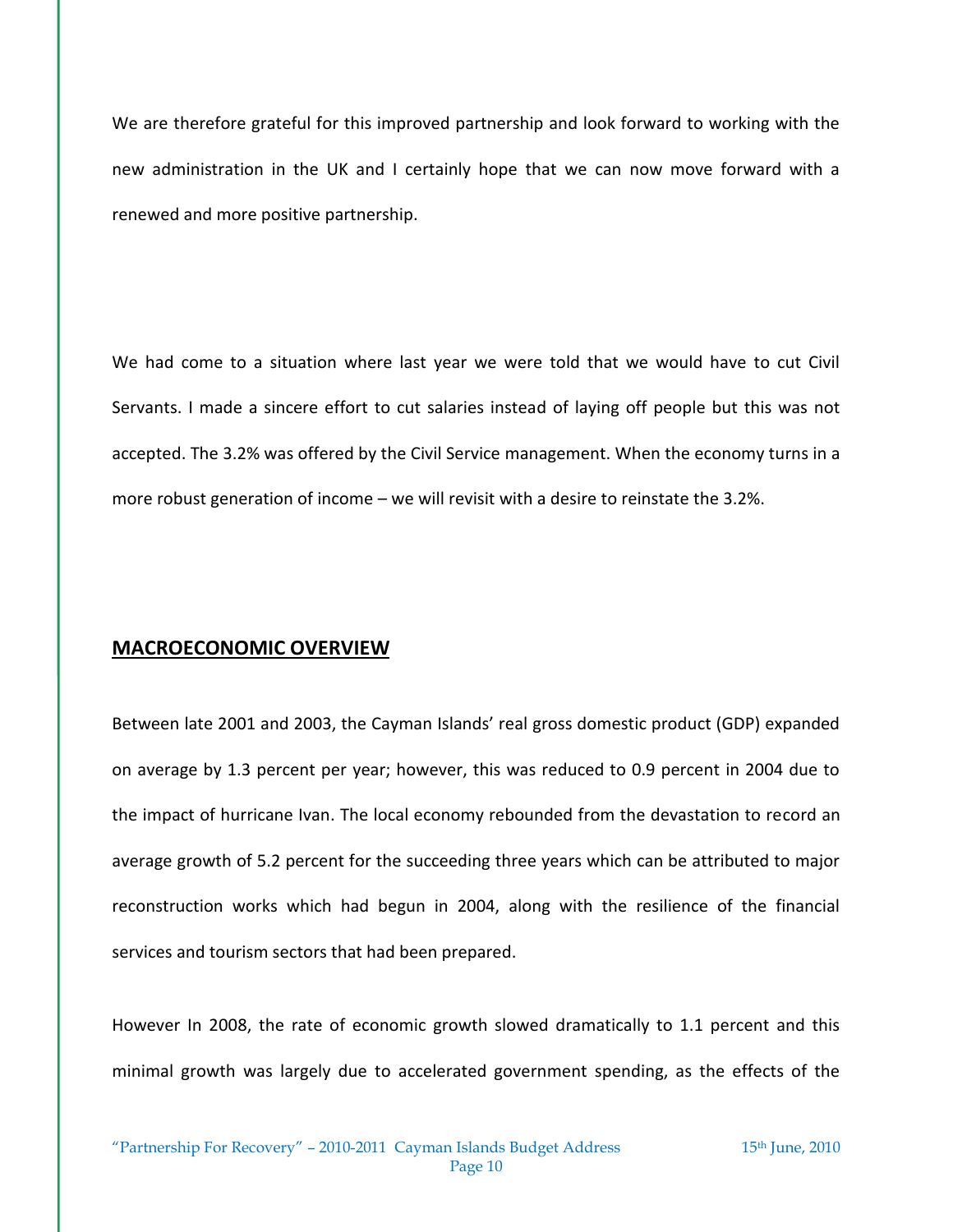global economic downturn were still in evidence on the financial services sector and tourismrelated industries. Large government expenditure growth beginning in 2006 was however paving the way for rising fiscal deficits, as government revenue showed signs of contracting as early as the 2008/09 financial year.

The signs of fiscal difficulty had emerged. Indeed in the 2008/09 budget presentation, prior to my Government assuming office, the operating revenue was projected to be "approximately \$11 million less than was forecast in the 2008/09 SPS. This downward revenue projection is the direct result of the current economic environment we find ourselves operating in, and it also reflects lower economic growth forecasts."

The full impact of the global downturn was felt with no meaningful preparation for 2009 when the domestic economy was estimated to have contracted by 6.6 percent. Financial services which account for 53.5 percent of GDP was estimated to have declined by approximately 4.1 percent in 2009.

Similarly, real estate, renting and business activities which account for 20.7 percent of GDP are estimated to have declined by 4.8 percent. Declines were also experienced in the construction as well as hotels and restaurants sectors.

While many of the advanced economies are on their way to recovery in 2010 mainly due to fiscal stimulus programs which are unprecedented in size, there is evidence of recovery for the Cayman Islands. But this is not the result of lack of fiscal stimulus; rather it is the result of fiscal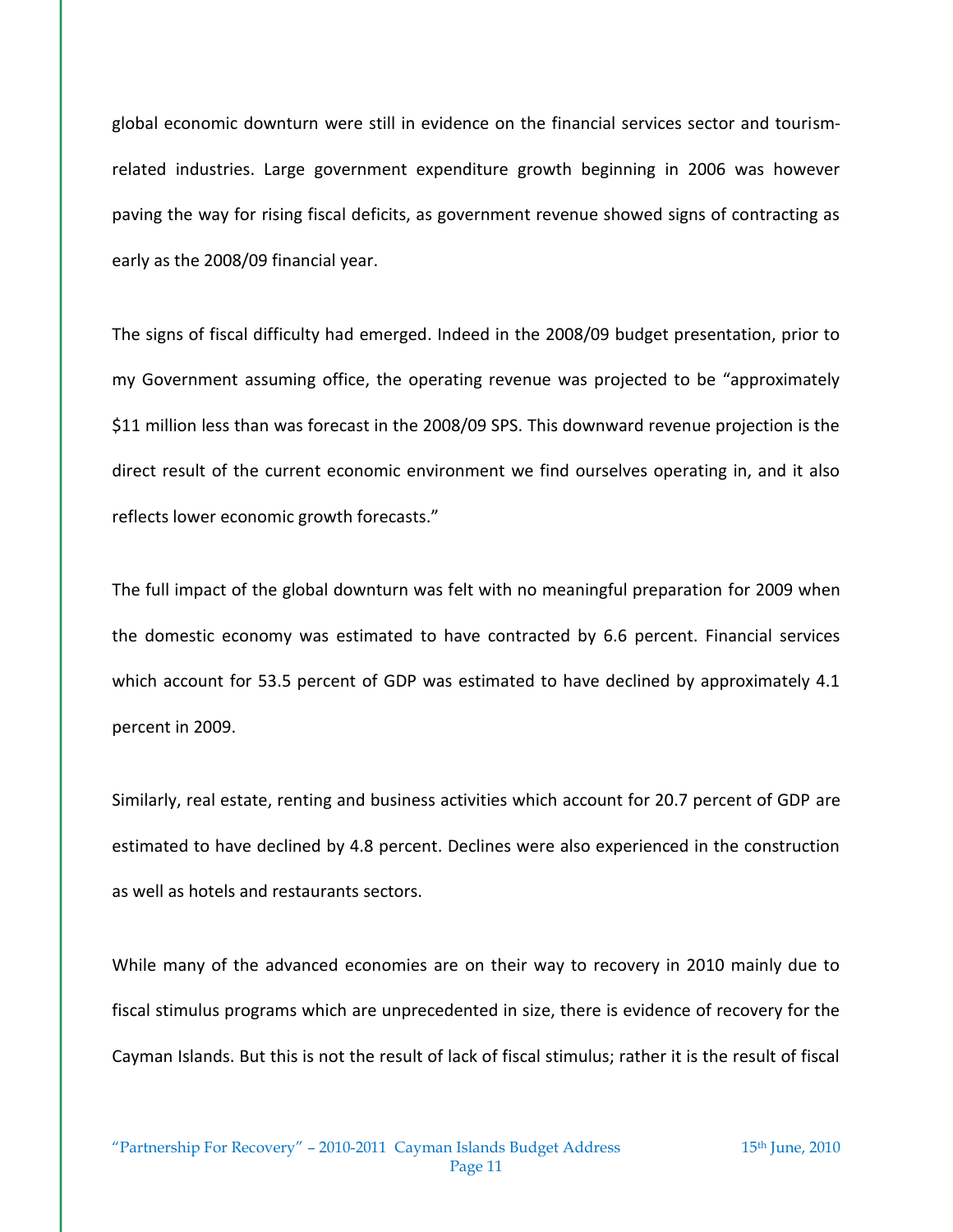prudence. In fact in 2009, total spending by central government in the Cayman Islands was cut by 5.1 percent in nominal terms.

Over the last thirteen months, we have managed the Government's finances effectively, to achieve a reduction in the fiscal deficit from CI\$81.0 million to CI\$45.0 million forecasted to 30 June 2010. The reduction of deficit between the 2008/9 year and the 2009/10 year was achieved primarily through operating expenditure reduction of approximately CI\$23 million. Total operating revenue increased by only CI\$4.2 million notwithstanding the introduction of new revenue measures in January of this year.

The recovery in the Government's finances started with the more effective and efficient allocation in the category of supplies and consumables in the public sector. This allocation was reduced substantially from the initial \$116 million 2010/11 Budget submission for this category without compromising the sector's delivery.

The Government has therefore moved to restore fiscal prudence to the affairs of managing the public sector as part of its partnership for recovery.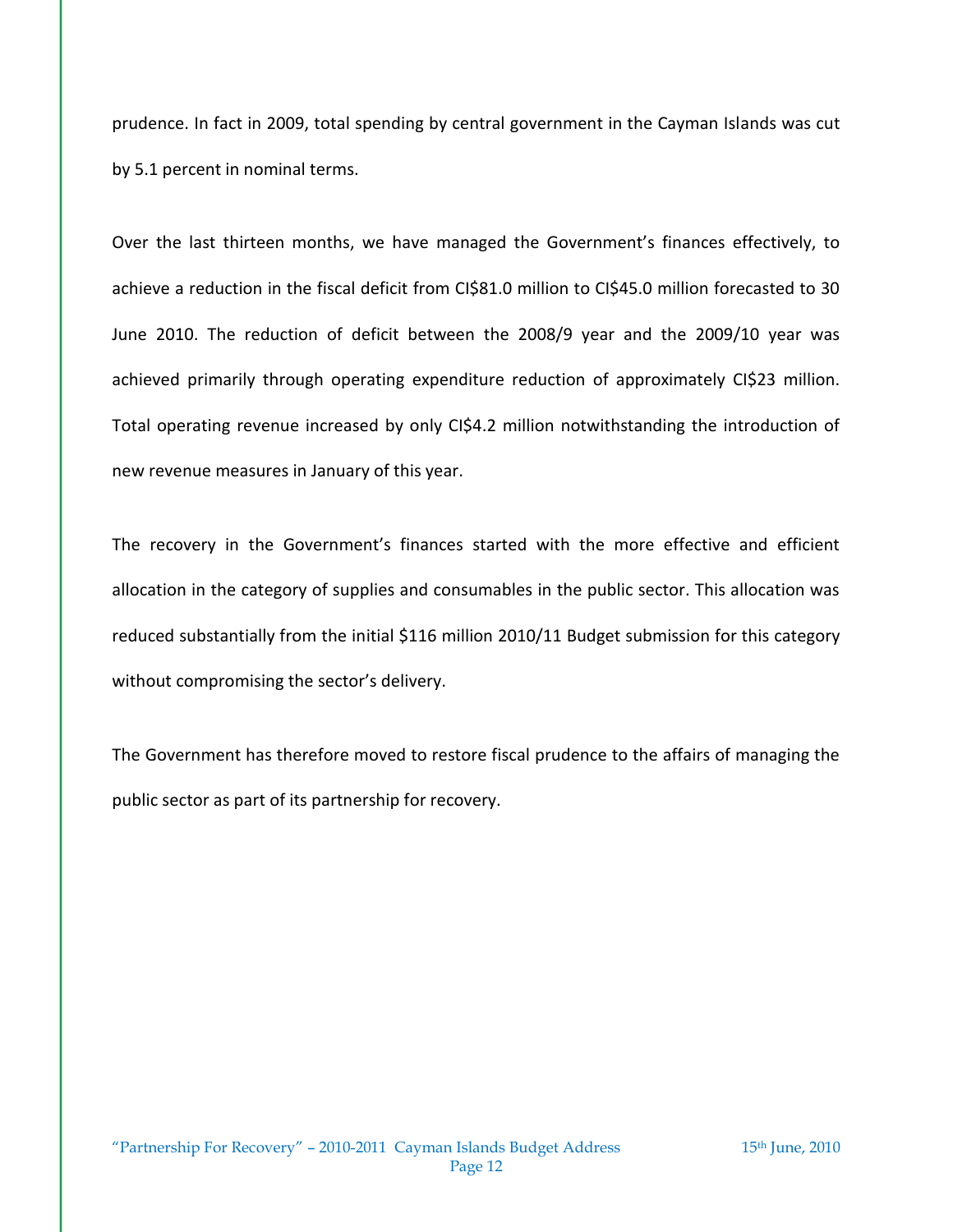#### **LABOUR AND INFLATION**

Last year, the depressed activities in the production sectors led to a fall-off in labour demand. Demand for foreign workers as reflected in the numbers for work permits, shrunk by 11.3 percent. It must be emphasised that labour supply in Cayman is essentially demand-driven, with over 50 percent of the demand comprising of expatriate workers.

A fall-off in the demand for expatriate labour is reflected in the drop in the population from approximately 57,009 in 2008 to 52,830 in 2009. However, the fall in population numbers had some negative effects on GDP in 2009 which are expected to continue over the medium-term.

The decline in economic activity in 2009 was accompanied by a rise in the unemployment rate to 6.0 percent. The number of unemployed persons, however, rose by approximately 630 as the labour force declined by approximately 3,000. This change in the size of the labour force was a direct consequence of the fall in the total population for the year 2009 occasioned by movement in transient labour.

Given the decline in population and its implications for the local demand for goods and services, the country experienced deflation in 2009. This was primarily as a result of housing which is the largest component of the local consumer price index basket. Since the demand for housing rentals declined significantly, the rate of inflation in the sector averaged -5.1 percent in the last three quarters of 2009. This was largely responsible for the overall inflation rate of -1.3 percent for the whole of last year.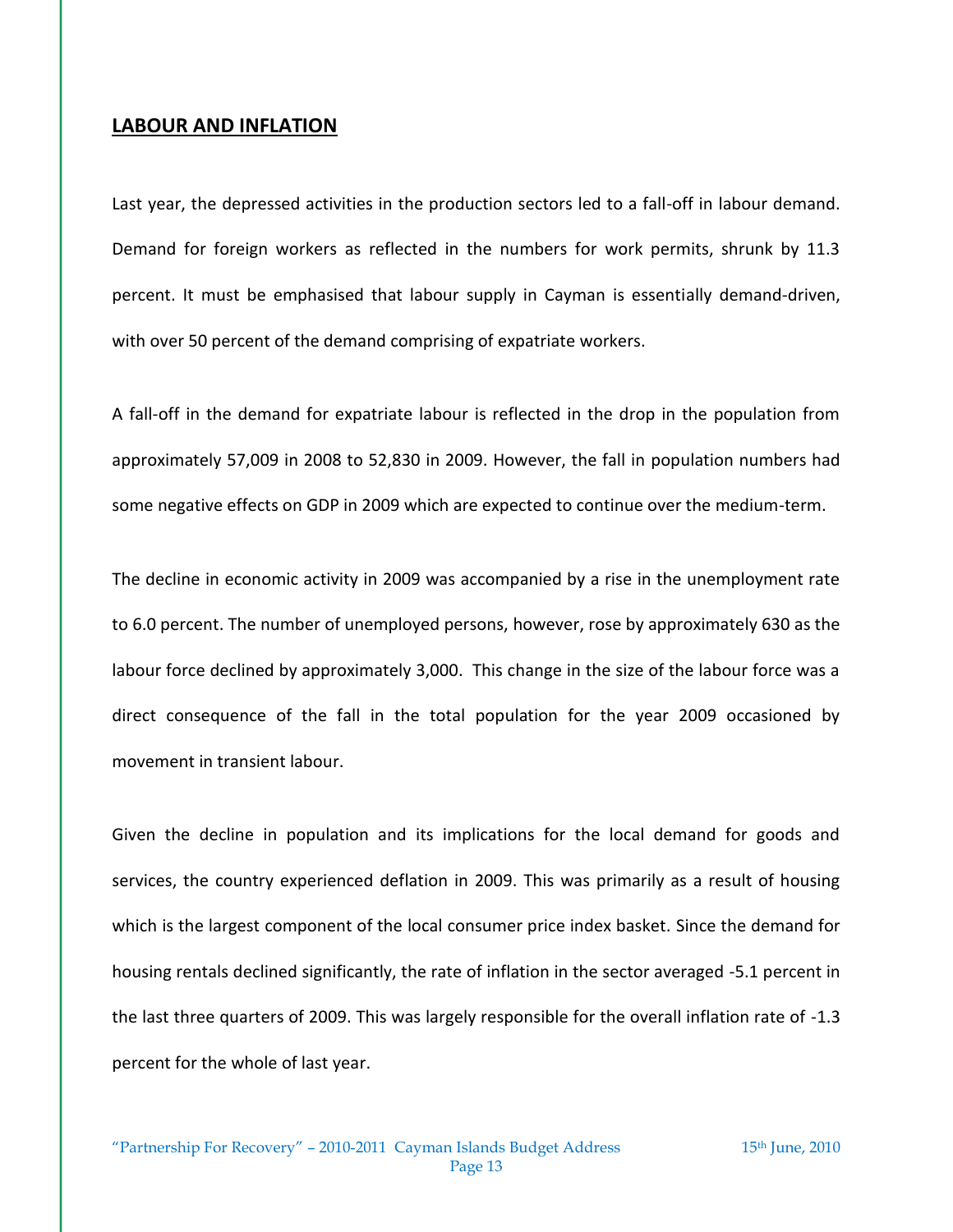## **2010/11 Forecast Financial Performance**

For the 2010/11 financial year, the government is forecasting to earn approximately \$510.33 million, of which \$460.14 million will be in form of coercive revenue and some \$50.19 million in entity revenue.

These forecasts are based on the existing fees and charges levied by the Government along with the introduction of only one new revenue measure, in this budget, increased import duty on gasoline and diesel imports which is expected to generate some \$10.3 million in 2010/11. Effective 1 July 2010, import duty on gasoline and diesel will each increase by 25 cents per gallon and be applied to all such imports to Grand Cayman and Little Cayman. There will be no increase on fuel imports to Cayman Brac.

Overall, the 2010/11 revenue forecasts of \$510.33 million are quite conservative when compared to the 2009/10 forecasts of \$491.65 million. After you separate out the \$10.3 million generated by the increase import duty this represents a 1.7% increase in revenue over the 2009/10 forecasts. This very conservative increase reflects the current economic realities and the expectation that over the course of the 2010/11 financial year the Cayman Islands economy is expected to remain stable.

For the 2010/11 financial year the Government is forecasting a net operating deficit of \$31.89 million. This deficit is a \$13.01 million improvement over the estimated \$44.90 million deficit expected at the end of the current financial year.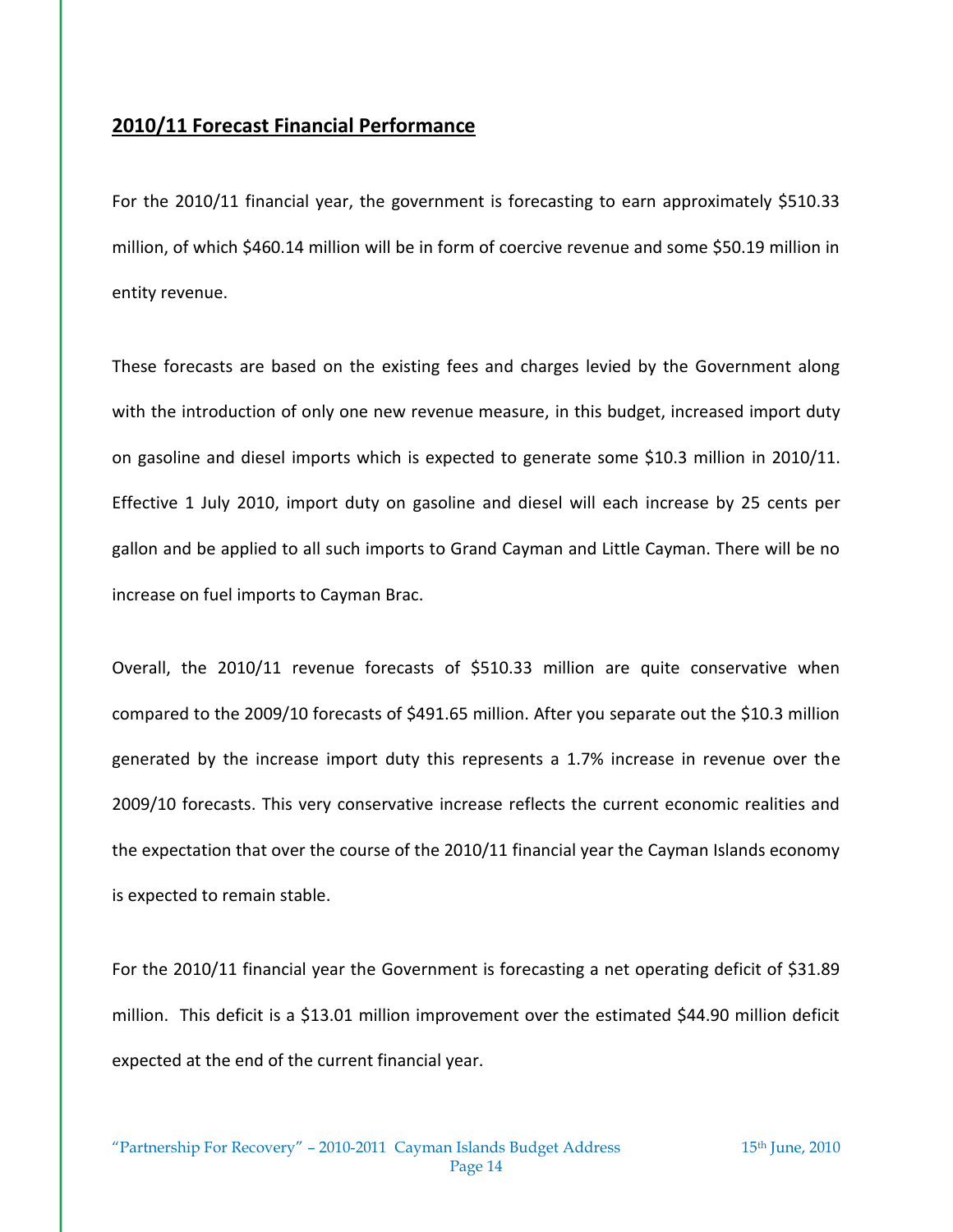The forecast operating deficit is calculated by taking the forecast 2010/11 operating revenue of \$510.33 million then subtracting operating expenditures of \$507.75 million, financing and other non operating expenses of \$32.88 million, and a \$1.59 million net loss in statutory authorities and government companies.

The forecast operating expenses of \$507.75 million detailed in this budget are some \$68.25 million less than the \$576 million which was presented to the Government during the initial rounds of the 2010/11 Budget process in March 2010. This process required the Government to make some very difficult decisions to reduce operating expenses across the public service; these cuts affect all agencies and will significantly challenge managers to deliver much needed and valuable public services more efficiently.

As a sector, statutory authorities and government owned companies are forecast to make a net deficit of \$1.59 million this is a \$0.95 million improvement over 2009/10 and is the result of a concerted effort by the Government and the respective board of directors to reshape these organizations and improve their overall financial performance.

Financing and other non-operating expenses of \$32.88 million represent the interest expense on the debt of the core government. The Government has received permission from the United Kingdom Government to borrow up to \$155 million in 2010/11 this will bring the public debt balance at 30 June 2011 to some \$623.7 million. This is not where I want to be and I will take steps to rectify this dangerous path, this year.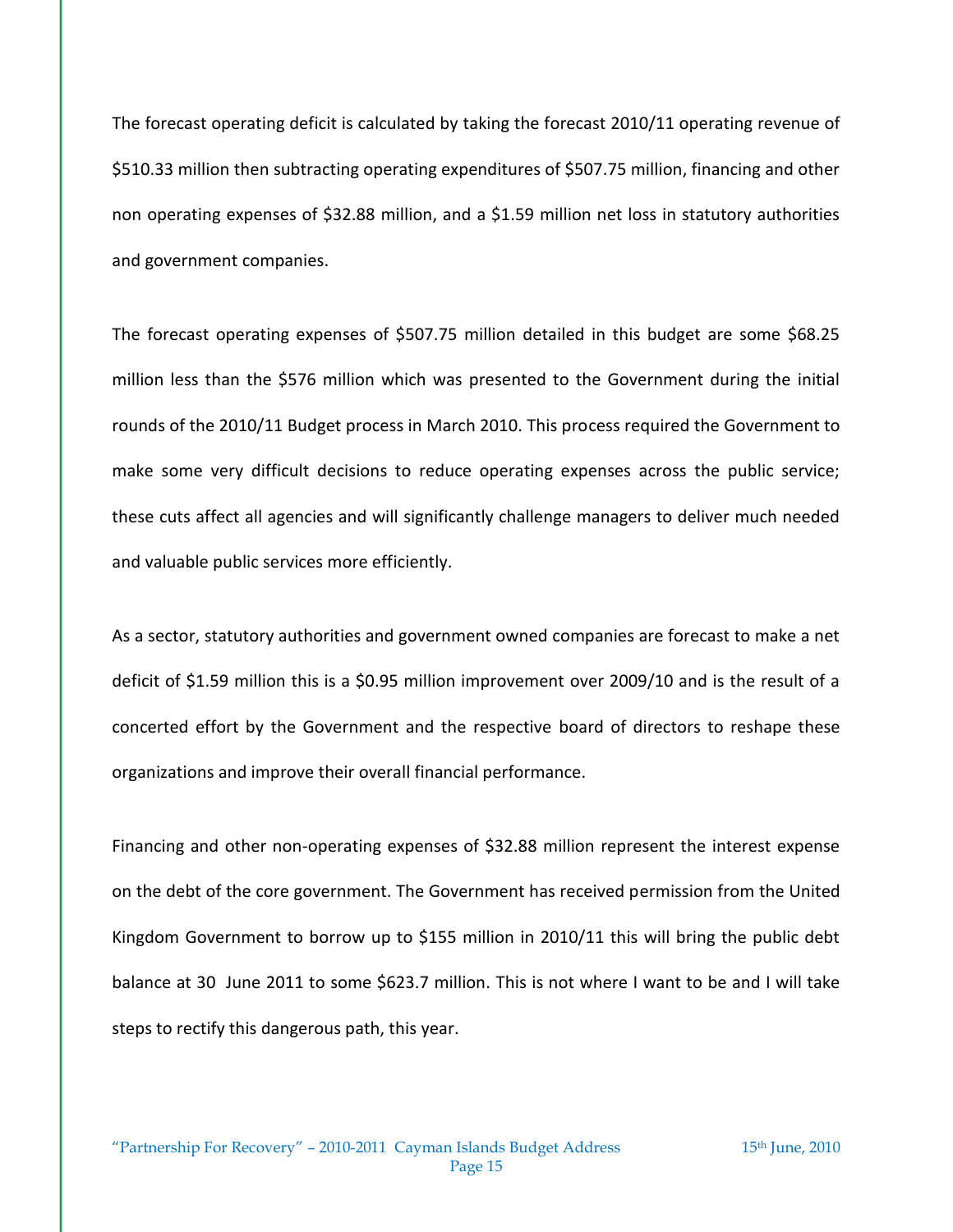In terms of Capital investments, the government is forecasting to spend a total of \$127.38 million in 2010/11. Of this amount, some \$108.84 million will be spent on various continuing capital projects such as the John Gray High Schools along with the new Government Administration Building. A further \$18.54 million will be invested into Statutory Authorities and Government Companies.

Total cash and cash equivalents at 30 June 2011 are forecast to be \$66.6 million which is approximately \$10.47 million less than that expected at 30 June 2010.

#### **THREE YEAR OUTLOOK**

The performance of the Caymanian economy is inextricably linked to the vagaries of developments in the international economies and consequently the international markets. This is readily evident in the fact that financial services account for 53.5 percent of our Gross Domestic Product (GDP), while tourism and tourism-related services account for another 30 to 40 percent of GDP.

The demand for these services is predominantly externally driven and explains why we are able to compete in a class above our weight. In a sense, as a government, we are expected to provide social services for a population that is not all permanent, and because of its transient nature the challenge of doing so is emphasized during times of downturn in the economy.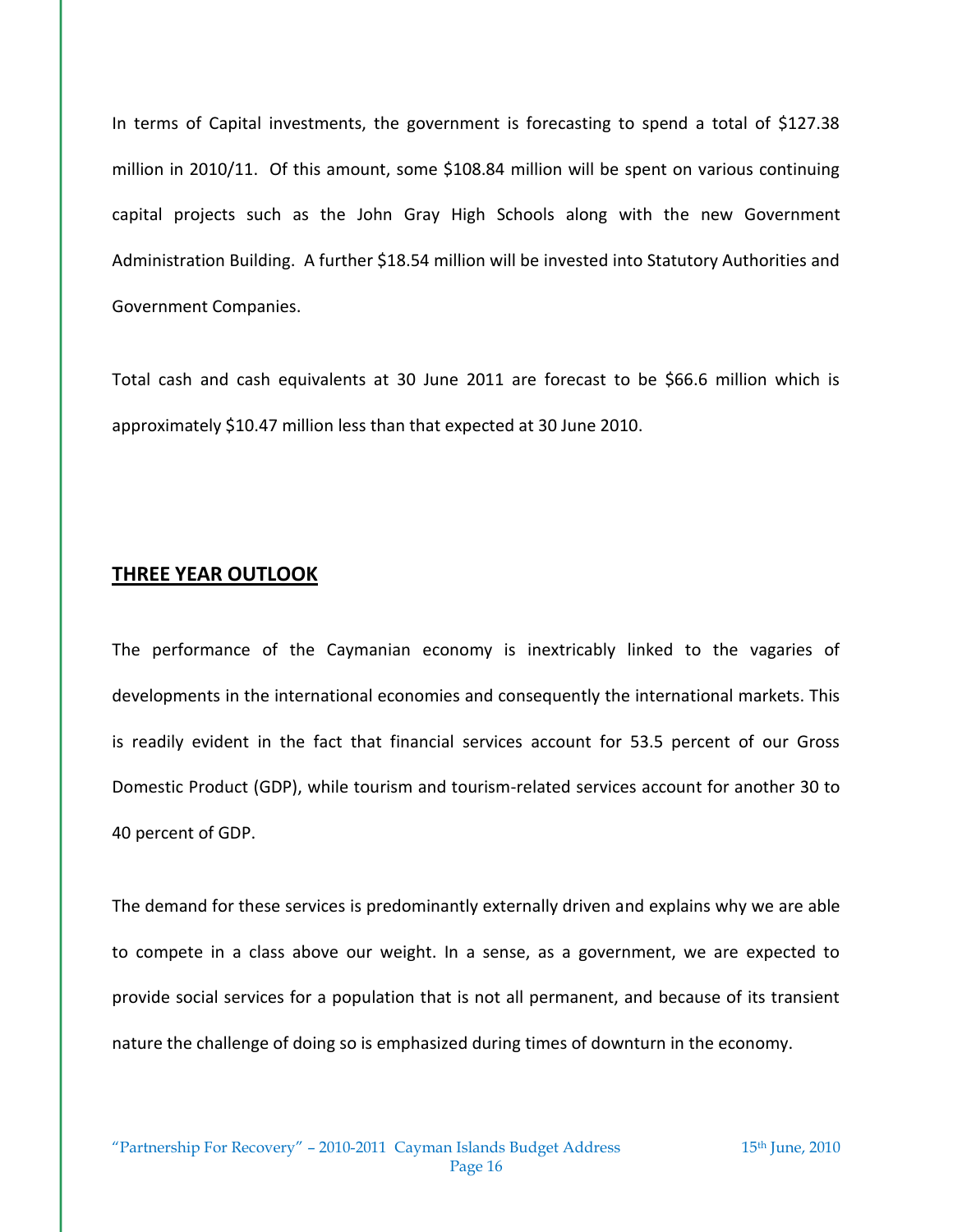It is apparent in this period of economic recovery that there is an optimum size for the public sector which has to be achieved in the pursuit of economic stability and sustainability. This explains the concentration on the public sector in the key strategies supporting the three-year plan and is consistent with our partnership for recovery.

As a partner in the recovery plan, the government is committed to further reducing the fiscal deficit. Having achieved a reduction of CI\$36.2 million for the current year, we are forecasting a further reduction of CI\$13.0 million for the next fiscal year—2010/11. The focus is once again on effective and efficient management in the public sector.

Over the course of two years, we would have presided over a fiscal deficit recovery of almost CI\$50 million that is moving the deficit from CI\$81.0 million when we assumed office to CI\$31.89 million by June 2011.

We have worked assiduously to trim operating expenses in Government, fully conscious of the need to maintain morale among staff while choosing the path of least negative impact on the Gross Domestic Product. This is why the non-wage components of expenditure have been tackled more vigorously than the components which have an immediate human face.

Investment in our human capital is very important but can be very costly if not planned properly. In that vein, we see the building of the two high schools and the Government Administration Building as far too grandiose and we will now see to manage it in such a manner in our partnership for recovery as to allow us to complete the buildings in a phased construction program.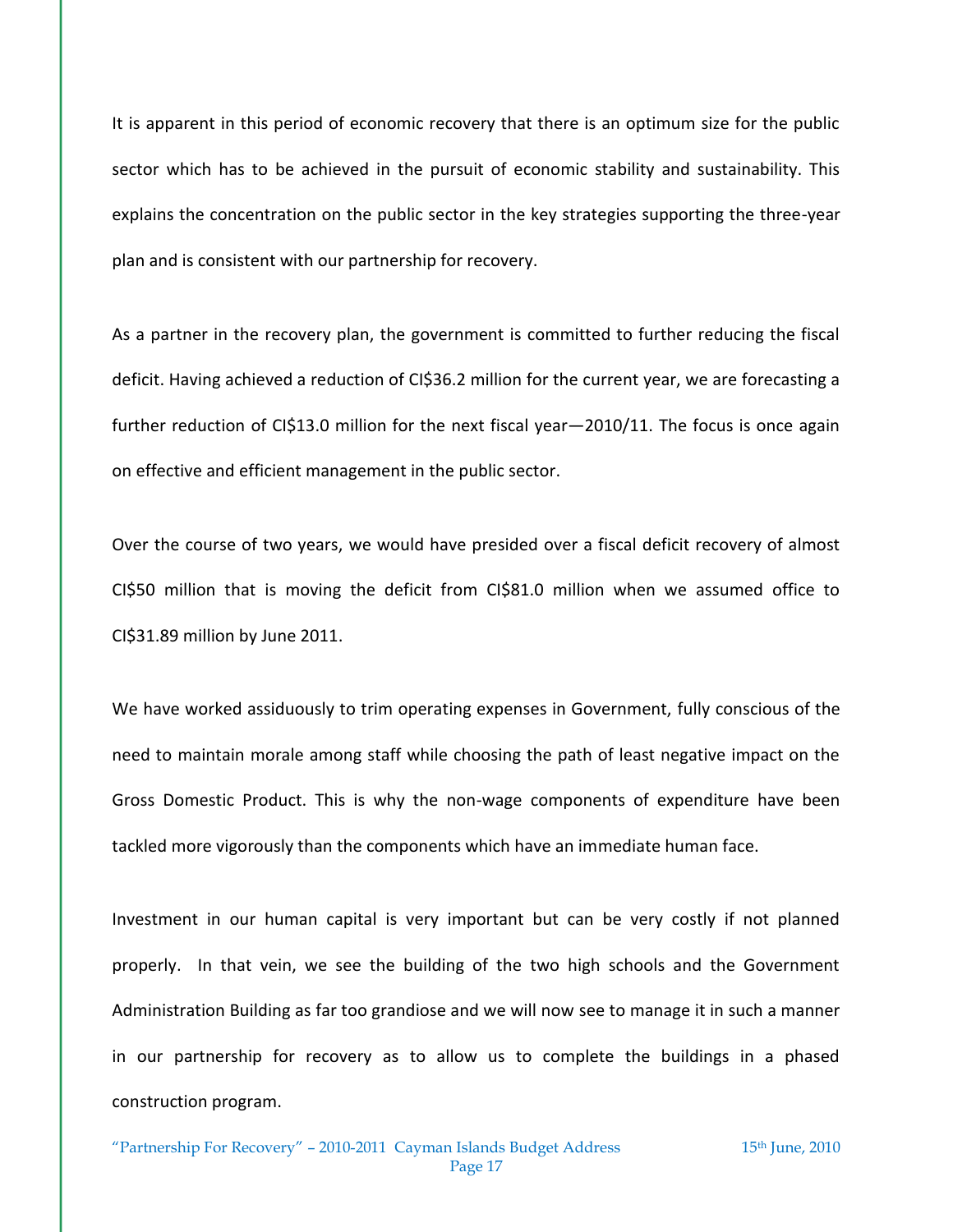We do recognize that it was fool hardy to have built them so expensively, in a time when local revenue was declining and the world was entering a state of fiscal decline, but we are committed to doing the right thing and complete them as economically as possible in a phased manner.

We are therefore involved, in partnership with the private sector, in laying the foundation for the country's future educational needs!

## **International and Regional Outlook**

The investment in human capital is necessary to reposition the country to take advantage of the global economic recovery which has begun and is expected to accelerate in 2011. The link between our economy and the international economy is evident in the fact that the financial and tourism sectors and their related sectors account for almost 90 percent of our GDP.

Our link with the regional economies is primarily through access to some of our transient labour force. In addition we compete for the demand for international services and in this sense we have to remain competitive.

With the exception of very few countries, most governments have had to introduce fiscal stimulus packages to help to restore economic growth with varying degrees of success or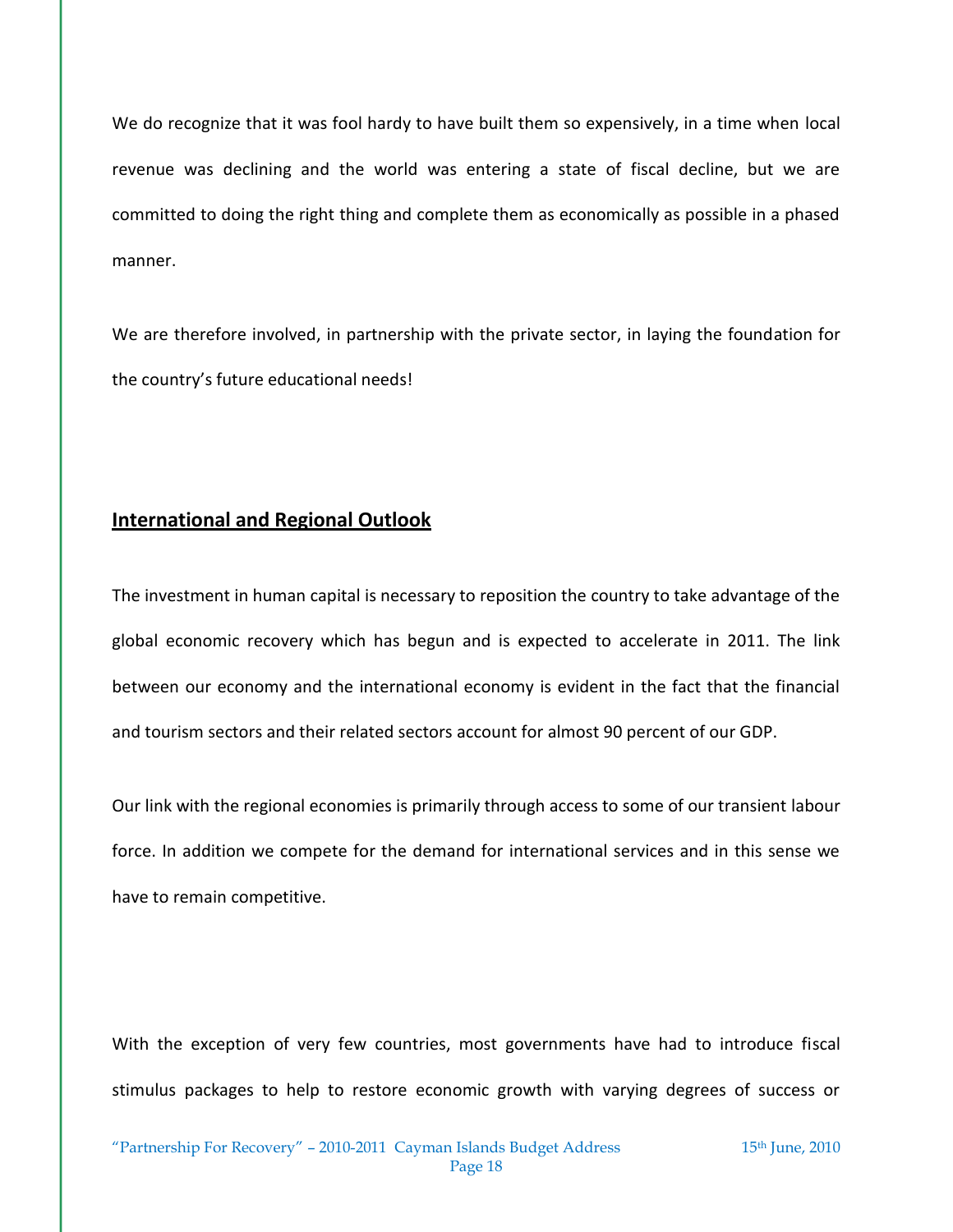failure. Our industrialized partners in the north, the United States, the United Kingdom and Europe embarked on the journey in a spirit of co-operation which has not as yet given rise to robust economic growth, lower unemployment rates and reassuring rates of inflation.

Economic growth in the United States has been positive since the second quarter of 2009 but the rate has fluctuated between 2.3 and 5.6 percent for the period up to March 2010. In the United Kingdom, the performance has been less encouraging. In the meantime, the US unemployment rate has hovered just below 10 percent while that of the United Kingdom has been persistently between 7 and 8 percent.

In the region, recession is still in vogue, unemployment rates range from low double digits to high double digits and the rate of inflation is on the rise. Unemployment among CARICOM countries run from about 10 percent to as high as 35 percent. No country has experienced two consecutive quarters of positive economic growth which is required to be able to declare the recession officially over.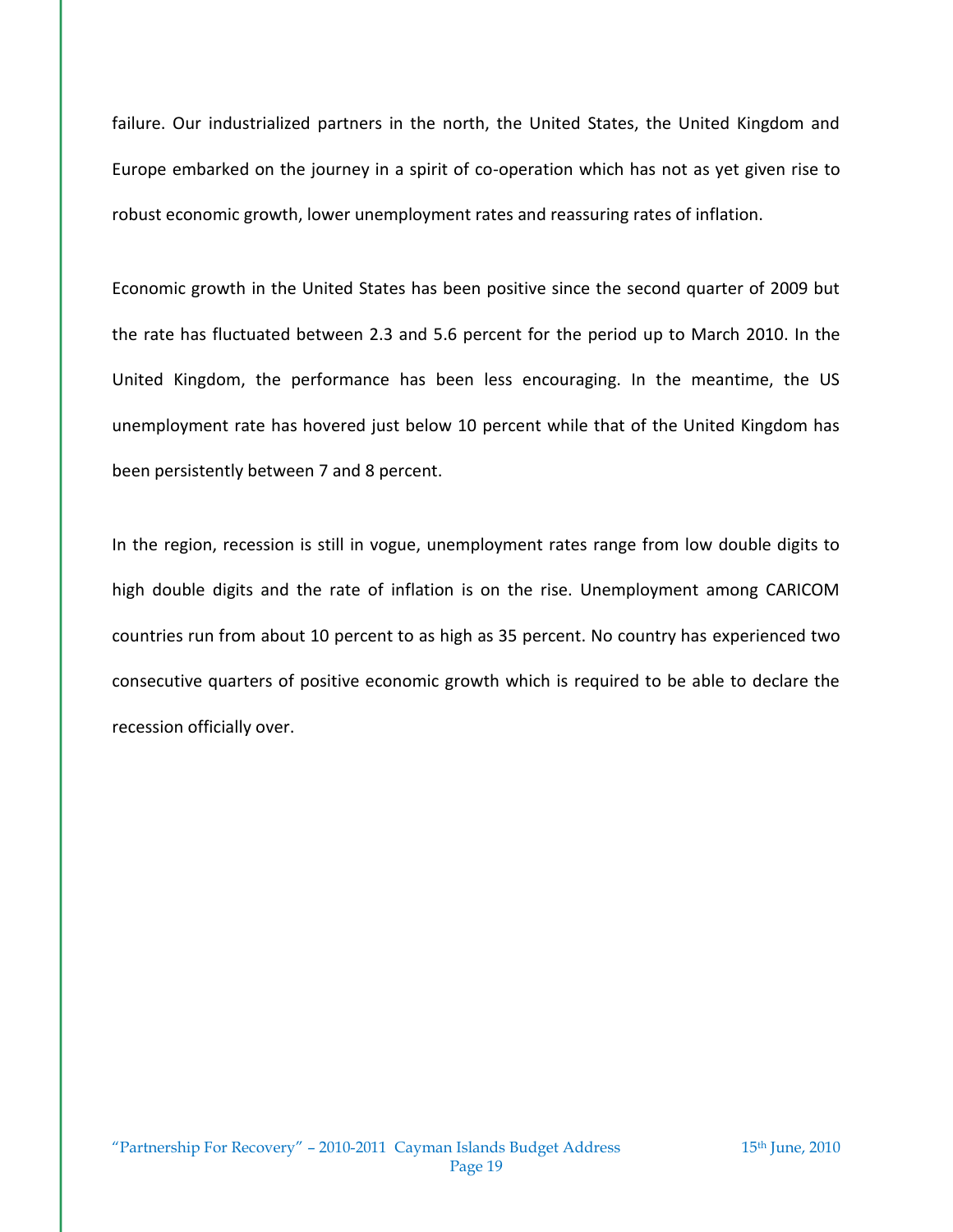## **Domestic Outlook**

Over the next three years of economic recovery, the outlook for the labour market is linked to the moderate growth prospects for construction, particularly in the 2010/2011 fiscal year and a flat to moderate growth outlook for the financial services sector.

The deficit-reduction policy stance for the fiscal year 2010/11 along with the shrinking population size suggest that the economic recession would persist for the calendar year 2010 and GDP is therefore forecasted to fall at half the rate as that of 2009. The deceleration in economic decline in the first half of 2010 is expected to continue such that by the last quarter of the year, the rate of growth turns positive.

Gradual economic recovery is expected to start in 2011 as two consecutive quarters of positive growth are required to make the recovery official. And this is premised on a strong rebound of tourism-related services, the start of a number of new construction projects and a modest recovery of the financial services sector.

The three year budget forecast reflects a small fiscal surplus of about CI\$9 million in the year 2011/2012 followed by a healthy fiscal recovery in 2012/2013, when the surplus reaches CI\$60 million.

Apart from pursuing fiscal prudence, the projected international economic recovery is expected to fuel the local economy. In addition, the private sector led investment strategy is forecasted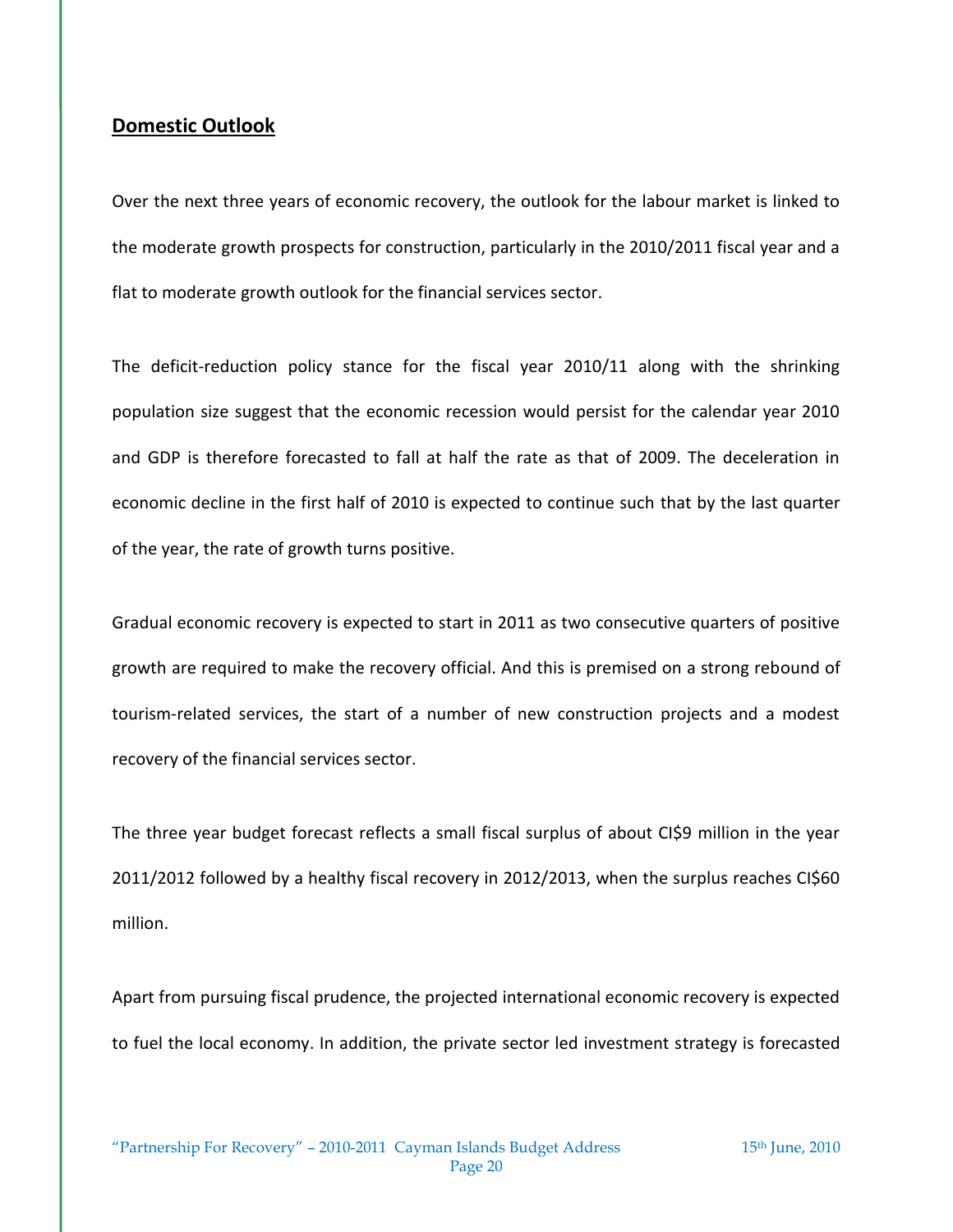to bear fruit in the medium-term, and this in combination with external driven demand, would boost Government revenue.

The fiscal recovery is achieved by expenditure control and revenue growth stimulated by increasing economic activity.

A return to the unprecedented numbers in the labour force recorded in 2008 is certainly not expected in the short-term and indeed a return to those numbers may take longer than the three year budget span submitted to the FCO.

A strategic employment policy among central Government offices and the Statutory Authorities is another potential driving force for a reduction in the demand for labour. This makes putting the emphasis on a private-sector led economic recovery all the more important.

However, although the labour market is essentially demand driven, there exist opportunities to improve the efficiency of the recruitment process by easing the current backlog of work permit applications. As at March 10th 2010 there were approximately 1,500 new 'Full' work permit applications (i.e. those lasting 12 months or more) held up in a backlog to be processed.

While a large percentage of these applications relate to workers, currently on island with 'Temporary' permits, who are waiting on the processing of full permits, there are likely several hundred new workers who could be brought into the labour force if this backlog in processing was addressed. This would give a boost to the local consumer market and aggregate demand.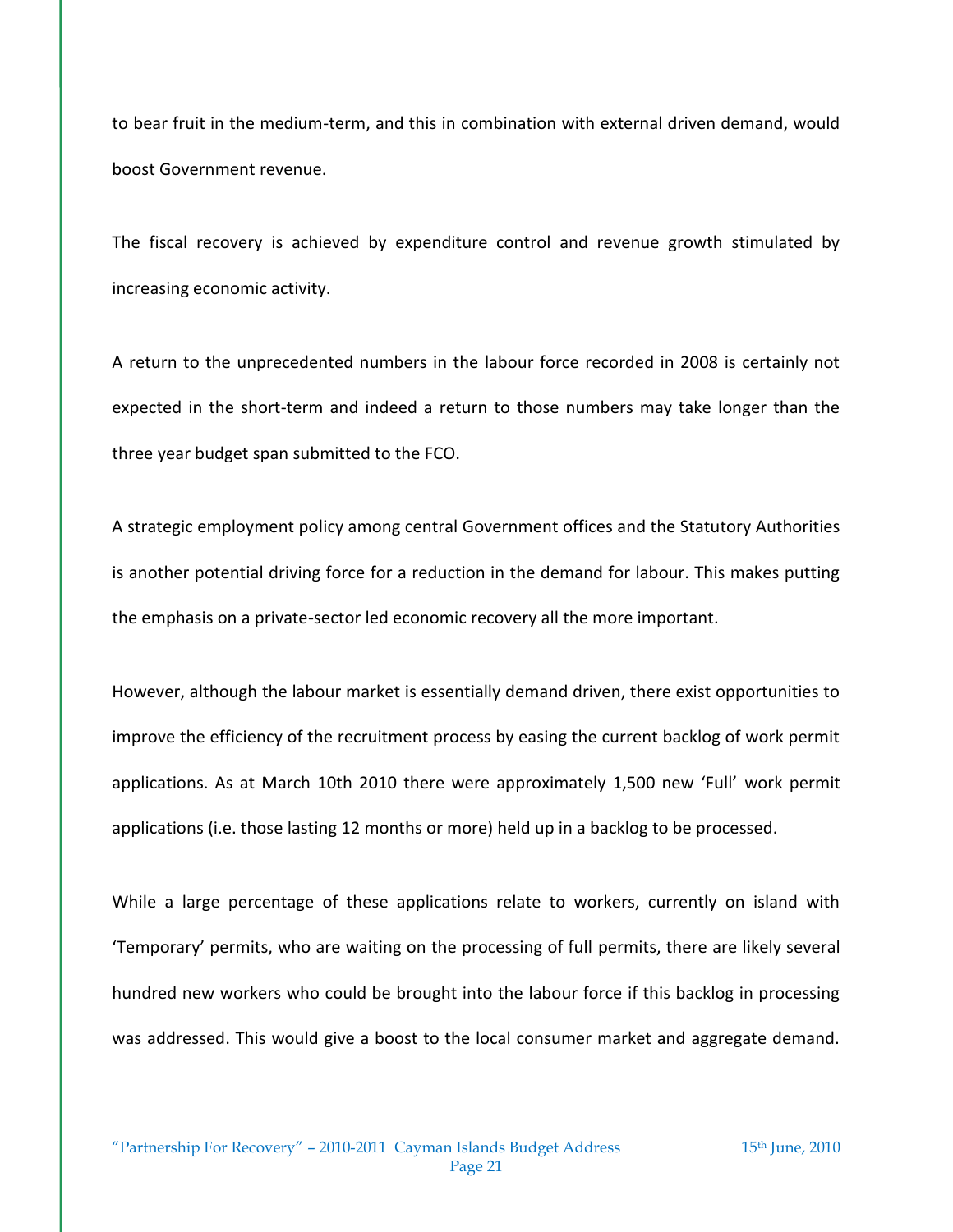At the same time the paradox is that we must also balance this by making sure our people who are able and willing are employed.

The policy-driven improvements in economic activity suggest that the unemployment rate would decline from 6.0 percent in 2009 to 4.3 percent in 2010, and to an average of 3.2 percent in the succeeding three years.

Population growth is expected to be cut further by 3.5 percent in the 2010 calendar year. A census planned for October 2010 will provide a definitive population count. Assuming a modest improvement in expatriate labour employment beginning in 2011 as key industries show signs of recovery, the current estimate is that population size may settle at fifty-three thousand four hundred and thirty-six (53,436) by 2013.

The forecast inflation path for the medium-term will be influenced by the dampening impact of a shrinking population on local demand for goods and services. As identified earlier, housing which comprises the largest component of the local consumer price index basket experienced declining prices at an average rate of -5.1 percent in the last three quarters of 2009.

With the outflow of foreign workers is not expected to reverse in the 2010 calendar year, a downward trend in housing rentals is also likely to continue, albeit at a slower rate. On the other hand, higher prices on gas and other imported items are likely to impact on local inflation in 2010. This along with the increase in local import duty by 2% would bring the average inflation rate to 2.0 percent in 2010 from -1.3 percent in 2009.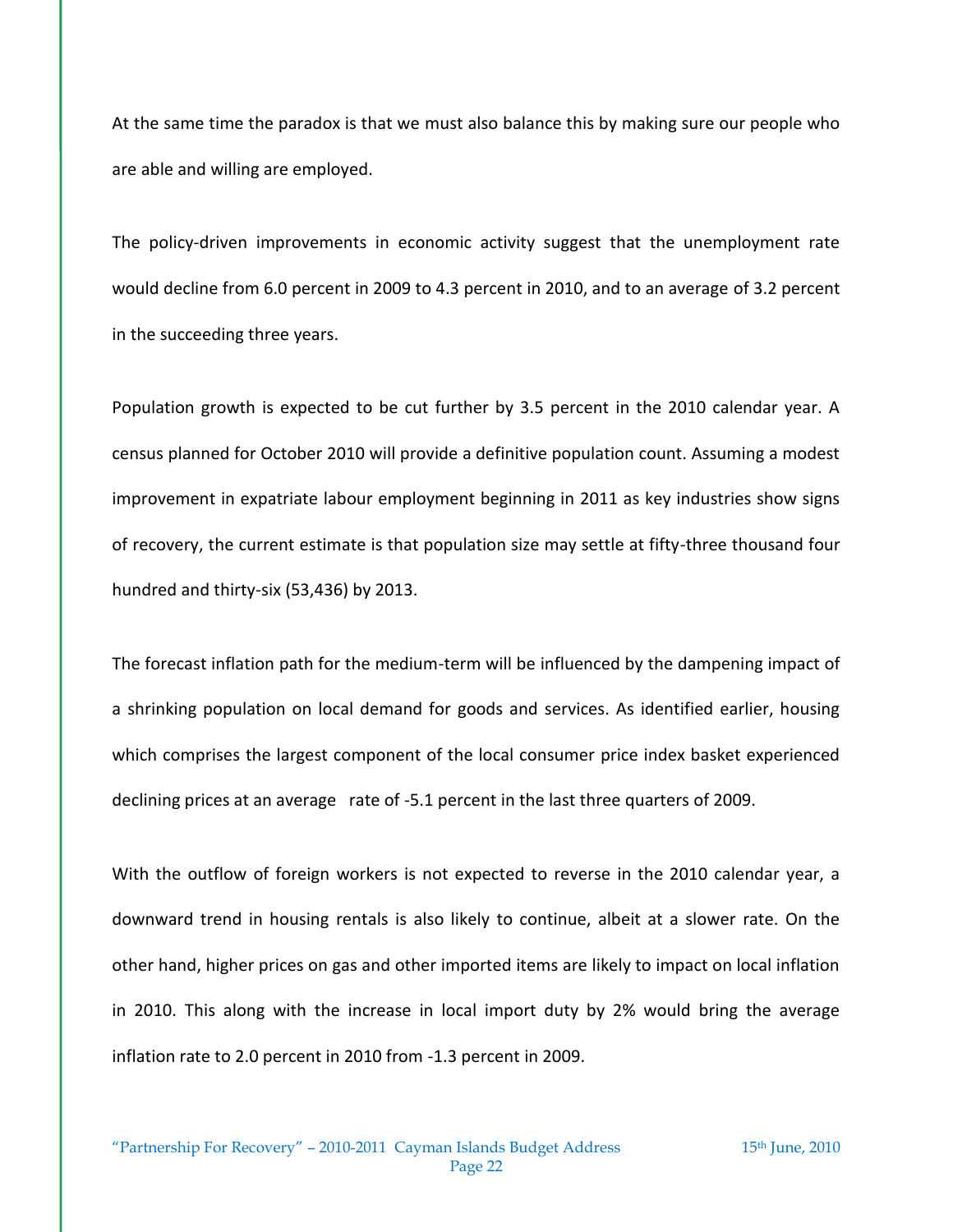The average inflation forecast for 2011-2013 is 2.2 percent. This is premised on the gradual recovery of local demand, underpinned by slow population growth. The slow rate of population growth will not provide the impetus for any desired strong rebound in housing rentals. It is also assumed that US Federal Reserve policy will be consistent with the return of the US inflation rates to the pre-crisis average.

## **KEY STRATEGIES SUPPORTING THE 3 YEAR PLAN**

As mentioned in the introductory remarks, the three-year plan is based on five key strategies that the Government is committed to implementing over the medium term. These strategies under gird the economic recovery initiatives, which support the specific policy action that is outlined later in my presentation. The strategies include: (1) public sector reform; (2) limits on new borrowing; (3) broadening the revenue base of government; (4) reducing operating expenditures and (5) creating public/private finance initiatives.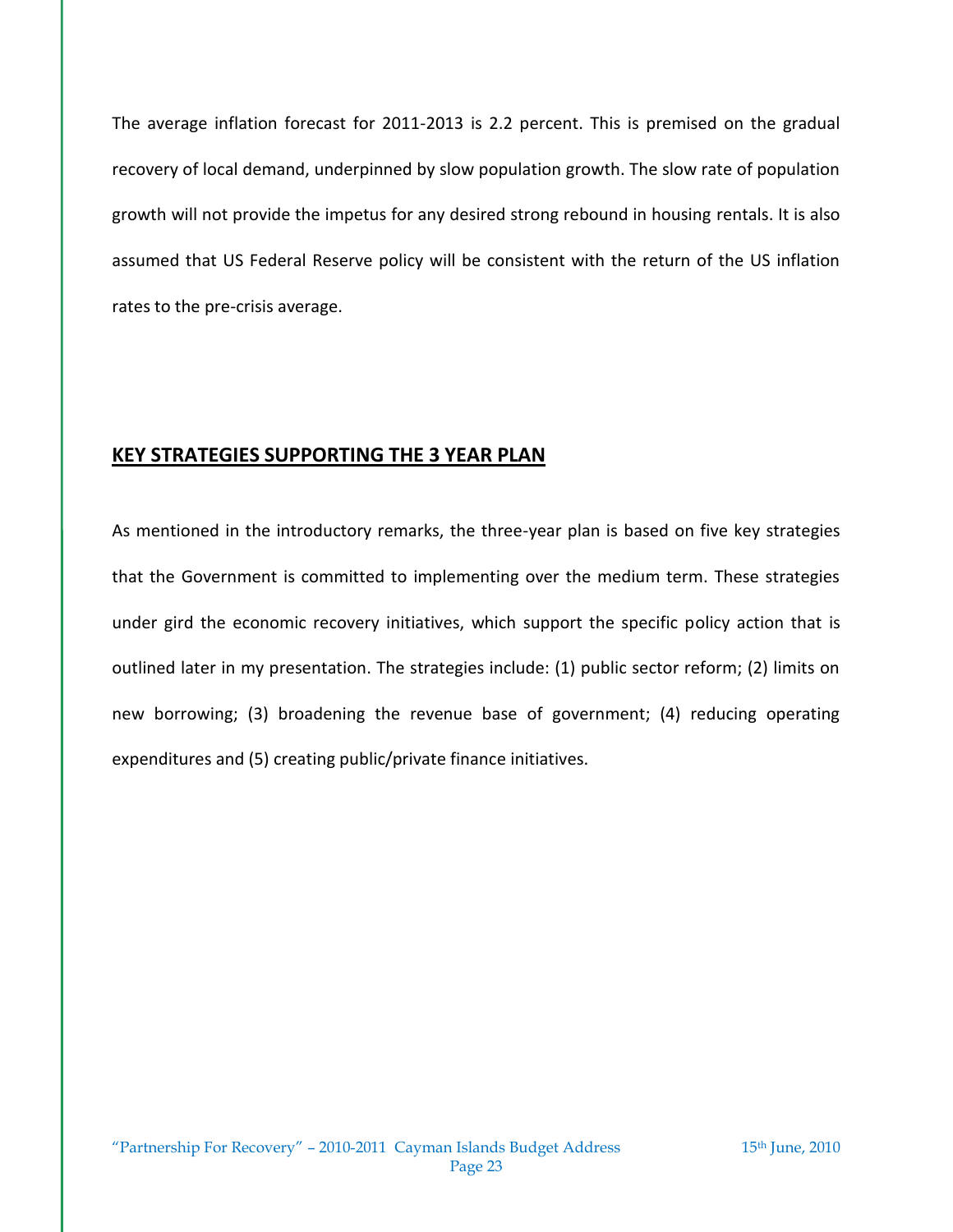## **Public Sector Reform**

The Government is committed to a major public sector reform initiative over the medium term. This reform is based on the following:

**1.** Implementation of some of the recommendations of the Miller Commission report, where these are reasonable, and in particular with a view to securing a sustainable reduction in the government's operational expenditures and improving efficiencies in various departments.

**2.** Completion and implementation of recommendations resulting from the review of various civil service departments. I will be proposing a formal framework to the Cabinet for the effective implementation of the various recommendations in the Miller Commission Report, the civil service review and any other studies that look at improving our efficiency in the public sector. The framework will include appropriate monitoring and accountability structures as well as overall management of this important initiative.

The objective of formalising the public sector reform process is to ensure that the targeted reform benefits are achieved in the three-year plan and beyond.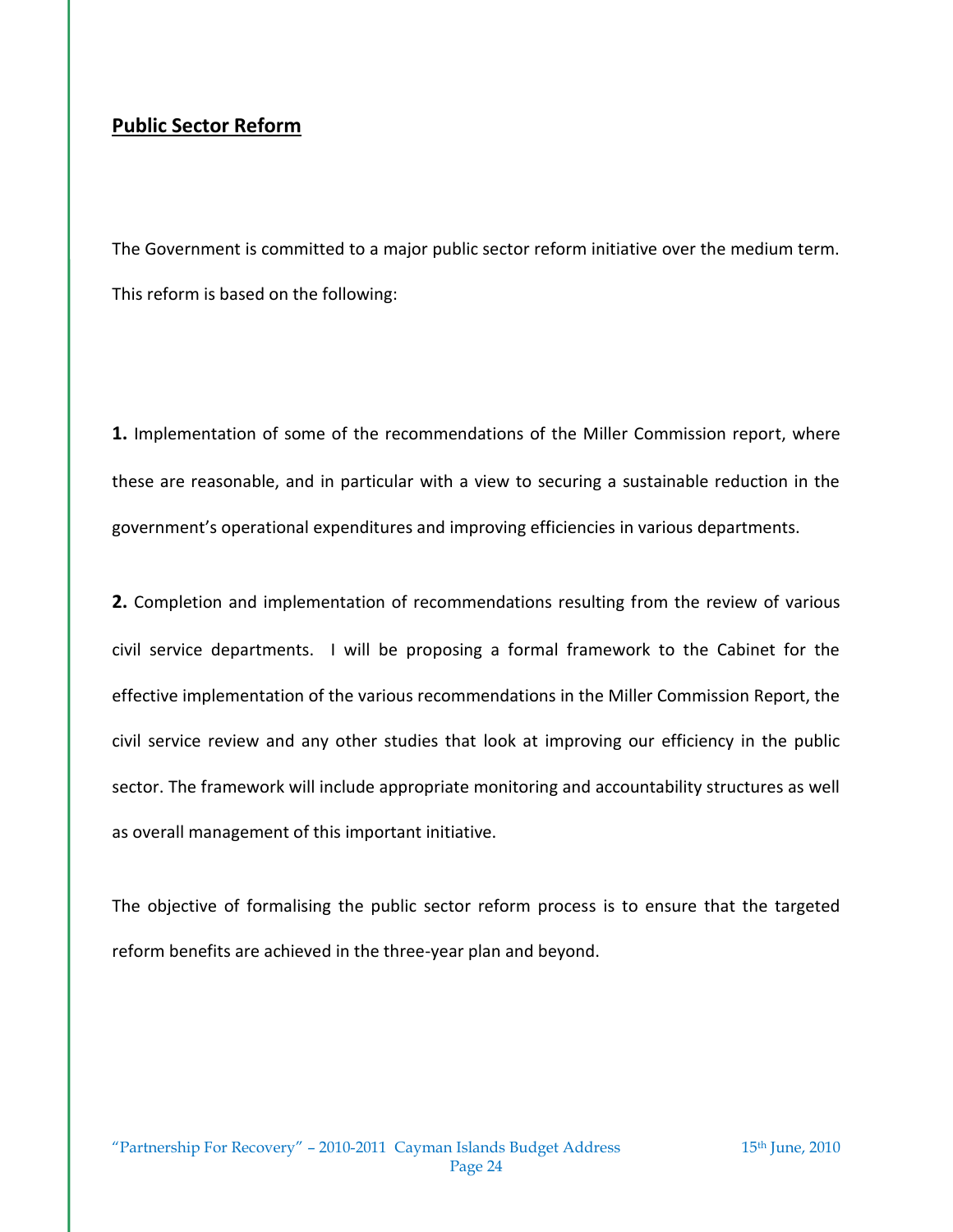## **Limits to New Borrowings**

As part of a strategy to return the country's national debt to more sustainable levels, we will pursue a low borrowing policy over the next three years. In particular the Cabinet has agreed to limit new capital expenditures to a nominal amount that is not to exceed CI\$25 million (approximately 1% of GDP) in any of the three years. The borrowing proposed for the current year is principally to fund major projects started by the previous Government.

## **Broadening the Revenue Base**

We are cognisant of the narrow nature of the current revenue base. The Government has considered the introduction of direct taxes such as payroll, income and property tax, but aided by the analysis contained within the Miller Commission report, we have concluded that introducing these forms of taxes would be very damaging for the Cayman Islands economy.

However, we feel that any consideration of consumption-based fees is an area that requires further examination. This type of fee has the benefit of spreading the burden across the wider community while minimizing the impact on businesses.

The Government will therefore be examining the full list of tariffs under the Cayman Islands customs law with a view to adjusting some of these rates. The Cabinet feels that introducing a VAT would require significant administrative costs and therefore the alternative of restructuring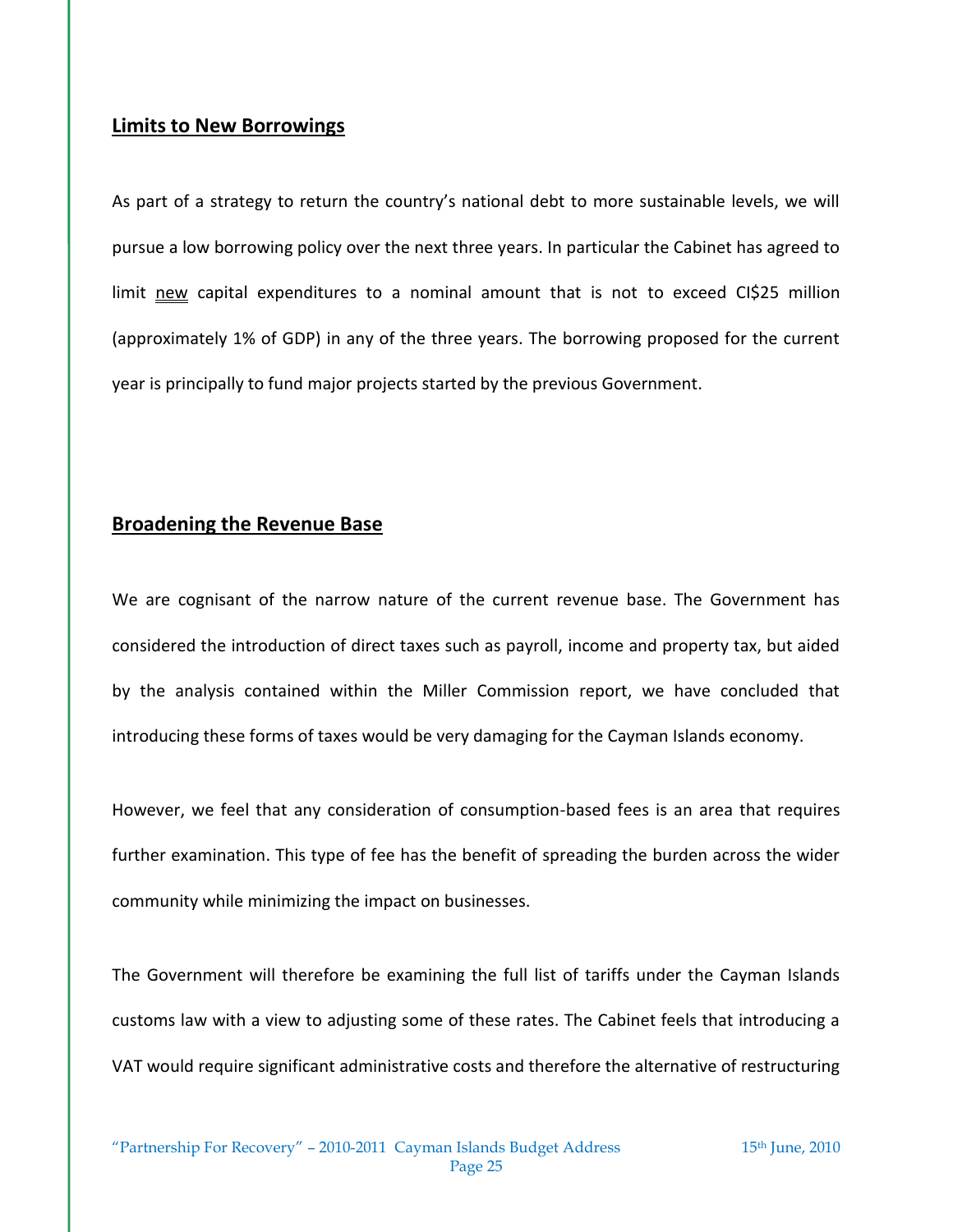the current import duties would be a more efficient and cost-effective way to achieve the result of broadening the revenue base.

My Government is therefore committed to carrying out a comprehensive review of consumption-based and other fee options in search of better ways of broadening the revenue base of government, while making us more competitive.

## **Reduce Operating Expenditures**

The government has already made a challenging but encouraging start to the process of reducing its operational expenditures. Early gains in this area have been made with significant cuts, achieving an 11% reduction to the appropriations initially planned for the 2010/2011 fiscal year. The various civil service departments and statutory bodies have already been directed to identify expenditure cuts within the past two months. The latter exercise has also served to reduce the projected deficit for the 2009/2010 fiscal year.

This new policy approach on operational expenditures underpins the forecasts in the three-year plan and will also drive implementation of the recommendations emanating from the public sector reform exercise as an essential part of the process of economic recovery.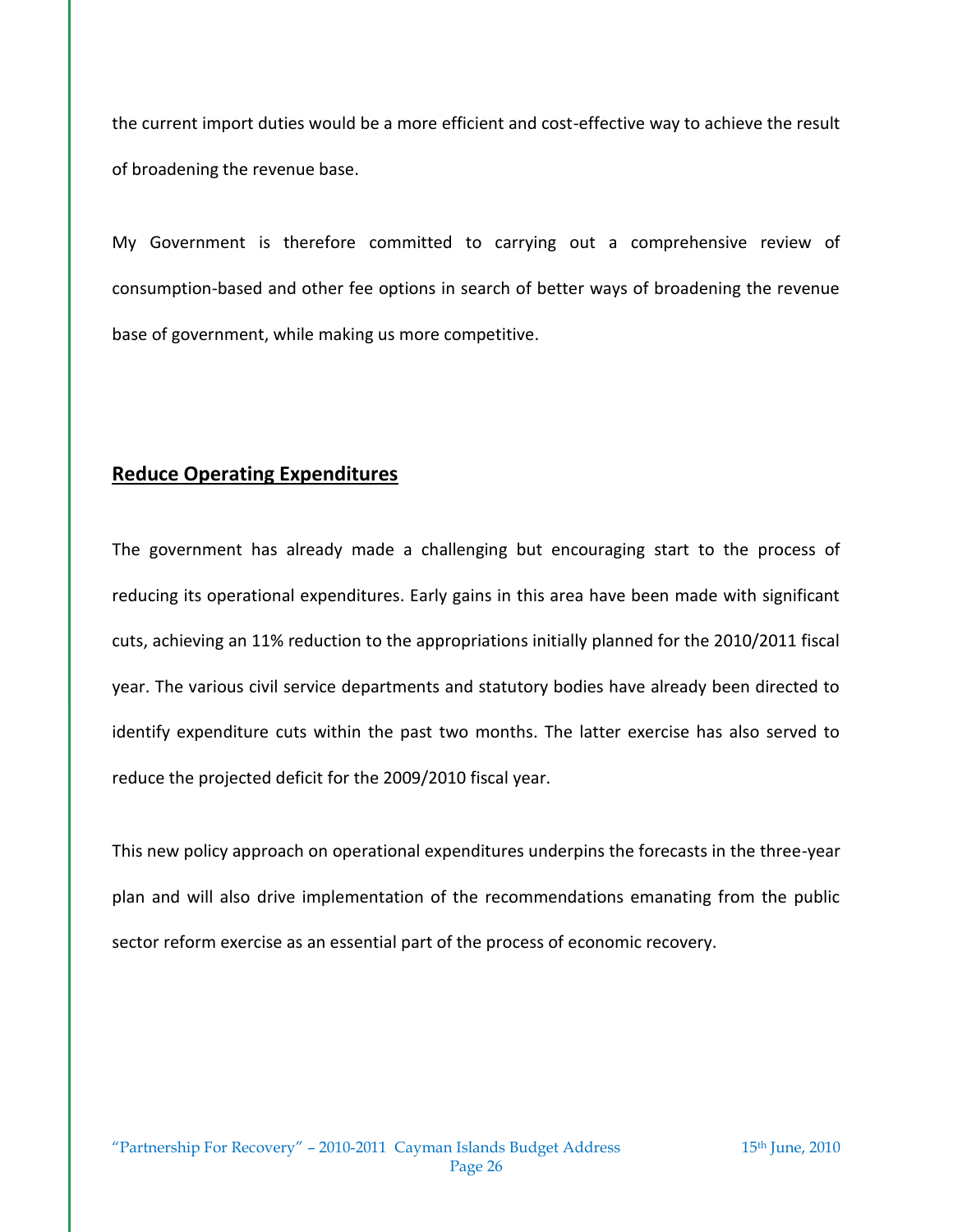## **Public/Private Finance Initiatives**

My Government feels that prudent non-traditional approaches to financing major capital projects should be considered as part of its wider strategies; and as such the utilization of private finance initiatives is one of these approaches. However, the government agrees with the FCO that each such opportunity should be thoroughly reviewed to establish its business case before proceeding.

The process of identifying the five key strategies must now be supported by initiatives to ensure a recovery that makes the Caymanian economy more resilient because of its structure, more robust because of its size and more ready because of its institutions.

## **ECONOMIC INITIATIVES SUPPORTING THE PLAN**

## **Medium Term Divestment Opportunities**

The Miller Commission Report identified a number of divestment opportunities which the Government feels may be feasible in the medium term once more detailed analyses and feasibility studies are carried out. The government's objective is to privatize some entities, and in other cases to reduce the level of subsidies gradually, but deliberately over time.

In addition, there are a number of areas for which the Government is giving consideration to improving the efficiencies and therefore lowering the cost to the Government by outsourcing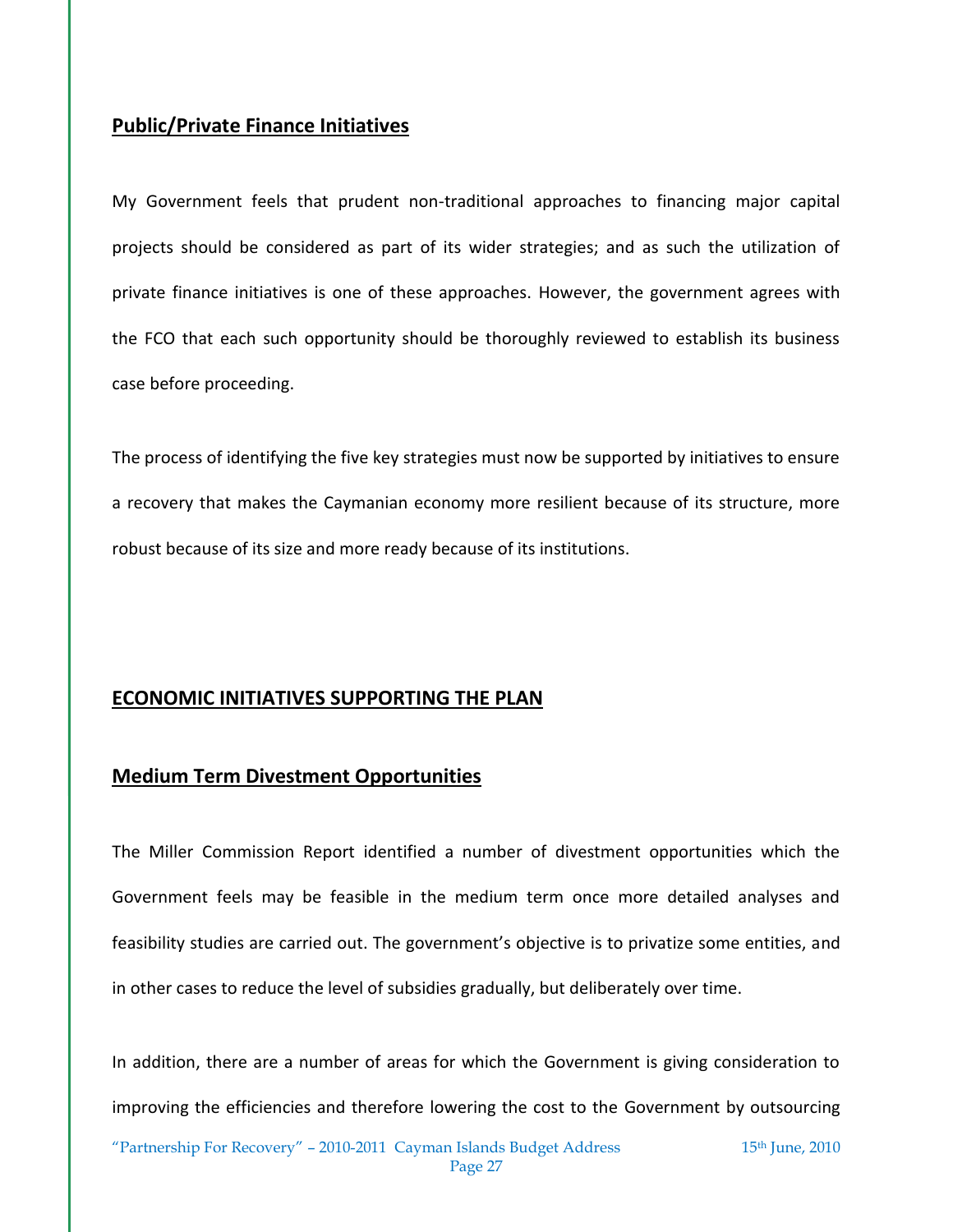the provision of services to the private sector. The Miller Commission Report identified some potential areas that the Government will consider.

These initiatives speak to enhancing the economy's resilience through changing the structure of the public/private participation.

## **Minimizing New Revenue Increases on Businesses**

Given the observations of the current fiscal year, it is evident that the economy is at a point where additional taxation will compromise the competitiveness of businesses. Such an outcome would have implications for the economy's capacity to grow its way out of the recession. There is an awful tendency here to say raise taxes and let business pay, but the harsh reality is that if that is the case, we will run away businesses, and lose more jobs. The only ones to really suffer are Caymanians, particularly those who can't help themselves.

Therefore one of the key tenets upon which government policy would revolve, during the fiscal year 2010/11, is the minimization of any new revenue measures on businesses, especially when it becomes a burden.

By not compromising the ability of the private sector to grow, the government is facilitating the creation of a more robust economy in its recovery plan.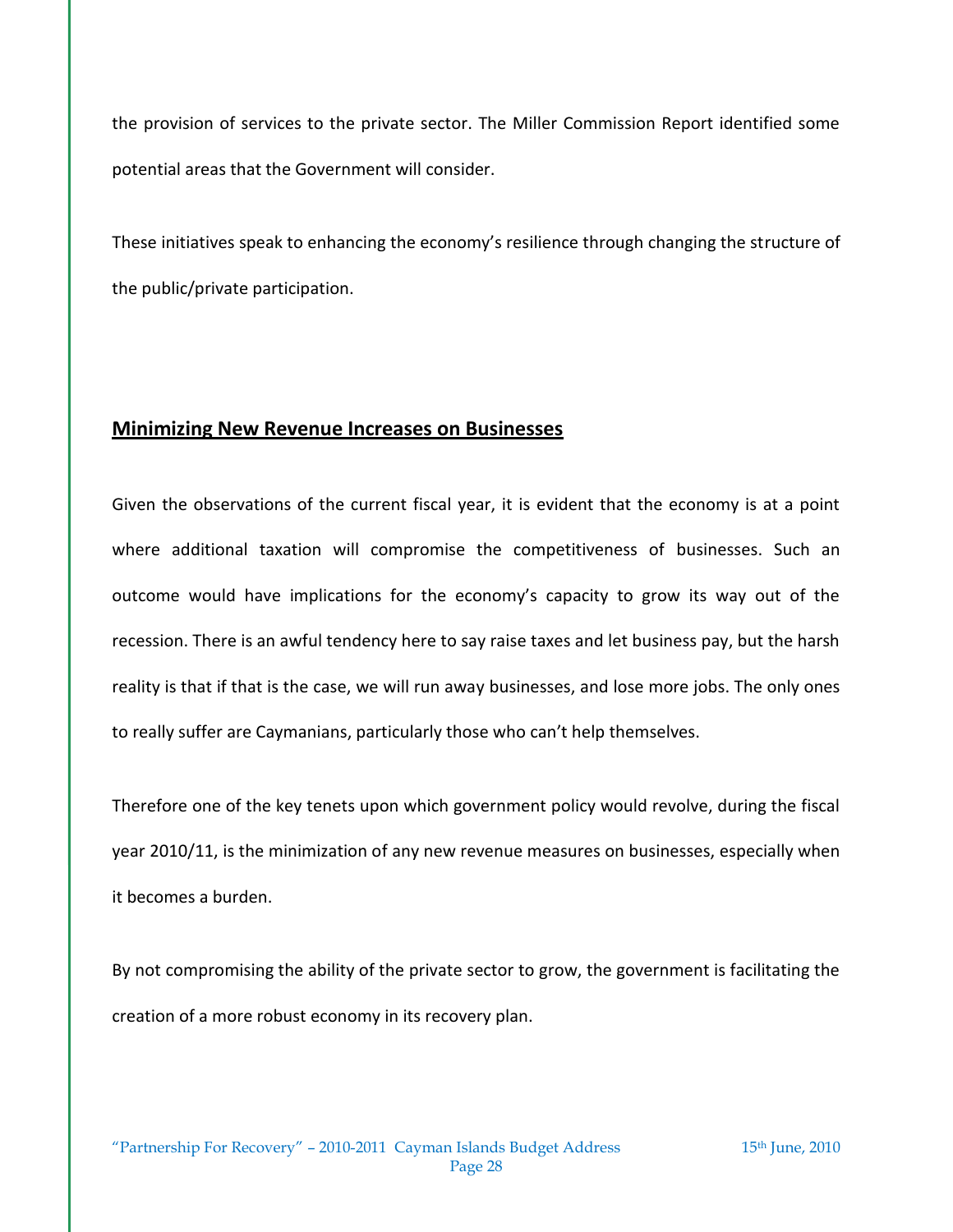The Government is cognisant of the fact that, if a payroll or income tax were to be introduced on a labour force that comprises 50% transient workers, we would lose more business all around. All the more reason why there must be a reset of our economic base and business and investment; which will allow new revenue sources to emerge.

# **Strengthening the Economy through Development of the Financial Services Sector**

The Ministry of Finance continues to be proactive in changing its policy, legislative and communications infrastructure to ensure that we are in the best possible position to manage our interests with the international community. The Ministry and its agencies have identified the following opportunities within the global environment:

- **1.** Cayman's continued relative stability in financial services sends a strong message internationally about the jurisdiction's resilience and relevance in the future.
- **2.** Cayman's financial services sector has broad and deep capabilities (evidenced by our leading position in funds, banking, insurance and corporate services) and unmatched by other jurisdictions our size.
- **3.** The changing global environment provides a chance for Cayman to secure a seat at the table in helping to define global standards in regulation moving forward.
- **4.** The private sector is mobilized in a way it has never been and this united front will be invaluable in addressing legislative/regulatory and reputation issues.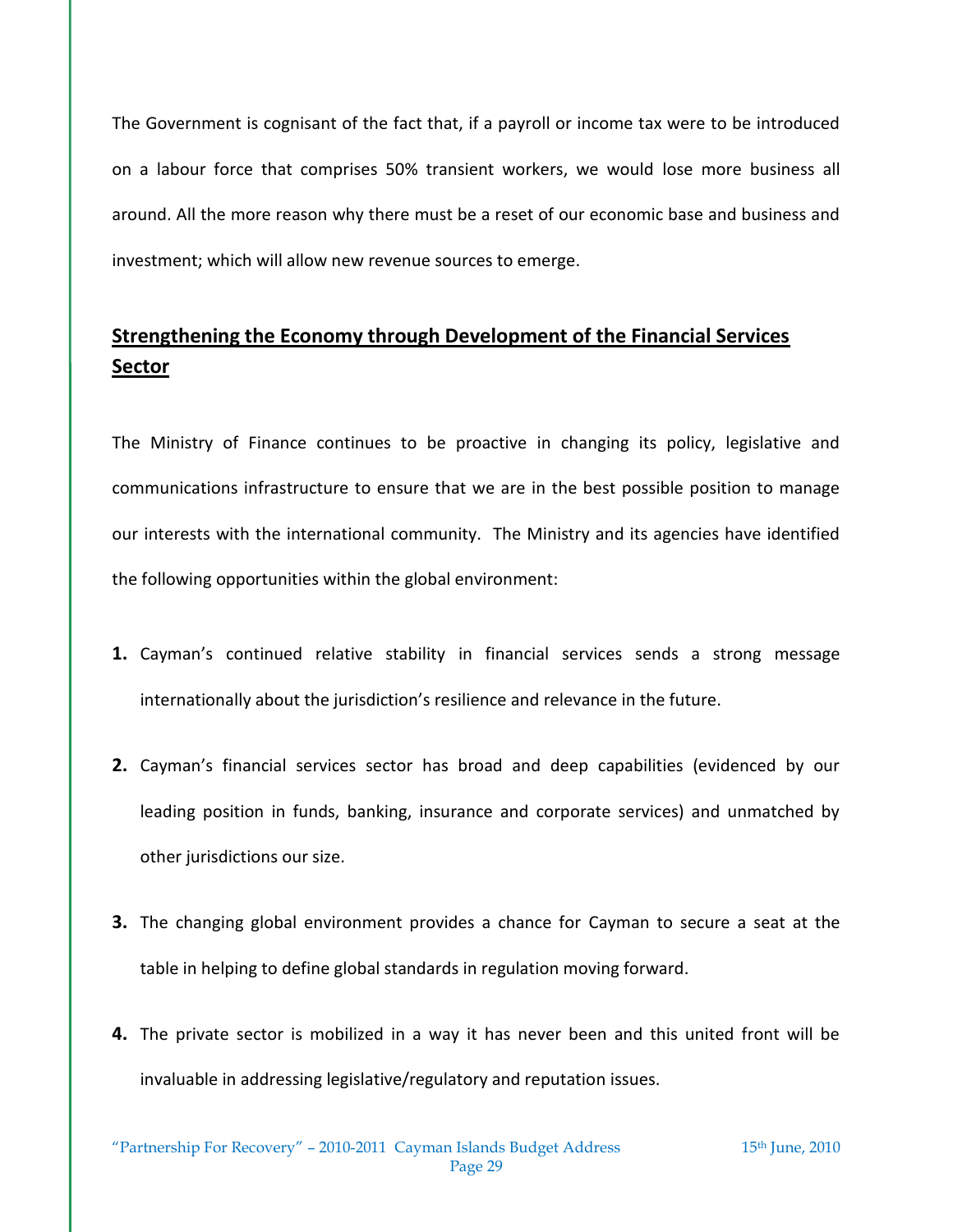**5.** Investor interest in the Cayman Islands is strong; evidenced by the successful Bond Issue offering by the Government in November 2009, the Memorandum of Understanding, now a signed contract with Dr Shetty to establish a major new hospital in the Islands which will start medical tourism in a real way in these Islands, the "road show" visits conducted in November 2009 to London, San Francisco, Boston, New York and Singapore to promote these Islands and, other major initiatives such as the MOU with Dart Enterprises Construction Company Limited ("DECCO") to develop a cruise berthing facility. This interest needs to continue to be harnessed.

In the context of these opportunities, the following challenges have also been identified for the coming year:

- **1.** International initiatives will continue to require diligence, but we are fully engaged; OECD peer review Phase One outcomes will require immediate and decisive action. These actions, however, will be pursued in consultation with our Financial Services Industry, as appropriate.
- **2.** Changing political landscapes in the U.S. (possibly arising from its mid-term elections) and the UK (as the new coalition government settles down), Cuba as it prepares to open, EU and other locations will mean Cayman has to consistently reinforce our international relationship building and public affairs programmes.
- **3.** Cayman will need to integrate all its resources and thinking to transition from the financial services centre that we are today, to the vision of an international business centre that we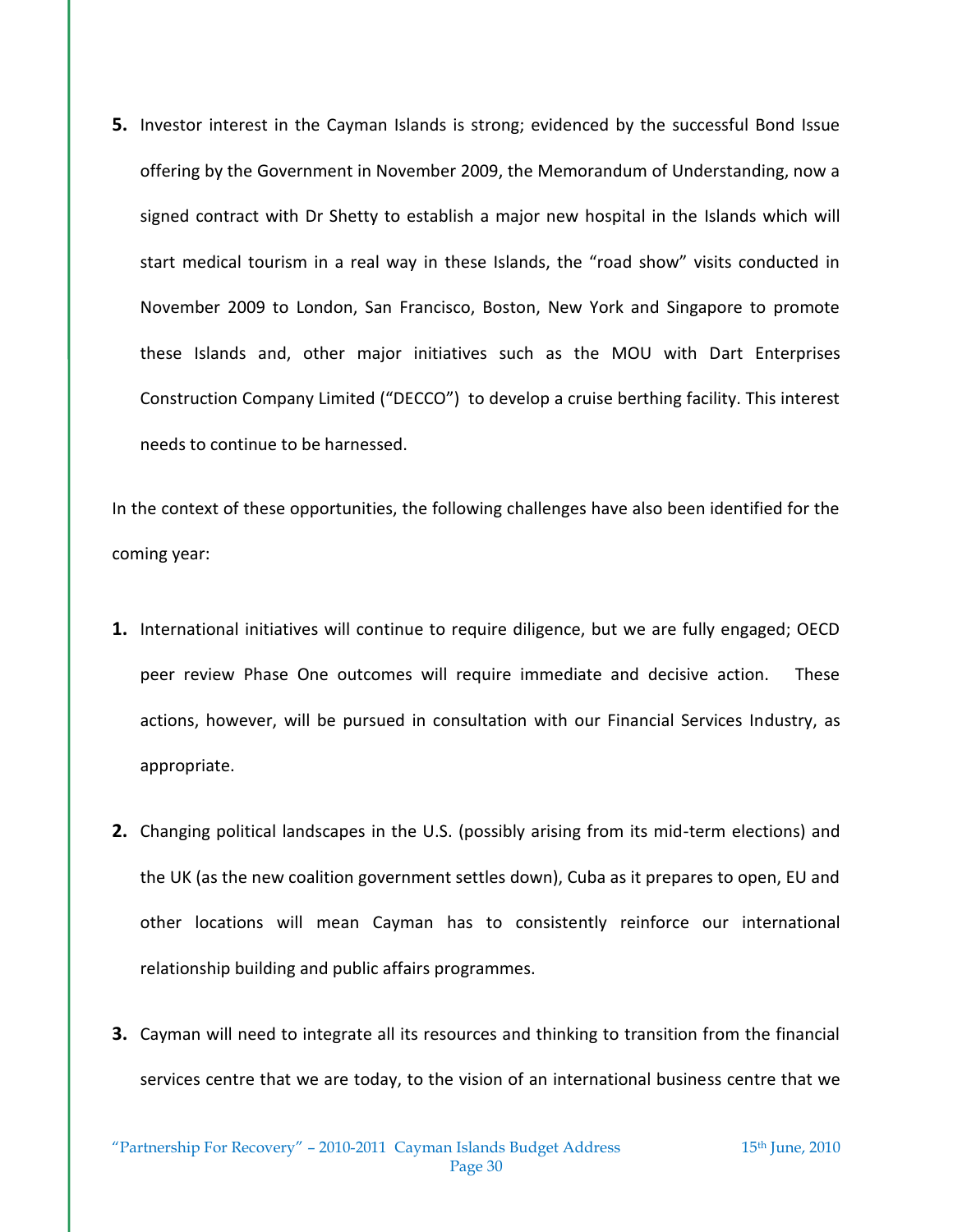want to realise; the work of the various public-private partnership committees and others is essential to this and will require leadership, compromise and mutual understanding domestically to facilitate this transition internationally.

**4.** There is still increased international scrutiny of our regulatory, supervisory and anti-money laundering and combating terrorism finances crime framework, and increased external pressure for the Cayman Islands to conform to other economic models. In this regard, my Ministry is actively keeping abreast of these developments. CIMA and the Financial Services Secretariat are taking leading roles in seeking to contribute to the development of standards and to decision-makers' understanding of Cayman's financial services regime; and are certainly working with closely with my Ministry and consulting with the private sector to ensure that the country meets the requirements that are relevant to this jurisdiction.

With these opportunities and challenges in mind, the Ministry of Finance is pursuing a number of strategic priorities over the next two years. These include to:

- **1.** Further modernise and enhance regulation and supervision to ensure that Cayman keeps on par with the evolving international regulatory standards and best practices that are relevant to its various types of business;
- **2.** Intensify international cooperation and involvement to ensure that the Government does its part in ensuring the safety and sound regulation of the international financial system. This allows Cayman to contribute to the development of international rules and standards that affect this jurisdiction, and to enhance the jurisdiction's reputation;
- **3.** Increase the effectiveness and cost-efficiency with which our regulatory agencies operate;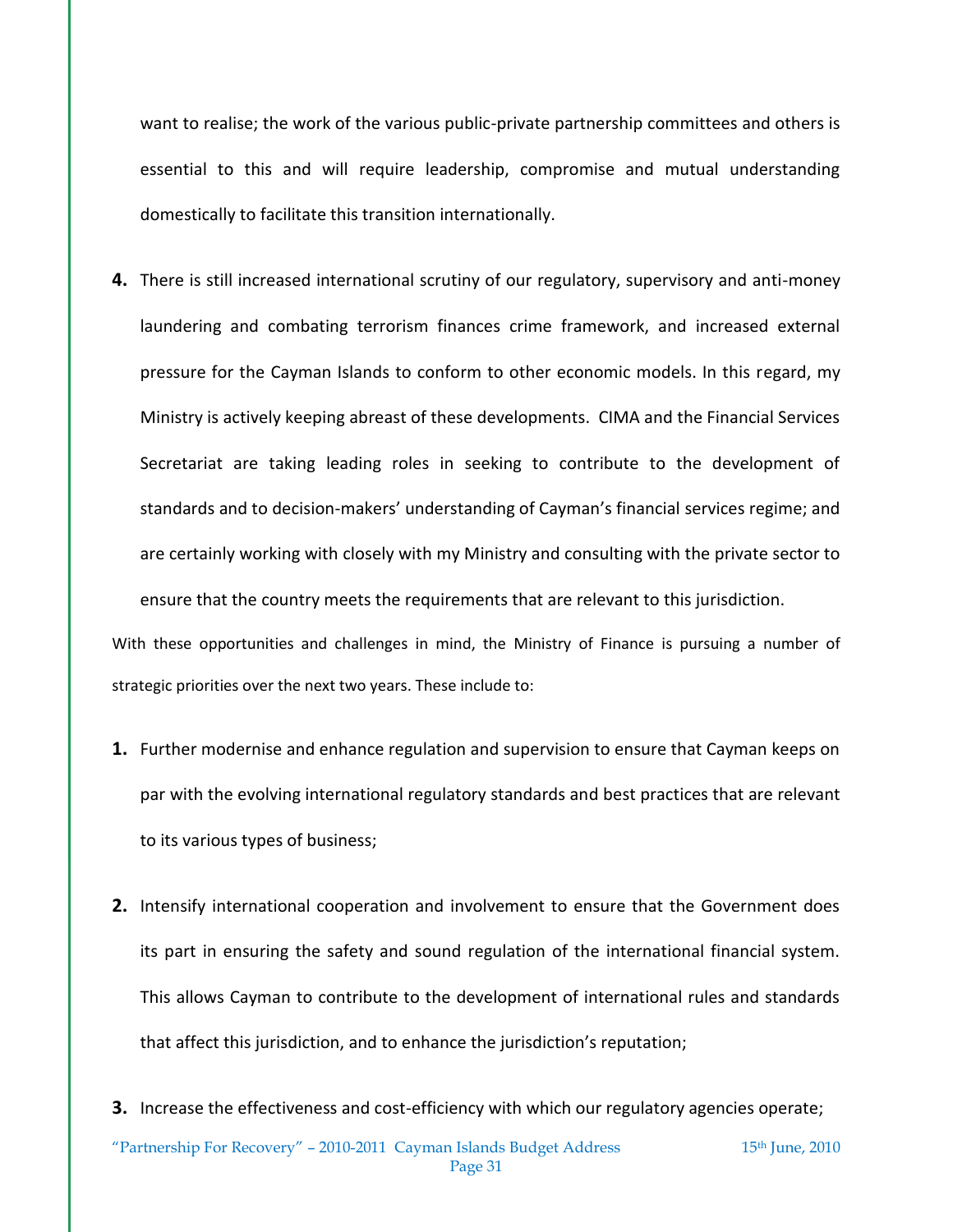- **4.** Facilitate the efforts of Government and the private sector to further develop the Cayman Islands as an International Financial Centre; and
- **5.** Be more Business friendly.

To elaborate on these strategic priorities, I will highlight the key initiatives and activities of the various financial services agencies under my Ministry. I will first deal with CIMA, the Tax Information Authority, and the General Registry given their roles in regulation and international cooperation, and then deal with the Financial Services Secretariat, the Department of Commerce & Investment and the London Office given their roles in promoting and facilitating the growth of this important industry.

Cayman Islands Monetary Authority Starting with CIMA, there are a number of key initiatives that are planned for the 2010-11 fiscal year which are as follows:

#### **First there will be the:**

**Enhancement/automation of business processes:** Online submission will not only improve the efficiency and speed of the application process for industry but, along with the information management system and electronic reporting, will allow CIMA to more effectively monitor licensees and registrants, both off-site and on-site, and to generate more accurate industry data.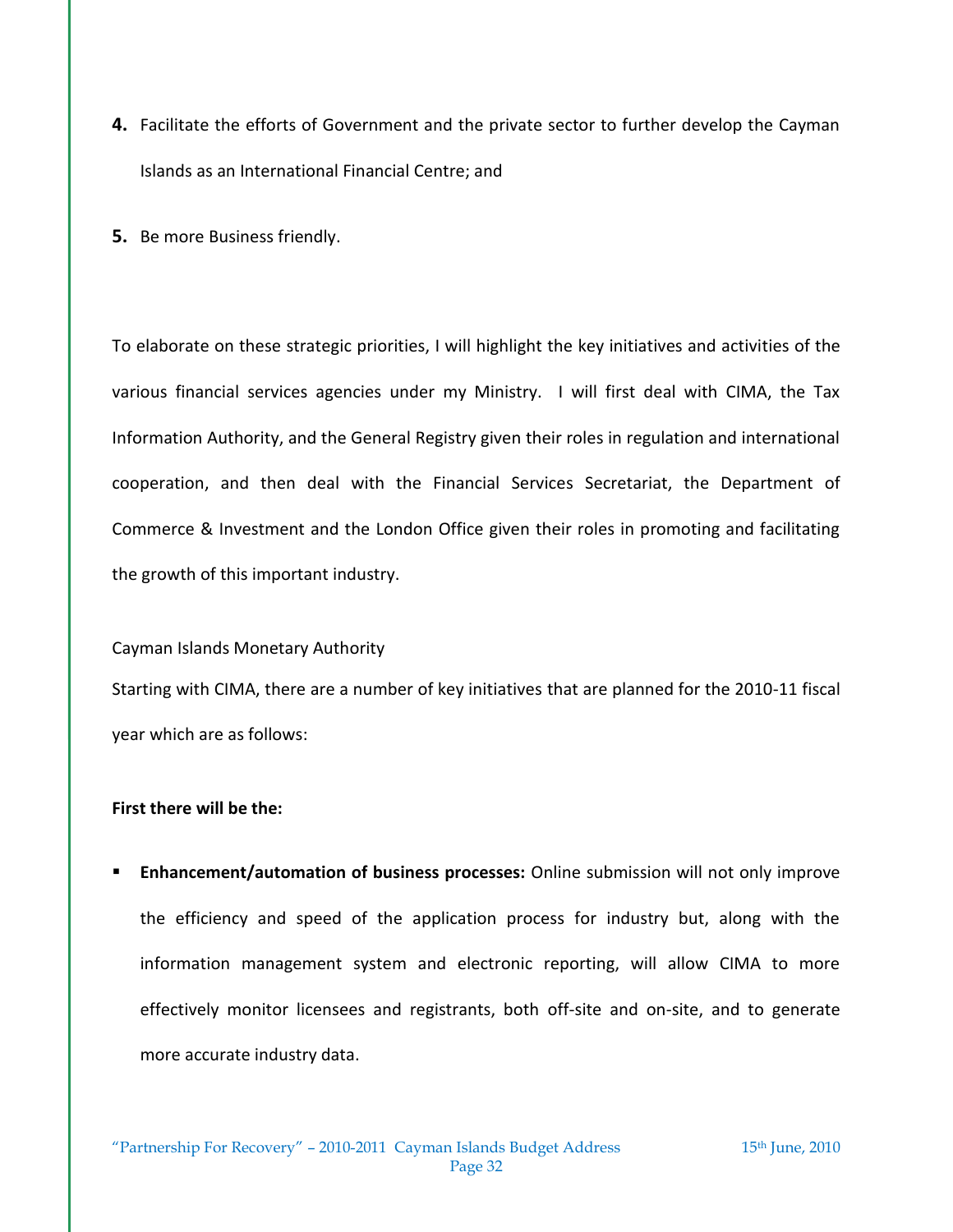Other information technology solutions to be pursued in 2010-11 include online payments. CIMA will continue the expansion of automation across the Authority to make it easier for industry to do business with CIMA.

#### **Second will be the:**

 **Facilitation of new classes of business**: Once proposed changes to the Insurance Law and regulations are passed, CIMA will implement a new class of license to facilitate reinsurance business. This new reinsurer license is intended to attract large international reinsurance companies to Cayman. This new initiative will necessitate the training of staff in the supervision of this class of business.

#### **Third, CIMA will be:**

- **Assuming new regulatory responsibilities**: it will be given regulatory responsibility for the following two areas of during the upcoming fiscal year:
	- **1. Supervision of pension plans and plan administrators** It is planned that the Authority will assume responsibility for the licensing, regulation and supervision of pension plans and administrators under its mandate for regulating financial services and providers. Oversight of employer/employee compliance will remain outside of CIMA's remit.
	- **2. Oversight of Auditors** During 2010-11 the Authority will be finalising the administrative and legal structure for CIMA to become the formal oversight body in respect of auditors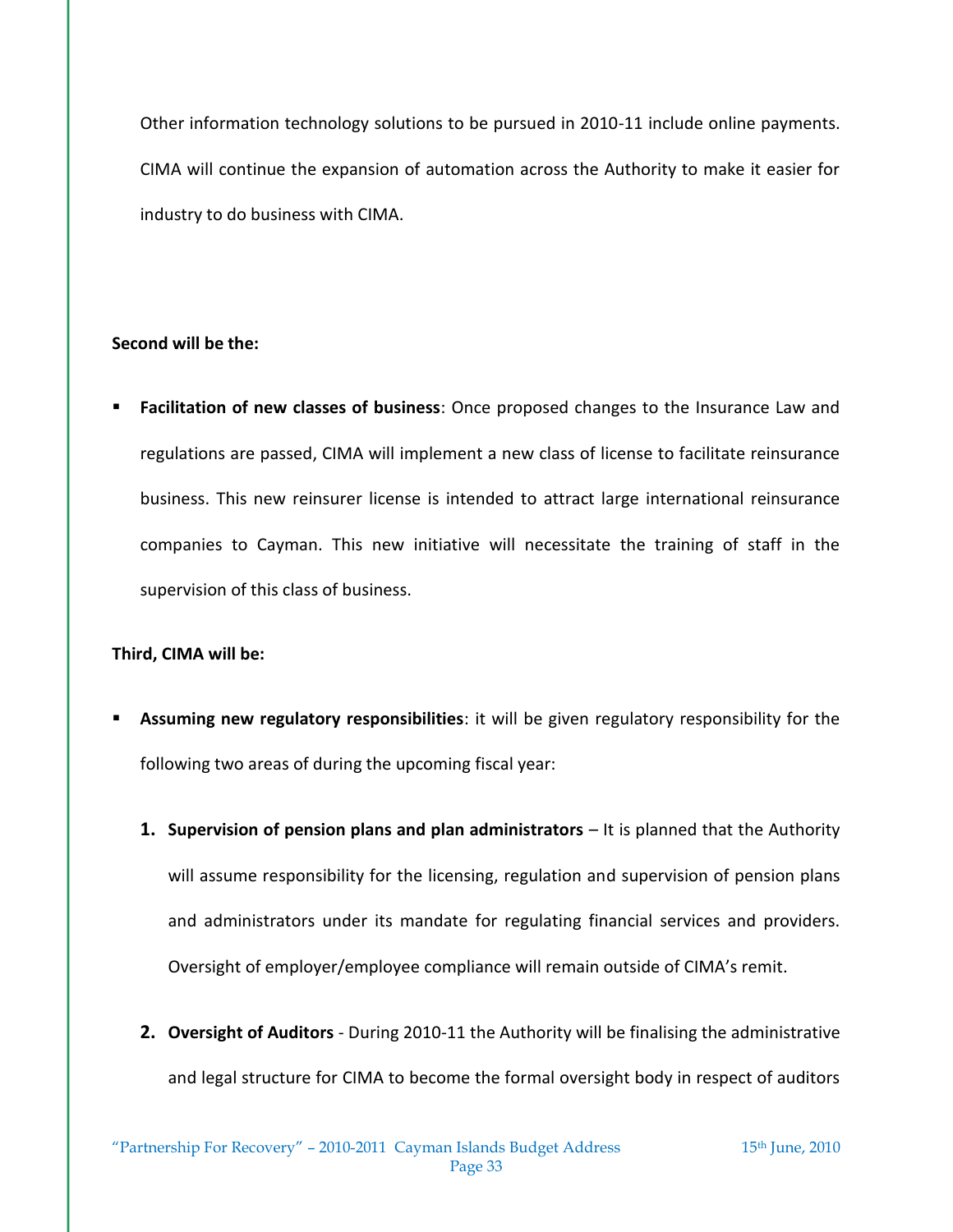as required under the EU  $8<sup>th</sup>$  Council Directive on Company Law. That directive requires foreign auditors carrying out audits of entities listed on EU markets to be subject to a system of independent public oversight that is equivalent to that of the EU in order to be exempted from the registration and regulation requirements of the individual member states. CIMA's taking on this role, will ensure that Cayman auditors will continue access to business in EU markets without the onerous task of meeting individual EU country registration and regulation requirements.

#### **Fourth, CIMA will be:**

- **Implementing new standards**: In addition to implementing the EU auditor oversight requirement, other initiatives to implement new standards and enhance the supervisory regime during 2010 will include:
	- **1.** Completing the implementation of Pillar I of the Basel II Capital Adequacy Framework for banks in December this year, and implementing Pillar 2 of the Framework during 2011.
	- **2.** Strengthening the regulatory framework with regards to fitness and propriety of persons governing regulated entities;
	- **3.** Completing a review of the regime for hedge funds and administrators in light of financial crisis recommendations and to ensure equivalency with the International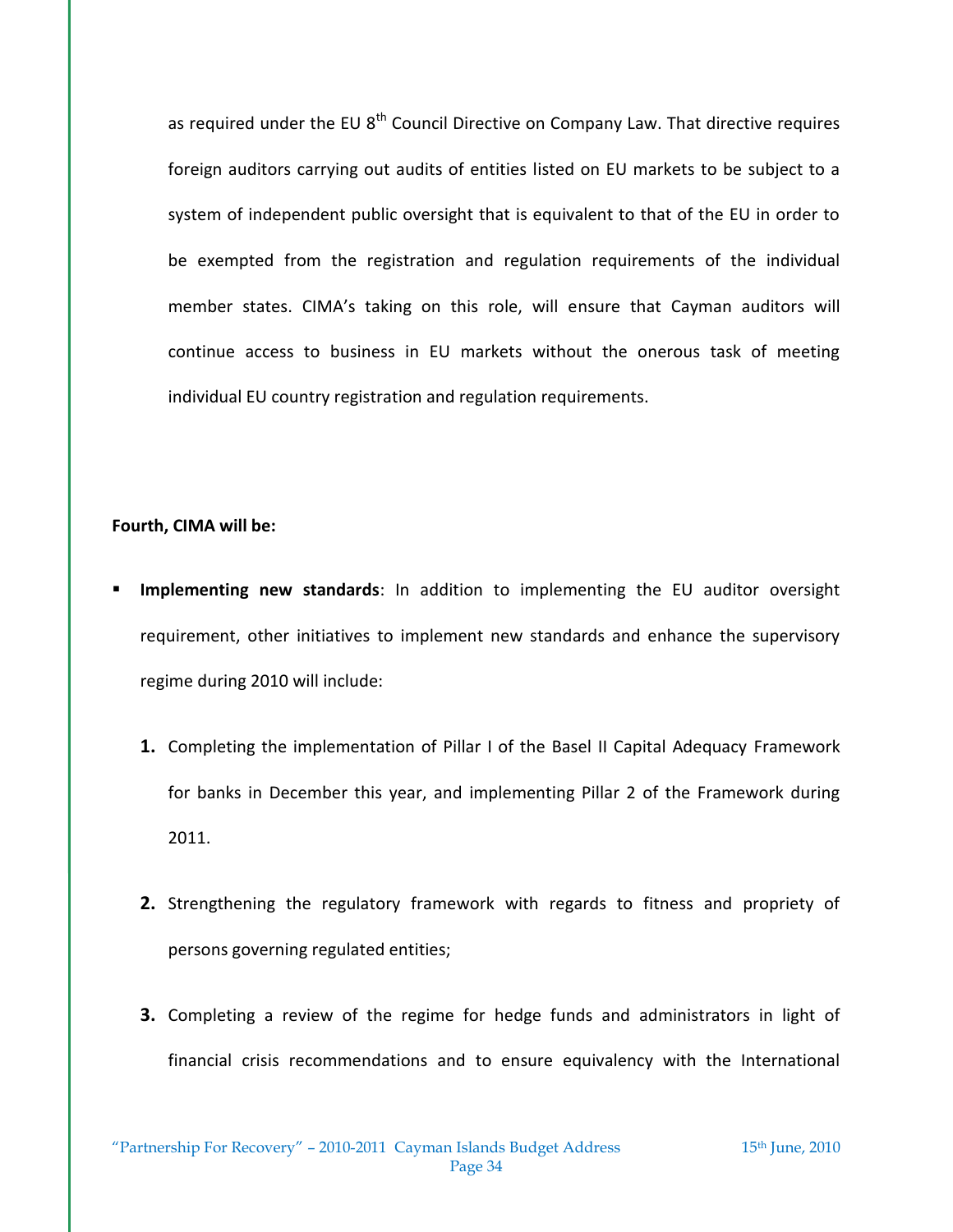Organisation of Securities Commissions (IOSCO) standards, EU Alternative Investment Fund Managers (AIFM) proposed directive and other relevant requirements.

#### **Fifth, CIMA will be:**

 **Enhancing On-site Inspection**: Over the last year CIMA has made it a major priority to enhance its inspection programme. This will continue into 2010 with the objective of increasing on-site inspections of licensees and registrants. This will include overseas inspections, which are necessary as a significant number of CIMA-regulated entities are managed from other locations. Across the Authority there will be continued focus on enhancing the consistency, fairness, quality and timeliness of inspections and the resultant reports issued to the inspected entities. CIMA aims to reduce the timeframe for the issuing of inspection reports to 35 business days by the 2010-11 fiscal year.

#### **Sixth, CIMA will be:**

 **Strengthening the failure resolution framework**: Initiatives to enhance the framework for dealing with regulated institutions that fail include developing a crisis management plan and drafting and submitting amendments to the regulatory laws to allow for crisis resolution and prompt corrective action.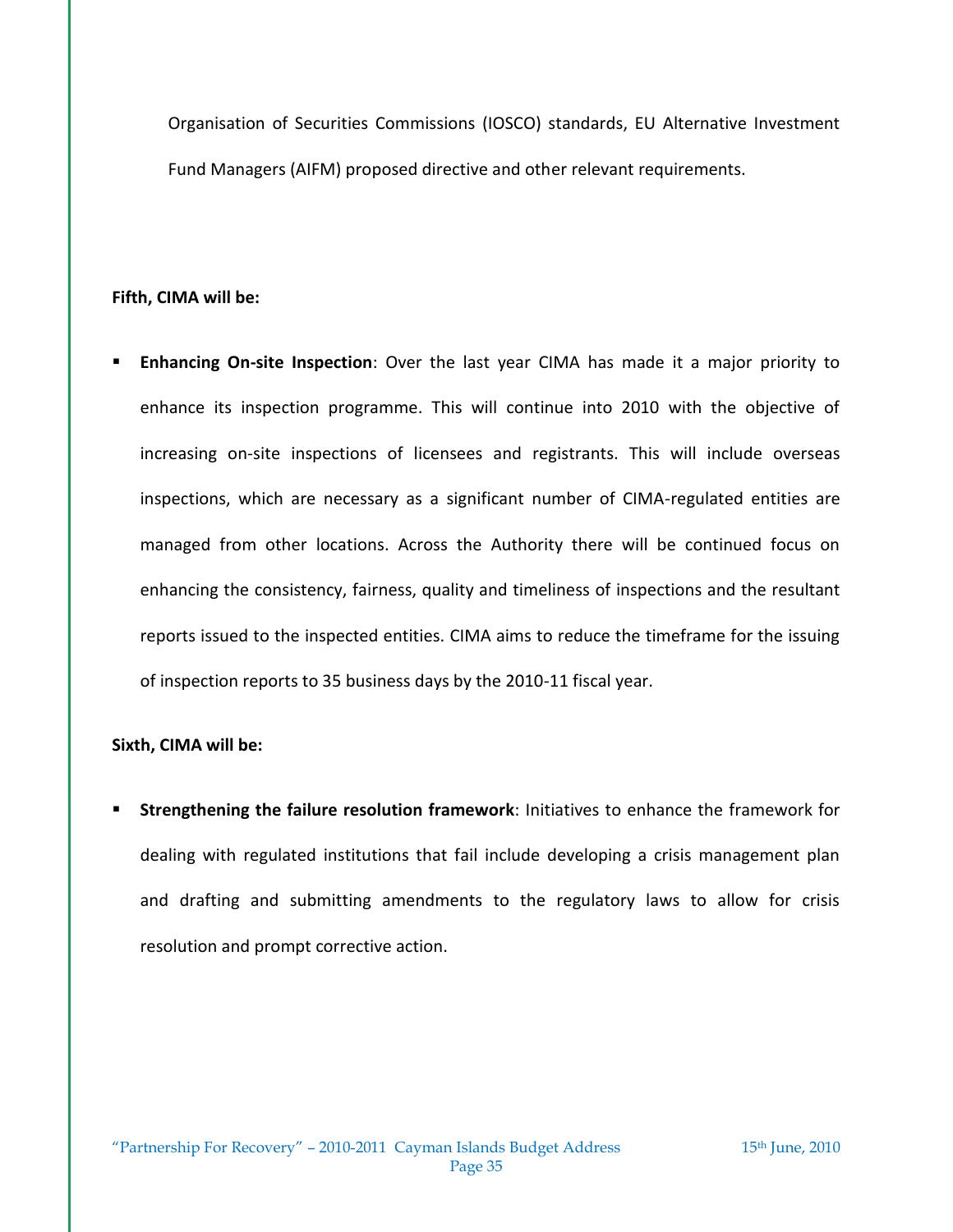**Seventh, CIMA will be:** 

 **Enhancing the monitoring of Anti-Money Laundering/Combating the Financing of Terrorism compliance**: During 2010 CIMA will be undertaking a comprehensive review and assessment of the Anti-money laundering/Combating the financing of terrorism regime, with the aim of making recommendations for strengthening it. The Authority will also update inspection guidelines and increase focused inspections of Anti-money laundering.

#### **Eighth, CIMA will be:**

- **Improving supervision of international entities (home-host supervision), & international cooperation**: Initiatives for 2010-11 to strengthen supervision of entities that are regulated both by CIMA and in other jurisdictions include:
	- **1.** Expanding memoranda of understanding (MOUs) with jurisdictions that have a significant number of licensees in the Cayman Islands;
	- **2.** Reviewing and if necessary amending and renegotiating existing MOUs to ensure that they adequately address communications in times of crisis and that they clearly outline both regulators' responsibilities for supervision of entities; developing Authority-wide pre-licensing procedures to determine whether home country supervision is adequate, and
	- **3.** Developing and formalising practices to ensure CIMA and counterpart regulators exchange appropriate information.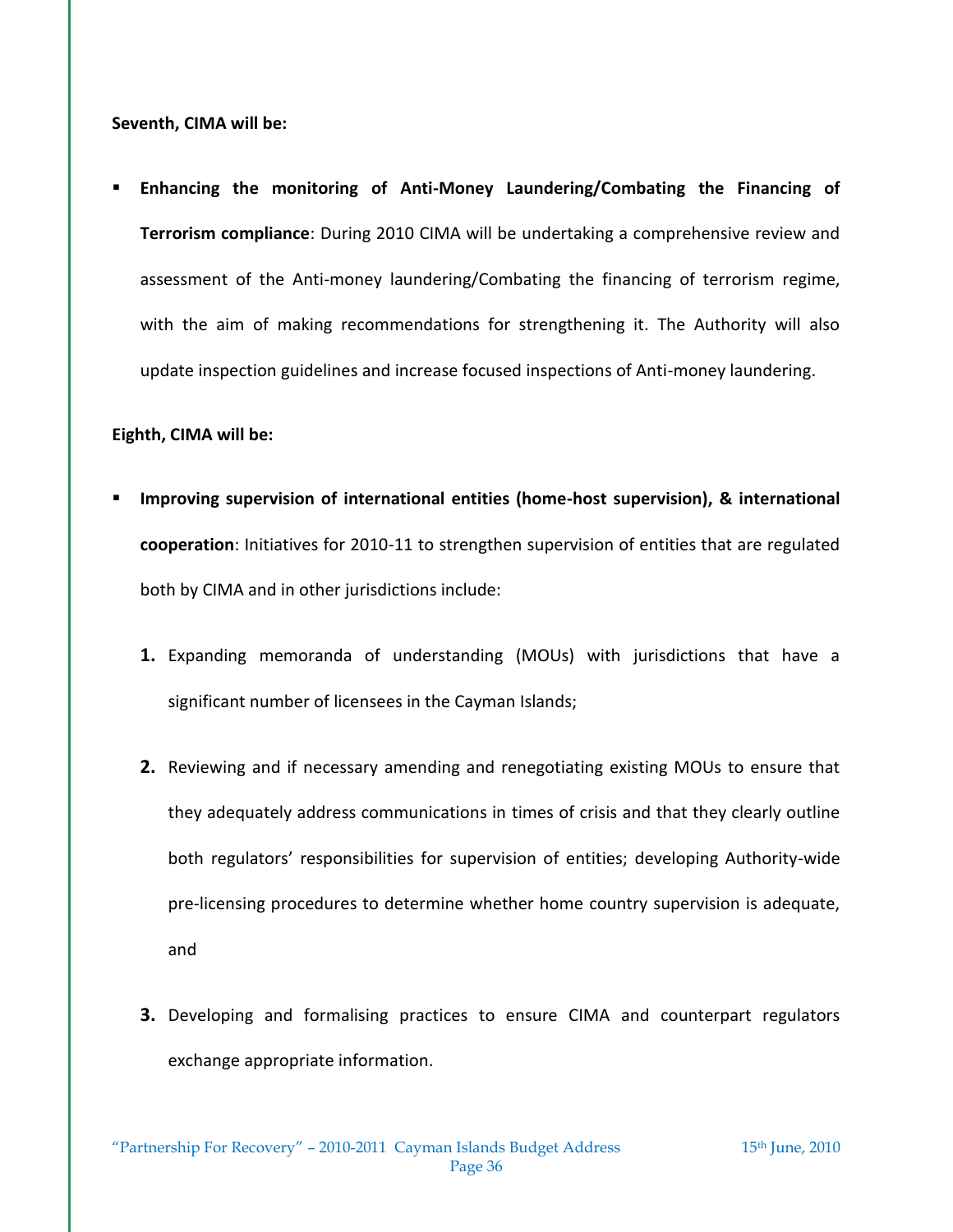CIMA will continue to participate in, and organise, joint supervisory meetings (supervisory colleges) with regulators of Cayman entities regulated in other jurisdictions. CIMA will also maintain participation in international forums and initiatives by organisations such as the OECD, G20, FATF, and industry-focused regulatory groupings such as the International Organization of Securities Commissions (IOSCO), International Association Insurance Supervisors (IAIS), Offshore Group of Banking Supervisors (OGBS), and Associations of Supervisors of banks of the Americas (ASBA) to enhance international cooperation and supervision.

### **Tax Information Authority**

The partnership role of the Tax Information Authority has increased in importance with the number of signed TIEAs increasing from one as of 1 April 2009 to 18 currently, with over 20 anticipated during the upcoming budget year. Additionally, the Authority is tasked with the challenge of establishing competent authority agreements/working protocols with counterpart competent authorities in new treaty partner jurisdictions.

The Tax Information Authority will also be participating in the OECD Global Forum Peer Review Process both as it affects the Cayman Islands and in connection with Cayman's role as a peer review assessor. The Authority will also implement and manage possible changes to the savings income reporting requirements in line with proposed changes to the EU Savings Directive. The launch of an e-reporting system for savings income reporting will be of significant benefit in automating and streamlining the reporting process.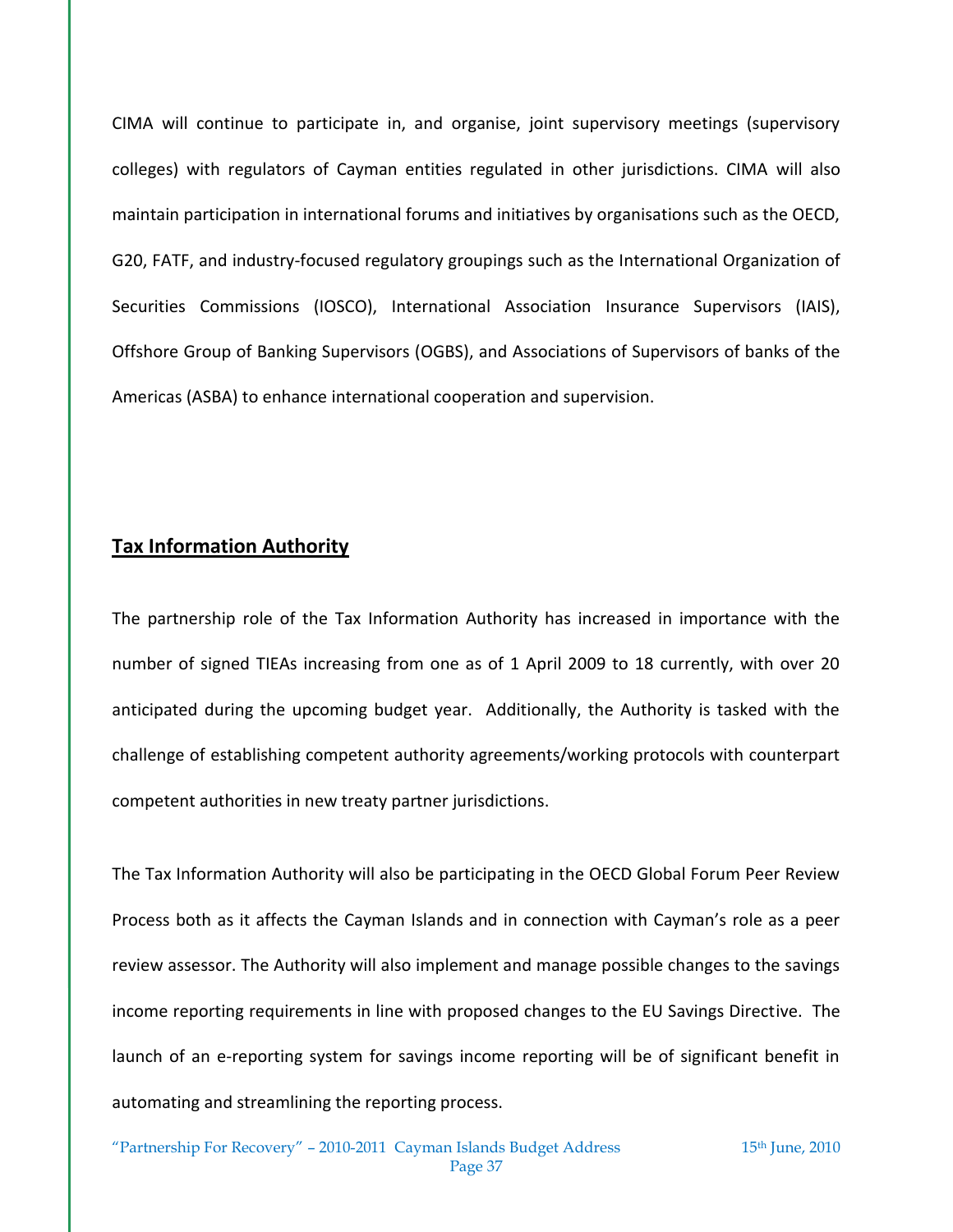## **General Registry**

In September 2009 the General Registry introduced electronic filing of annual returns and directors and officers information. This was the first time the department had introduced any form of electronic document filing. The Department also launched its website and through this medium has introduced to the public the facility to conduct online Searches of the companies and partnerships registers.

The department is pleased and encouraged by the level of response to the system and continues to work towards introducing additional functionalities. During the first quarter of this year, the department accepted thousands of annual return forms filed electronically.

The search feature has also been well received especially by international organizations seeking confirmation of the existence of entities purporting to be registered in the Cayman Islands. This feature also allows the convenience of maintaining an online account for frequent users.

Furthermore, the results of such searches are instantly available and downloadable.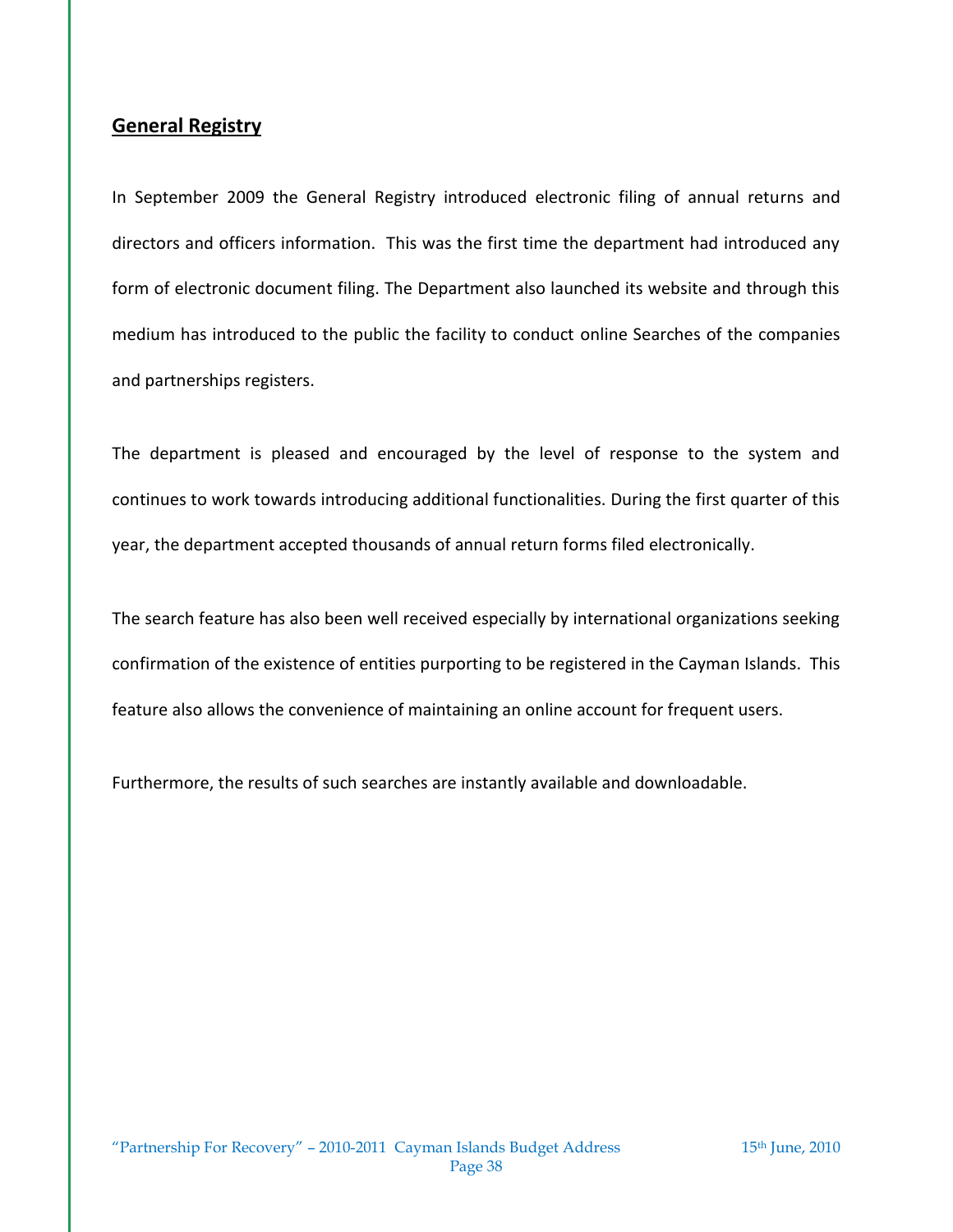### **Department of Commerce & Investment**

The Ministry of Finance wishes to encourage Caymanians and residents to be aware of the recent changes at the Department of Commerce and Investment. Not only has the organization undergone a name change but there has been a renewed focus on the investment facilitation aspect of their operations and an expansion in their mandate to include areas of commerce such as the processing of LCCL applications and trade and business licensing.

This department as part of the partnership for recovery is responsible for stimulating and facilitating appropriate, long-term, inward and local investment in the Cayman Islands. It is also charged with providing technical assistance to local entrepreneurs and small businesses as well as linking investors with potential customers, suppliers and other business partners.

First, with respect to developing entrepreneurial capacity in these islands, the department is exploring the creation of a Small Business Development Centre that will offer an expanded range of services and programmes to be of benefit to small and micro businesses. This programme will be created in partnership with the University College of the Cayman Islands and other private sector partners who will contribute valuable expertise to guide and mentor our local entrepreneurs.

With respect to pursuing economic growth through inward investment, the department has created a policy framework that will support the development of a national investment strategy.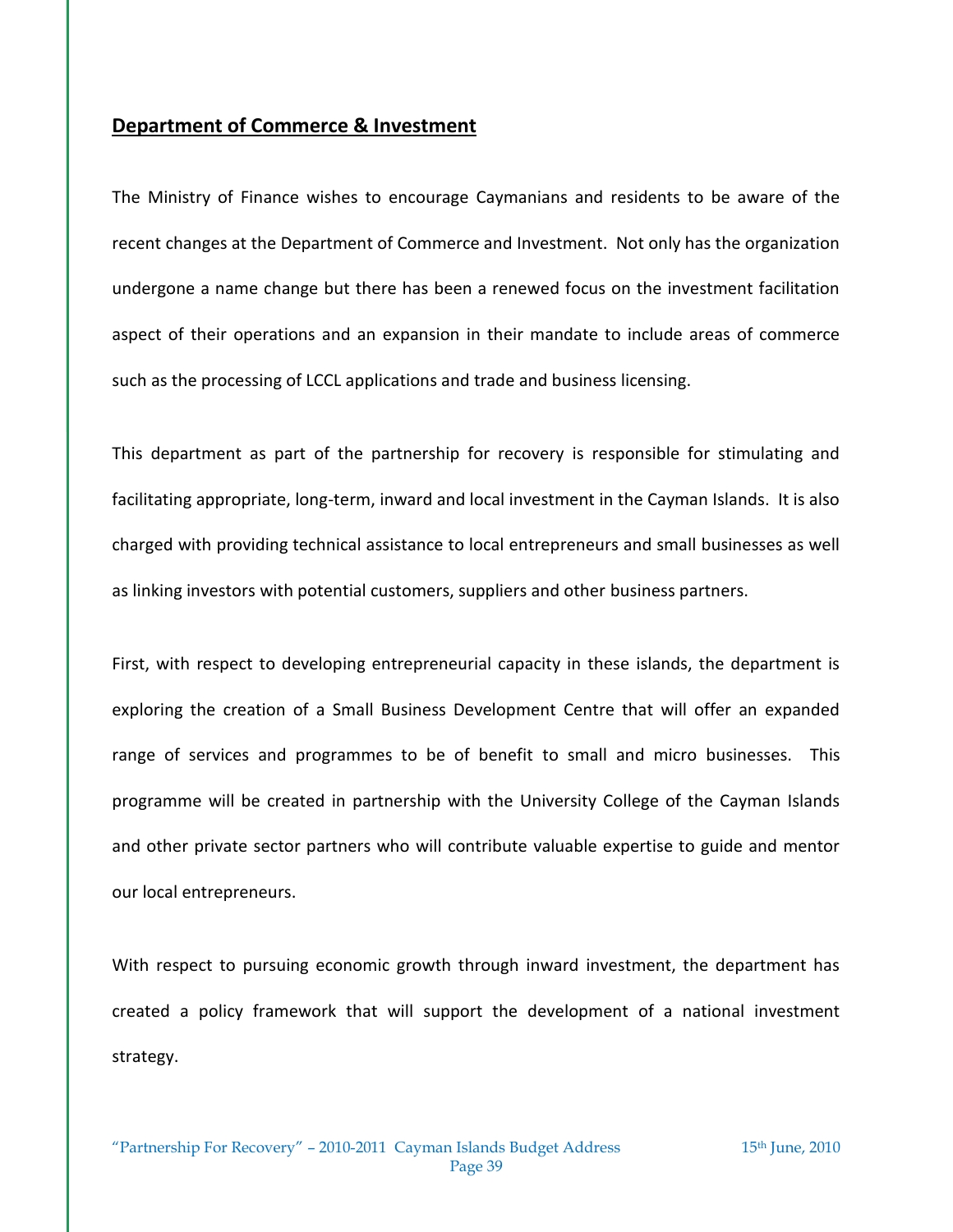It has also commissioned a thorough review of our trade and business license and local companies control laws to identify loopholes and recommend areas for improvement.

The policies and procedures governing the establishment of local and foreign owned businesses in a jurisdiction are key factors influencing economic growth and development. The department of commerce and investment is therefore ensuring that it is positioned to minimise risks associated with certain types of business; and at the same time is able to maximise the economic outcomes possible from the facilitation of a vibrant private sector.

The Ministry of Finance has also created the National Investment Council (the "NIC"), with public and private sector participation, which is to spearhead the national strategy for retaining current business and attracting new investment to the country. The NIC is working to develop a proactive position for our inward investment initiatives so that they may lead to positive medium to long-term economic development.

The council's ultimate goal is the attainment of economic growth that is sustainable and creates a better quality of life for our people for years to come. My administration is astute enough to know how crucial it will be to balance the desired growth from inward investment with local linkages so that everyone shares in the prosperity – small businesses, medium sized businesses, big businesses and all citizens.

This is a partnership for economic recovery and sustainability!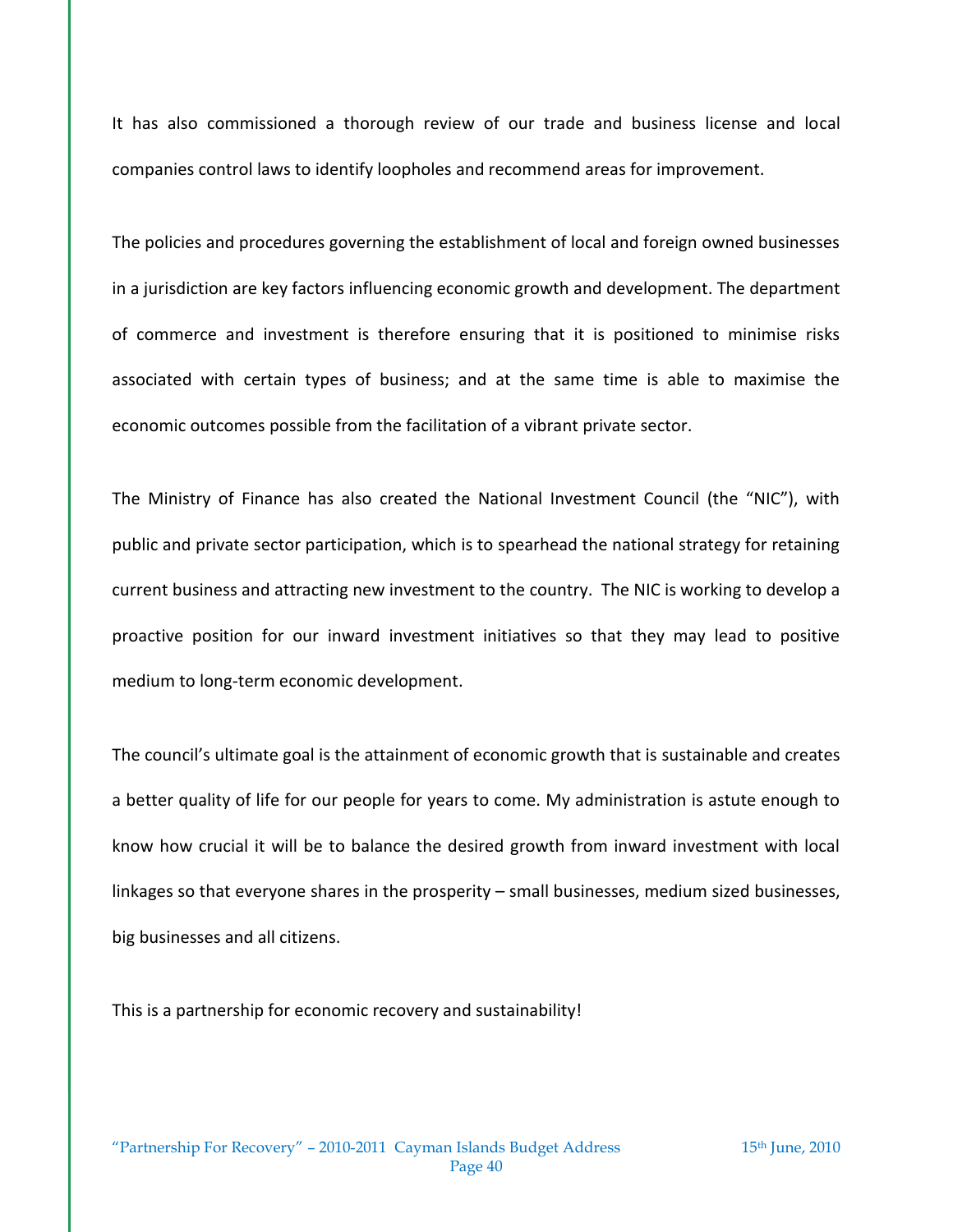### **Promoting Physical Presence Financial Services Operations**

The Financial Services Secretariat in coordination with the Department of Commerce and Investment are combining their resources to enhance the physical presence of financial services firms and to create the resulting influx of new mid to high salary jobs that will serve as an important stimulus to the local economy. This stimulus, it is believed, will be a key component in repositioning our financial industry for decades to come.

This partnership is strengthened by two key advisory boards that work with these two departments - the National Investment Council and the Financial Services Council. These committees are comprised of key private sector stakeholders who in partnership with my Ministry and the departments are providing me with policy advice on creating the right business climate to allow further local and inward investment to thrive.

The Government's initiative announced late last year to promote the relocation of firms to the Cayman Islands has already resulted in a number of approaches from international financial services firms interested in setting up in the Cayman Islands. Recognising that there are a number of international initiatives that may affect the success of this initiative, the Ministry of Finance will be stepping up our presence in London and in the European Union.

In this regard the London Office and a soon to be established EU Office will seek to continue to promote the Cayman Islands through all available UK and European channels, helping to increase awareness of steps which the Cayman Islands has taken in respect of compliance with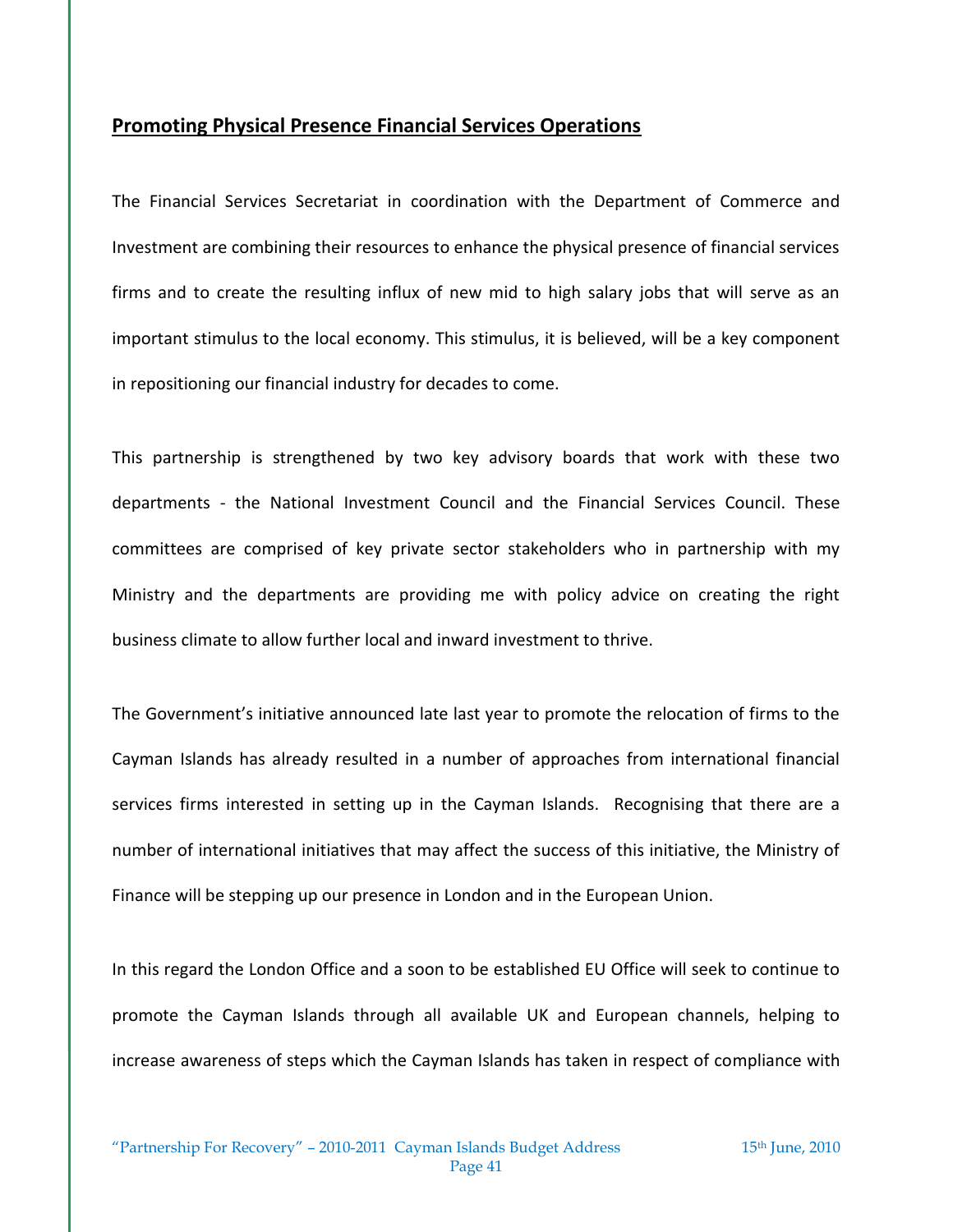international standards and the ongoing effort to maintain the highest standards of integrity for our financial services industry.

Last week I led a delegation on a trip to Brussels to discuss the EU Alternative Investment Fund Manager's Directive. Meetings were held with members of the European Parliament, the Council and the Commission.

These Meetings confirmed the need for the Cayman Islands to engage with Europe. Though the discussions were in relation to this specific Directive, it is clear that this is just the first of many initiatives that the EU will be dealing with in the coming years, which will have implications for us.

The EU markets are important to our financial industry and therefore we must ensure that we engage the various EU states both bilaterally and as a Union. It is therefore critical for us to ensure that the Cayman Islands have a full time representative in the EU and that our London Office be staffed to deal with these ever increasing and complex financial initiatives.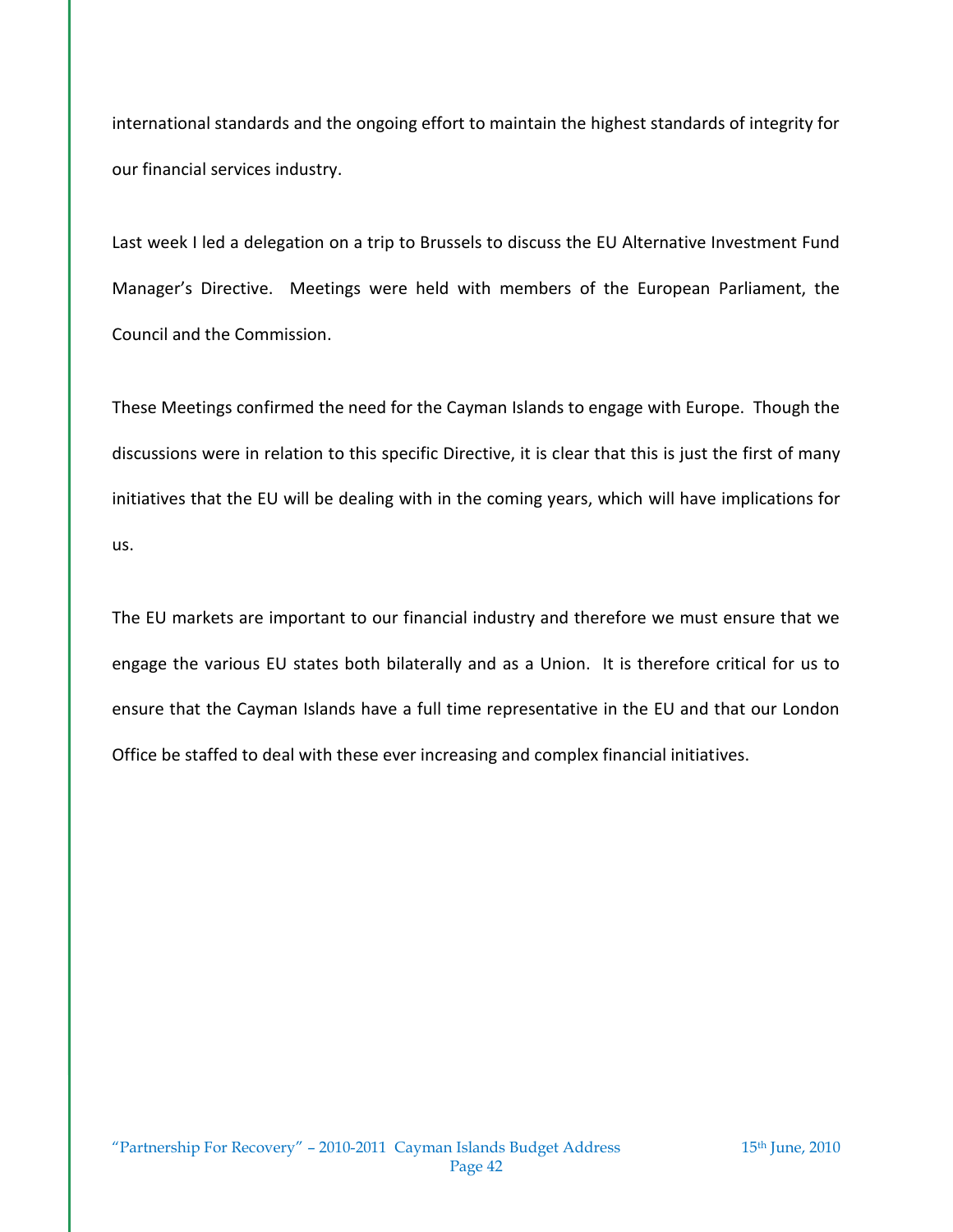## **Targeting New Sources of Business**

The Cayman Islands currently relies heavily on North America as the primary source market for its financial services industry, however we must consider opportunities in other regions to help in the diversification of the financial services industry in these islands.

A marketing road show to Asia by the Government late last year indicated that there are opportunities for financial services from Singapore and Hong Kong. Some of the Cayman Islands competitors are having success with these countries and the Government, with the help of the private sector is now devising strategies to realise these opportunities.

## **OTHER OVERSEAS OFFICES**

Following on from the success of establishing a presence in Dubai, with many queries coming forward, we are exploring the possibility of another such office in Asia. Hong Kong is one consideration as it is a global financial powerhouse with a sophisticated financial and business infrastructure that supports business. It is a gateway to China and other markets in Asia with a collective economy estimated at \$215 billion and which the IMF projects will grow by 5% in 2010. It is a great travesty that we now have to go back and start all over since the Hong Kong office was closed down by the last government, in 2005, within months of taking office.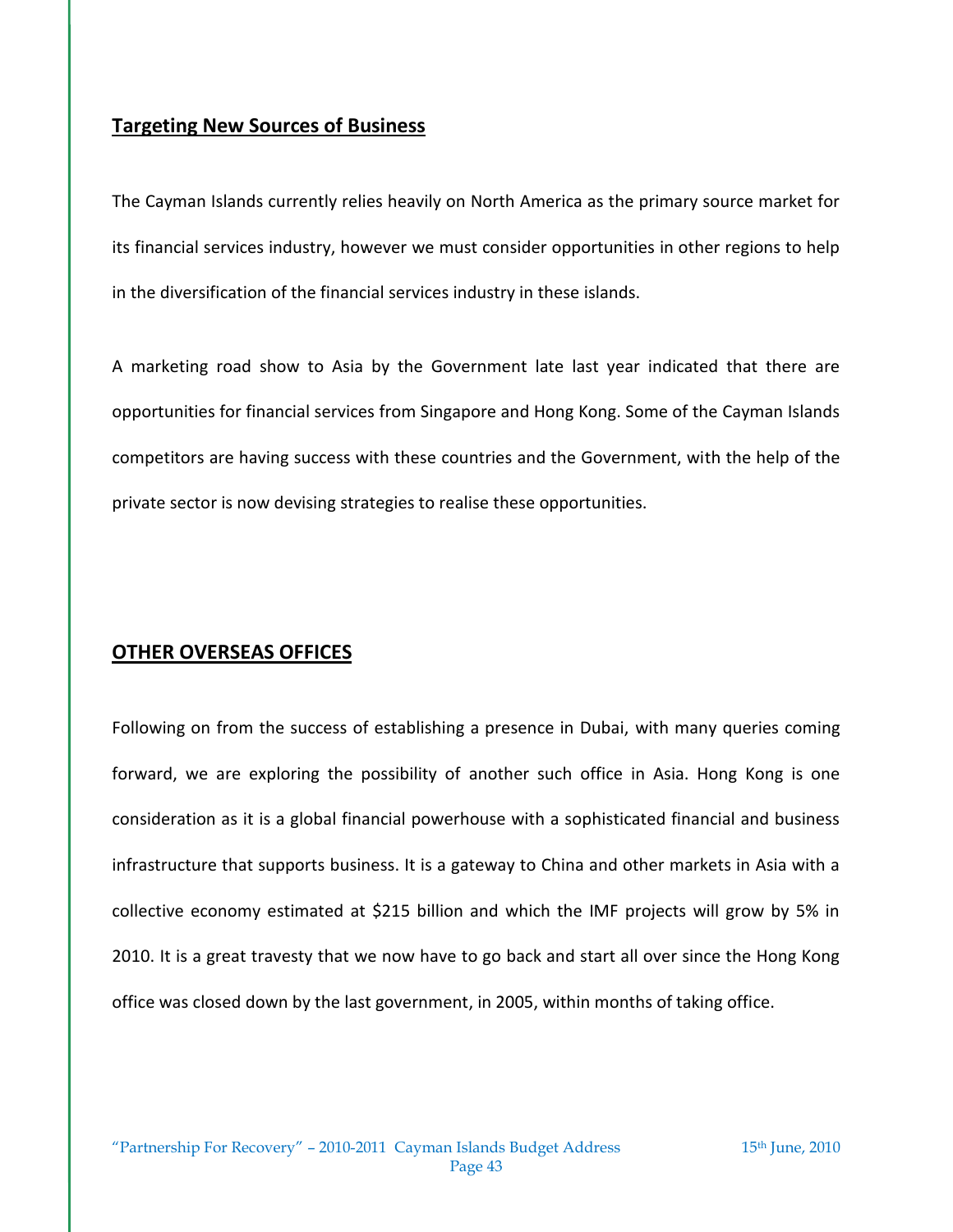We are receiving strong interest from high net worth individuals in markets such the UAE and China, and will seek to take full advantage of the opportunities this presents. High net worth individuals tend to be prolific in their investments ranging from real estate, property development to the financial markets, as such we will re-open our Hong Kong office on October 5<sup>th</sup> this year.

Overseas offices put us on the frontline along with many other jurisdictions that have adopted a similar strategy, and Cayman's absence has made us fall behind. My government's approach, enhances our ability to attract investment for Cayman.

## **Facilitation of Major Projects Which Have Significant Economic Impact**

In addition to the initiatives that I have already mentioned, the agencies under my Ministry are actively involved in facilitating several major investment projects. This is reflective of our renewed partnership with the private sector, where Government's role is to ensure that appropriate economic growth can be achieved through value-adding projects led by the private sector.

There are several major projects that have significant economic impact that are at varying stages of implementation and completion. These projects are critical to the forecasts of the economy over the medium term. These projects have a total value of \$1.9 billion over the next 5 years.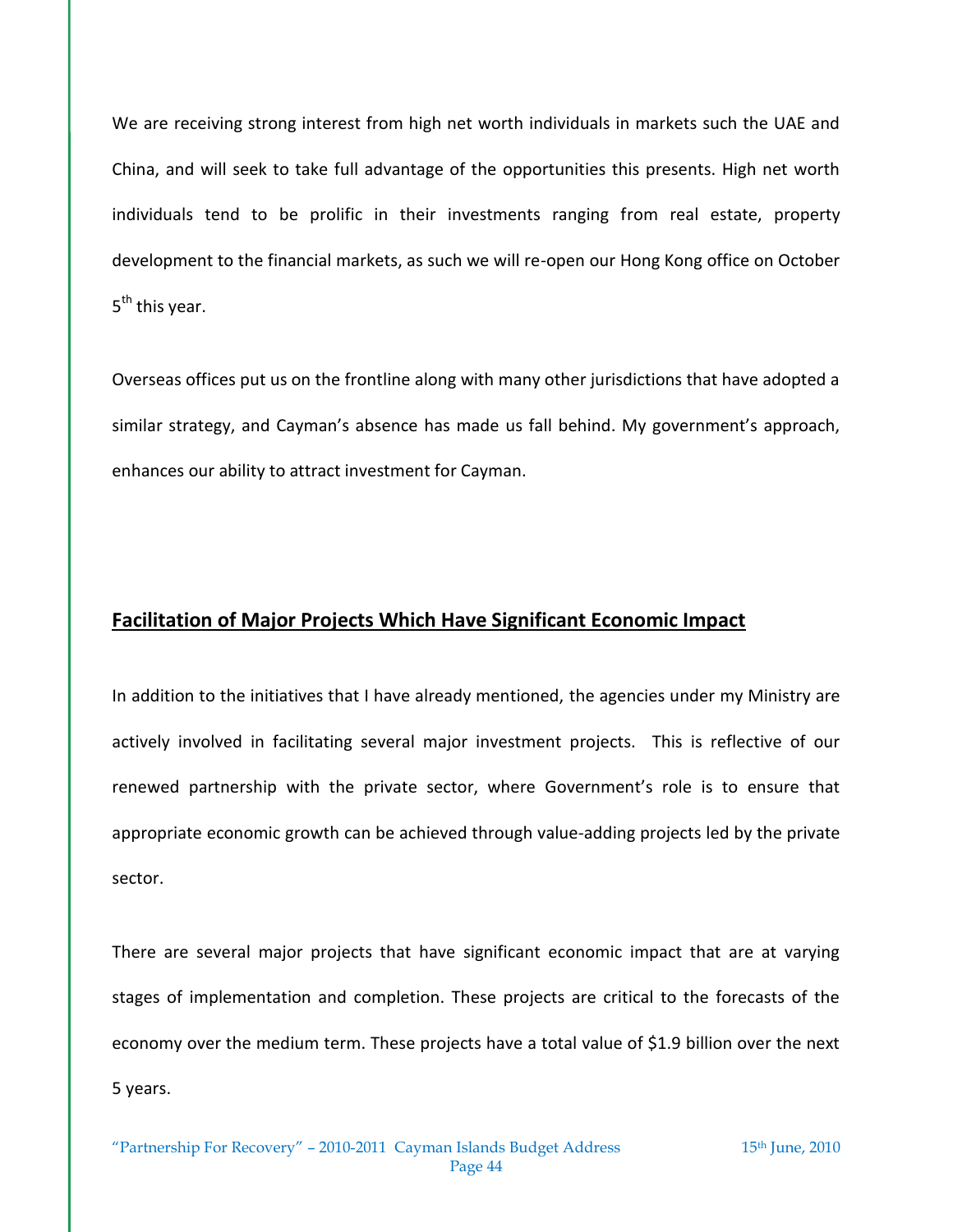Of the ten projects, two are each valued at \$500 million. They are the Camana Bay and the Ritz Carlton at Dragon Bay. These are ongoing.

Two others, including various high-end condo developments along the Seven Mile Beach area and the Cruise ship Port, are valued at \$200 million or more. The condo developments include The Waterford, Watercolours and Cypress Pointe.

Four other projects account for \$600 million of the total investment, at a value of \$150 million each. These are the new sewerage system, the Waste to Energy facility, the new hospital project and the cargo facility. In the case of the first two, The Expansion of Interest documents have been done. While the Memorandum of Understanding has been signed in respect of the new Hospital and the Paper for the Cargo facility is soon to go to Cabinet for discussion.

There are also a number of commercial developments being carried out and the government's own housing project which involves building affordable homes around the island, will occur. These account for a total of approximately \$41 million and are ongoing.

The projects listed above do not require any supporting infrastructure which will need to be provided by the Government. Each of these projects is already part of an existing area which has sufficient infrastructure. Where necessary any additional infrastructure will be built by the private investor as part of the self contained development area.

There are no concessions to the projects apart from the Watercolours condo development and the new hospital. In the case of Watercolours there is a 5% concession on import duties leaving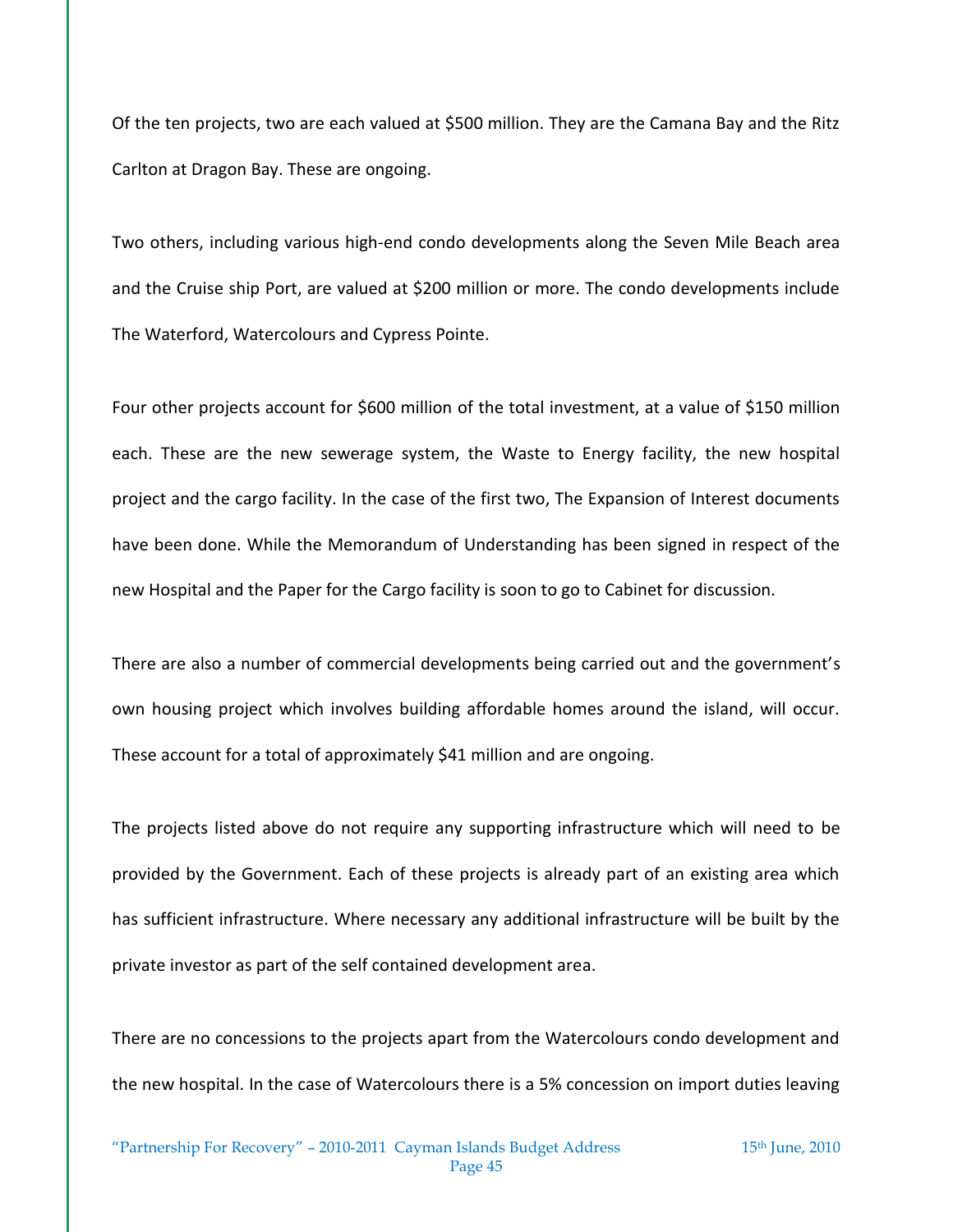a 17% import duty charge on all imports for the project. This is considered negligible and will be compensated by the wider economic impact of this project.

In the case of the new hospital the concessions are in the form of duty concessions for medical equipment and a reduction in work permit fees. However, these concessions will have limited impact in the period of the 3 year plan as the main source of Government revenues for this project during the development phase is in the area of construction, and there will be no import duty concessions for construction materials. If a Caymanian wants duty concessions and presents his/her case, it will receive due consideration and be given top priority by the Cabinet.

The facilitation of these projects is indicative of the way forward in accommodating private sector investment as a catalyst for our future economic growth and development path.

### **Journey with People**

This journey also requires us to build a channel to open up new pathways for our people. The initiative demands us to partner with the environmentalists, investors and the people. This is a time to challenge conventional wisdom. This is a time to grab opportunities. And this is certainly a time to recognize threats without being crippled by them. A channel for the North Sound is an absolute necessity if the country is going to ever get business from the mega yacht industry. Bearing this in mind, government will be seeking investors to do a necessary channel.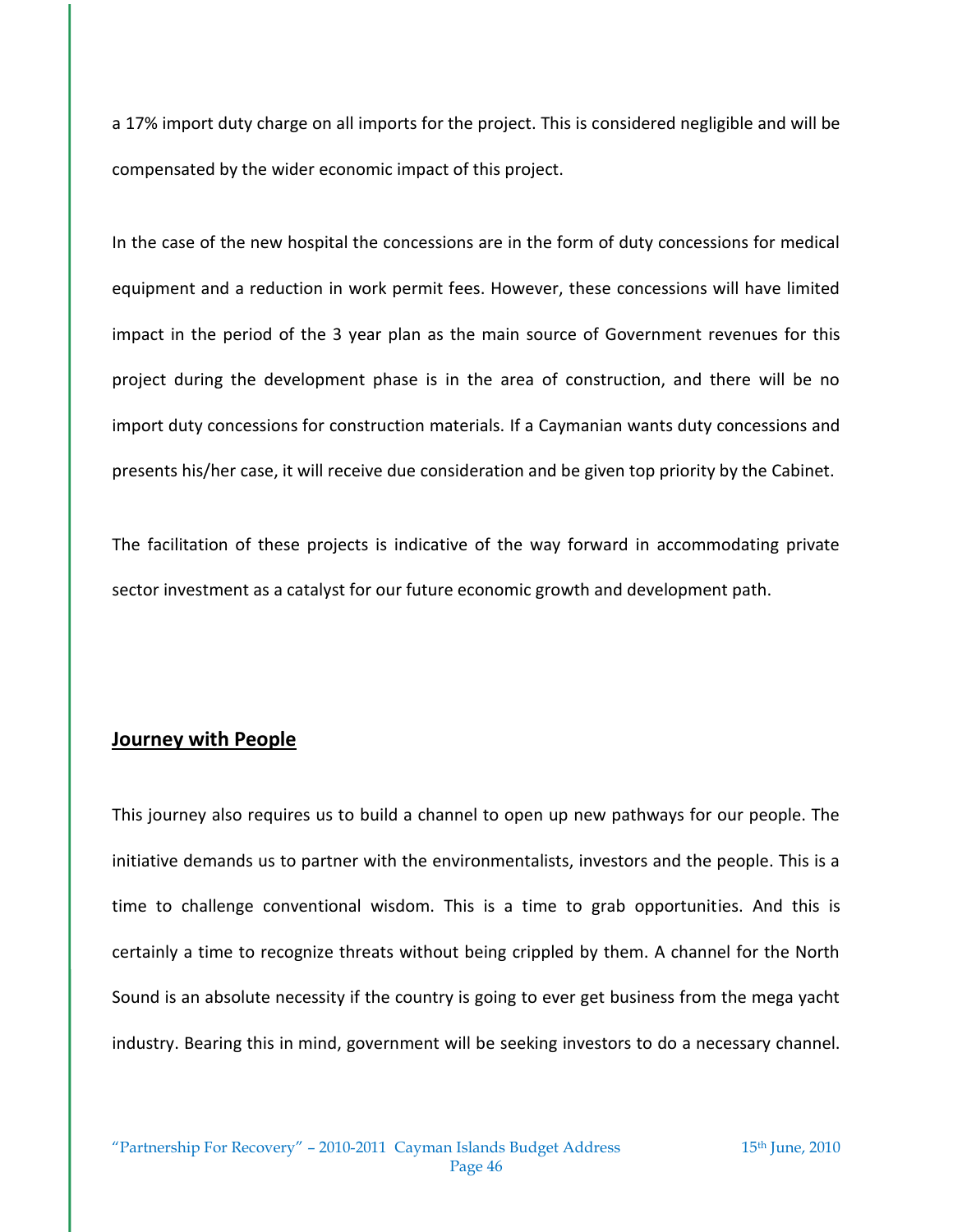Public discussion will take place, environmental impact adhered to so that any agreed work can damage to the minimum.

## **Enhancing the Tourism Sector**

The Cayman Islands Department of Tourism (DoT) has been working closely with organizations such as Cayman Airways, the Cayman Islands Tourism Association, the Sister Islands Tourism Association and other private sector stakeholders to develop and implement strategies designed to increase visitor arrivals. The objective has been to strike the right balance between price and value and to offer incentives and promotions that influence consumers to choose the Cayman Islands when making their decision to travel.

This is all part of the economic recovery programme!

As part of this programme, the Government has charged Cayman Airways and DoT to work more in partnership to ensure that we are using the National Airline in the most efficient and effective way possible as an economic tool.

DoT and Cayman Airways continue to work strategically together and co-operation exists at all levels of both organizations. While each organization has a unique business purpose with its own set of goals and objectives, the working relationship between the two entities continues to advance and strengthen.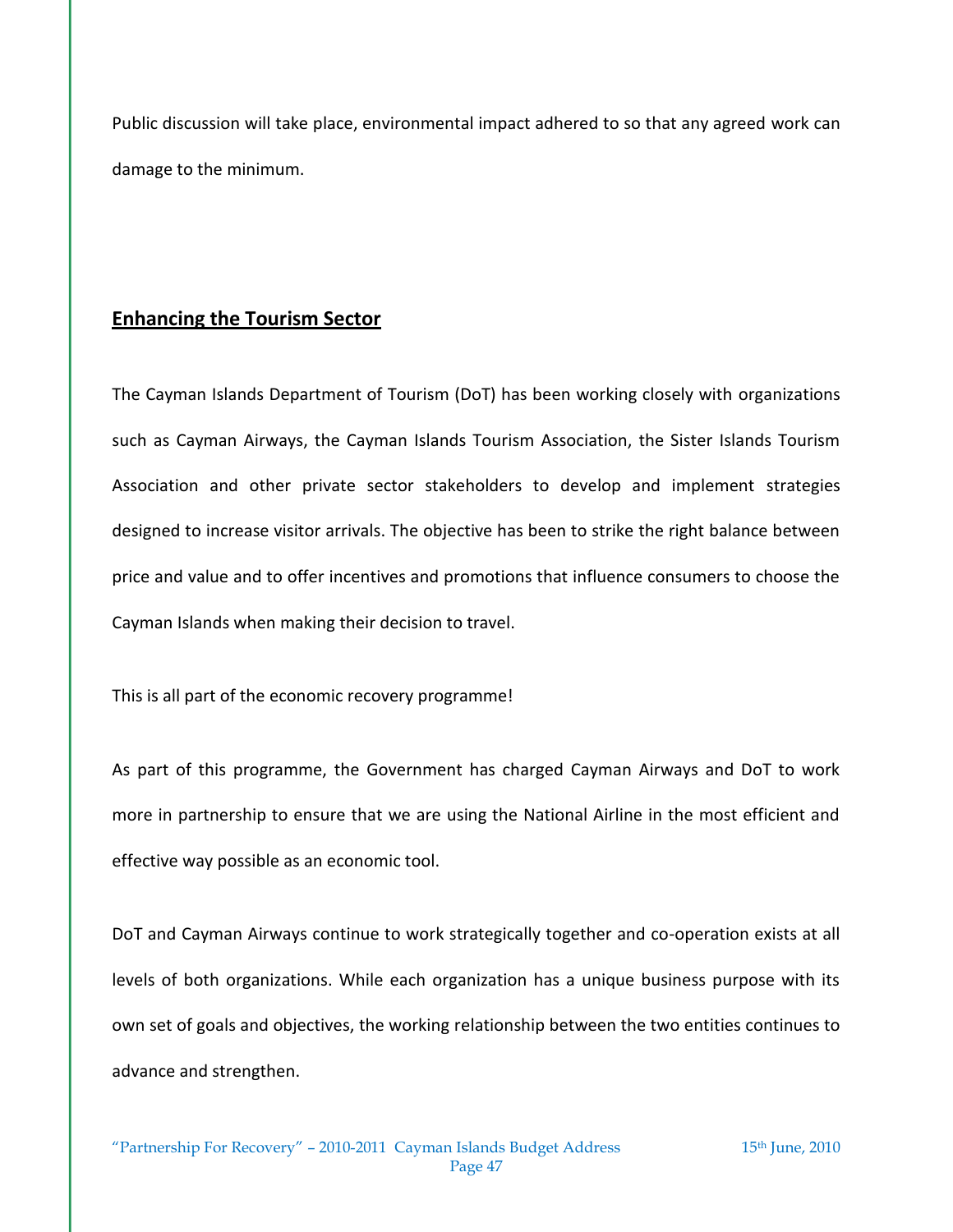DOT currently provides marketing, promotions and PR services for CAL in the visitor source markets, which is enabling the benefit from significant economies of scale and cost savings to be realised at a national level.

The new Board and Management Team at Cayman Airways quickly commenced an intensive strategic review of the airline's activities, with emphasis on the financial and operational challenges facing the airline. Several positive changes have been implemented at Cayman Airways, which have resulted in a significant reduction in operational expenses and an improved ability for the airline to be sustainable over the period of recovery and beyond.

From its inception, Cayman Airways has received funding annually from the government, with the intent to cover the airline's operating costs. The level of funding has always been less than what was actually required to cover the airline's operating costs.

In the last ten years, this funding shortfall from the government has forced the airline into just over 50 million dollars in debt, with 19 million dollars of this debt owed to non-bank counter parties. The debt owed to banks has grown to a level that demands approximately a half-million dollars each month to service.

The level of bank debt combined with the additional level of non-bank debt is now of a magnitude which is unsustainable and severely threatens the continued operations of the national airline.

This is one of the issues that we, as a government, have to face and fix!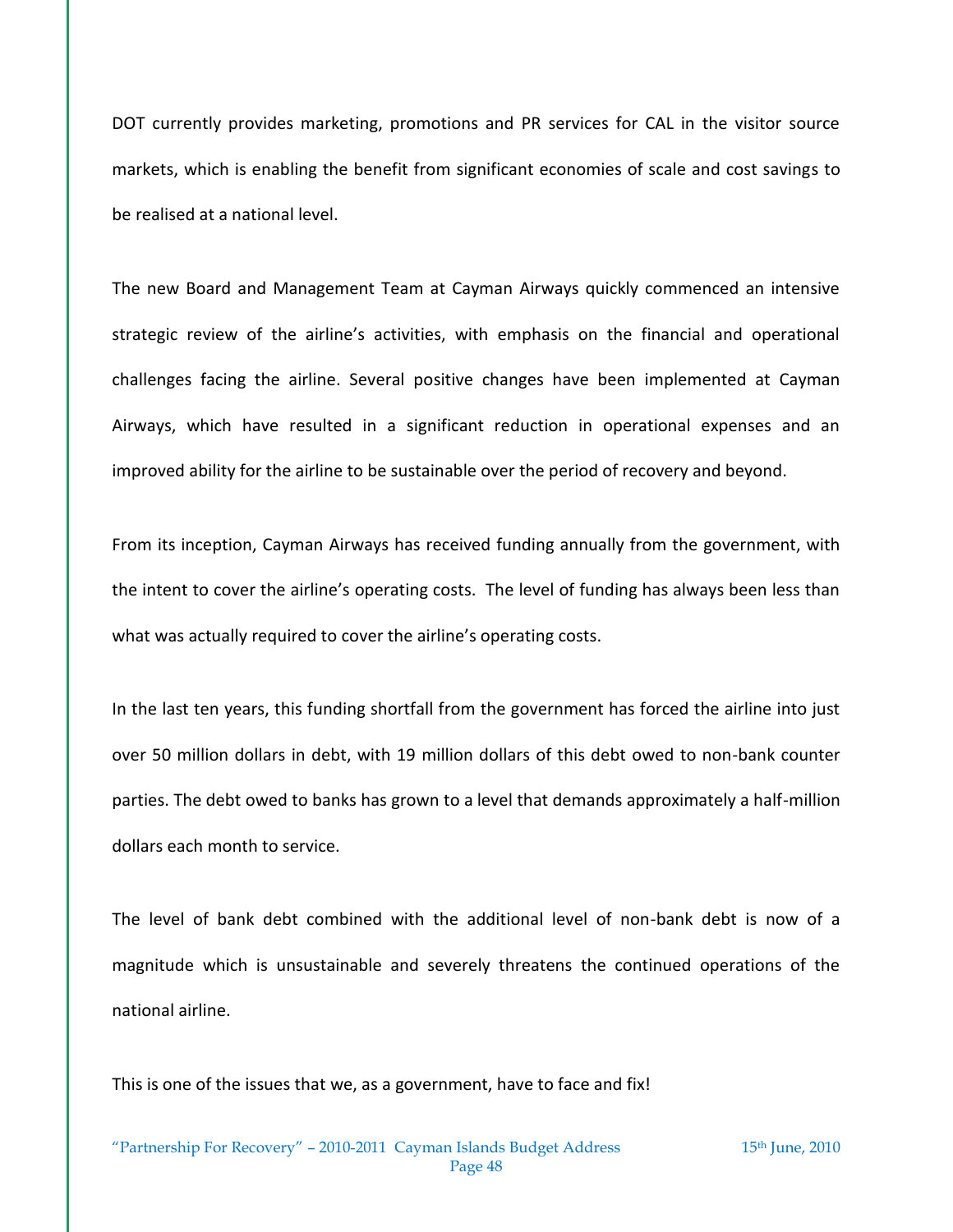In this regard, the airline has managed to reduce its expenditure in fiscal year ending June 2010 by between ten and twelve million dollars. The final number will depend largely on fluctuations in fuel prices when compared to what obtained in the fiscal year ending June 2009.

Amongst the measures taken, Cayman Airways proactively commenced reductions in staffing levels in August 2009 and has achieved an 11% reduction, from just over 400 employees in mid 2009 to 355 in April this year.

The annualised cost savings of this staff reduction, along with other staff related cost reductions such as work permit fees and overtime payments is currently projected to be near two million dollars.

Other examples of significant cost reduction include the successful re-negotiation of aircraft leases, which have resulted in annualised savings of over 1.2 million dollars. Strategic reductions in scheduled flying have also been implemented to better align capacity with demand, without any negative impact on revenue.

Significant cost reductions have been achieved in almost every expense category and will be permanent in nature. This assures Cayman Airways a solid and effective cost structure as the airline continues to improve its revenue management processes.

The valued staff of Cayman Airways has also demonstrated a renewed level of pride and enthusiasm in the national airline through a vast improvement in the delivery of service. Let me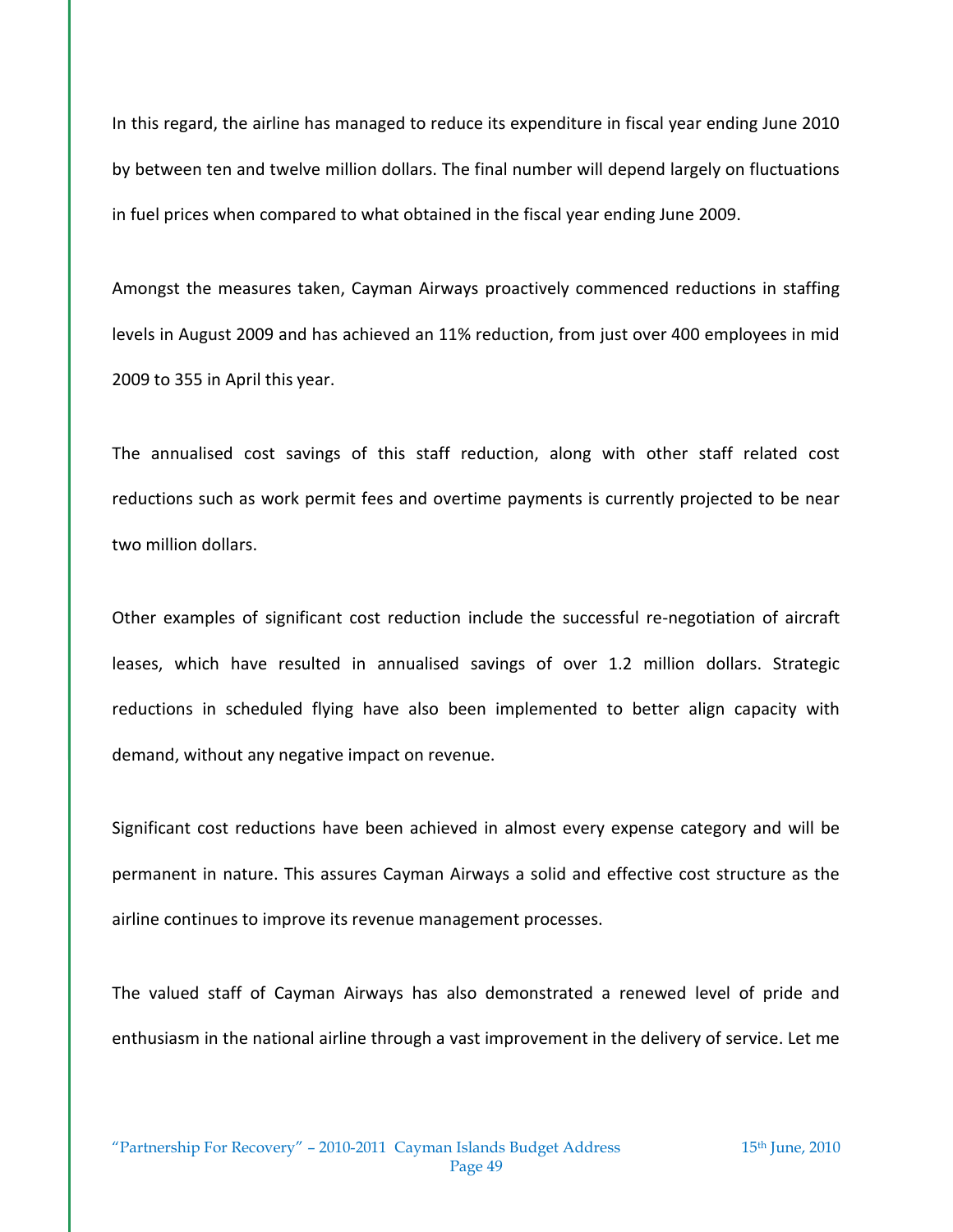recognize the staff for their efforts in working with the new Board and Management Team to achieve the airline's recent success.

Whilst the government commits its support for the national airline through the tabling of the budget for the year ending 2011, I would like to ask the staff of Cayman Airways and the people of the Cayman Islands to recognise that "Rome was not built in a day".

Let us not forget that many of the problems facing Cayman Airways today are the same problems that faced Cayman Airways 40 years ago. Cayman Airways "cannot be all things to all people" and all its problems cannot be rectified overnight, neither are they to be left alone. We must fix it.

It is known and accepted that Cayman Airways is an important lever in our economy, and is critically important to achieving our national priorities in the tourism and financial services industries. Cayman Airways is now poised to go where it has never gone before. Let us embrace and use the opportunity wisely.

This leads us to the role of tourism in the way forward.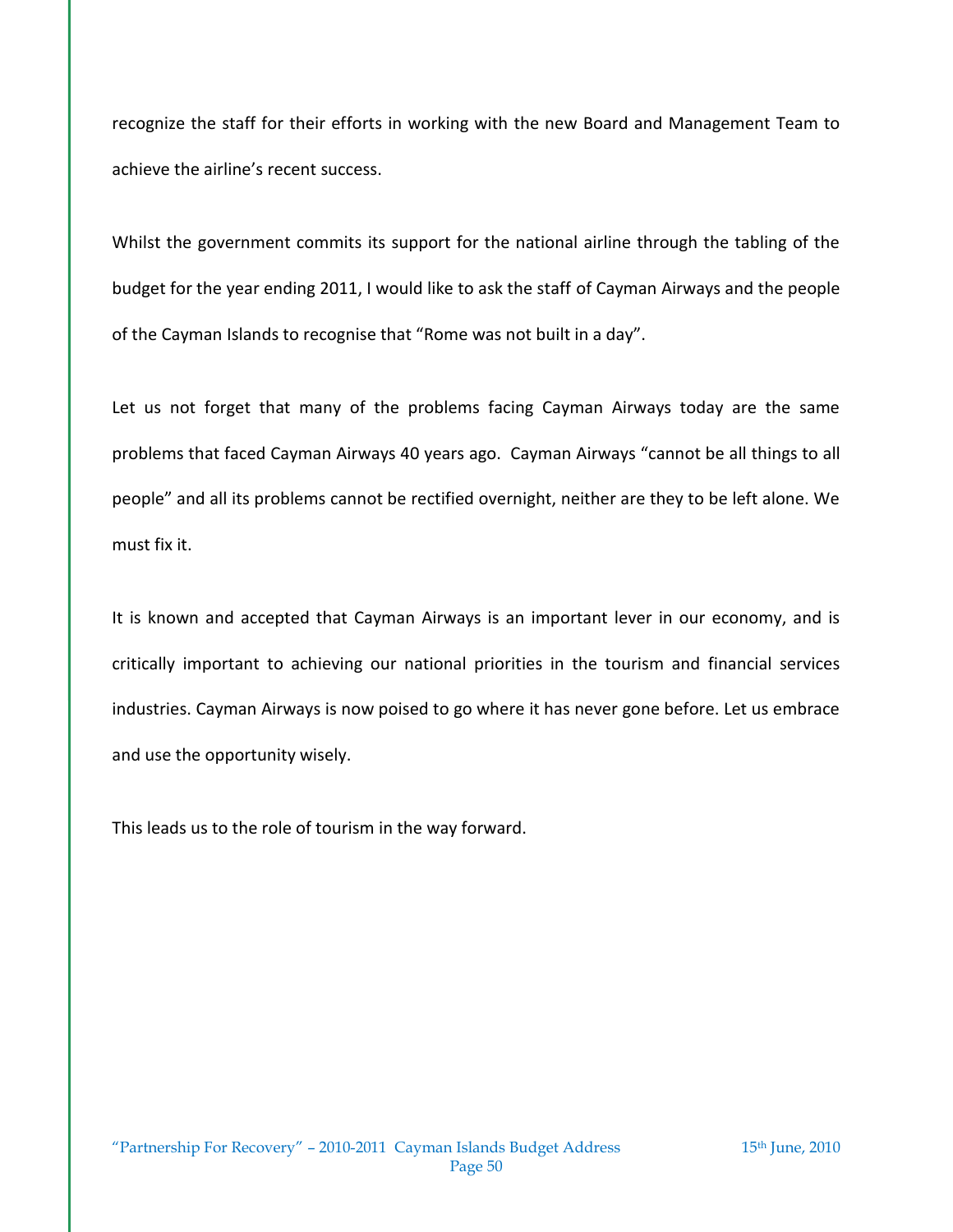## **Growth and Development in Tourism**

The sustainability of our hospitality industry remains a top priority and DoT is working assiduously to continually develop our existing products and infrastructure.

Tourism in the Cayman Islands provides a distinct, high quality experience that attracts more than 270,000 air arrivals and 1.5 million cruise passengers to our shores per year. Since November 2009, visitor arrivals have been consistently growing. This growth persisted in 2010 at rate of some 8.3% over the same period in 2009. And we are cautiously optimistic that this trend will continue throughout 2010.

DoT is changing the way it does business in order to align with various consumer behaviours and attitudes and as a consequence, marketing decisions are being developed to address three important concerns:

- **1.** Consumers, even the most affluent ones are continually searching for a better deal that is more value for money orientated.
- **2.** The type of business that the Islands now attract has changed and the emphasis has shifted from business travellers and meetings and incentive groups to domestic visitors that are being lured by attractive offerings in the marketplace.
- **3.** Competition from other tourism destinations is becoming more aggressive as countries fight to retain or increase their market share.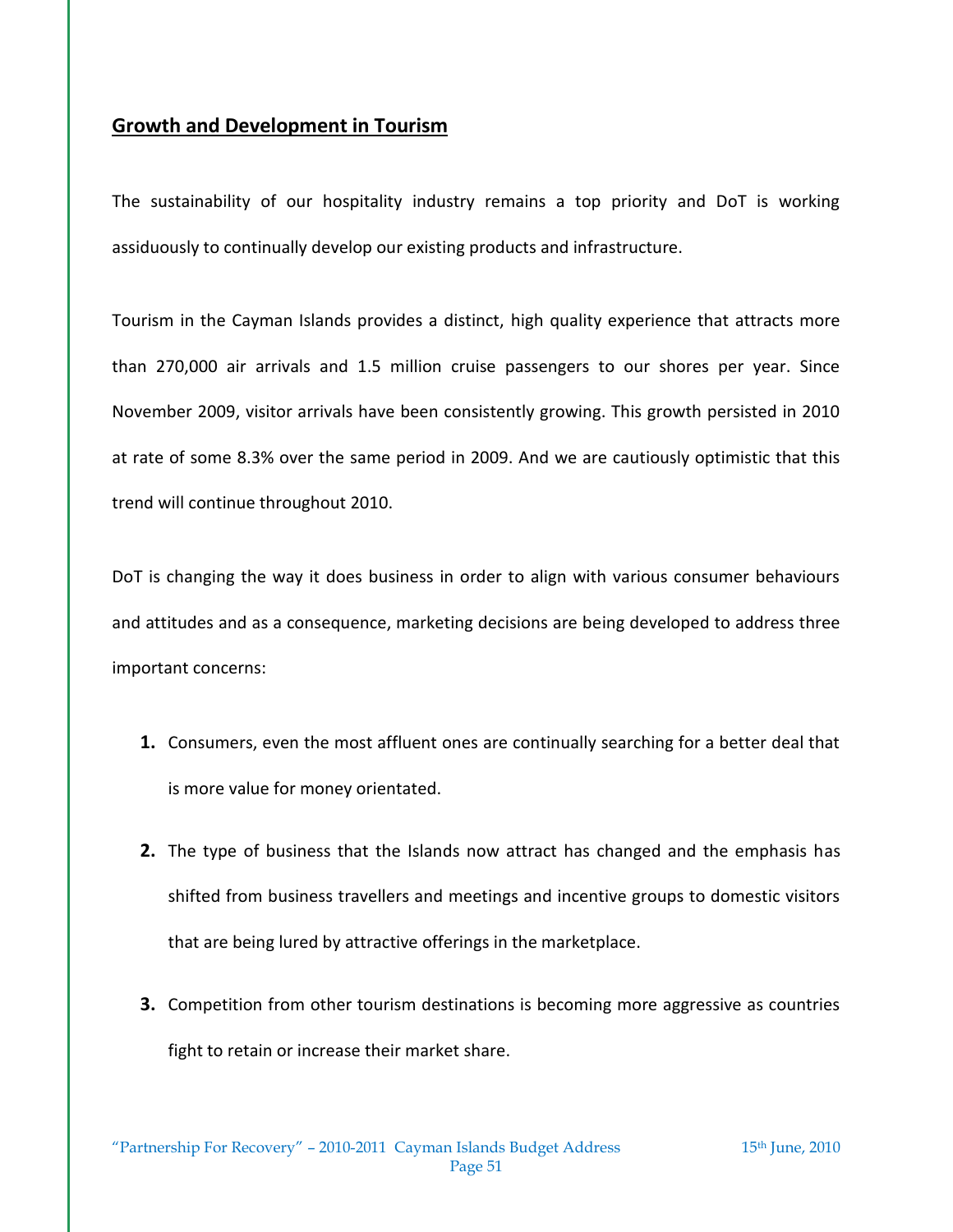Throughout the recession the Department carefully monitored the indicators and redoubled its efforts to reinforce messages that resonated with smart and sophisticated travellers. Research shows that in spite of the downturn in the US, our targeted consumers are not only still committed to travel, but they are also seeking more life-enhancing experiences for themselves and their families.

Consequently, a number of initiatives have been or will be implemented to capture our target consumers:

Promotional offerings – such as free companion flights, free nights, upgrades, resort credits, discounts,

A comprehensive Customer Relationship Management system is being put into place to more efficiently speak to our customer groups.

With more than 80% of prospective visitors use the Internet to plan their vacations, the Department is looking to completely redevelop the official tourism website in order to incorporate new features, such as user-generated content, e-based marketing tools, multimedia and interactivity capabilities.

DoT is re-launching a cruise conversion programme this summer which is aimed at providing cruise guests with compelling offers to return to the Cayman Islands for a land based vacation.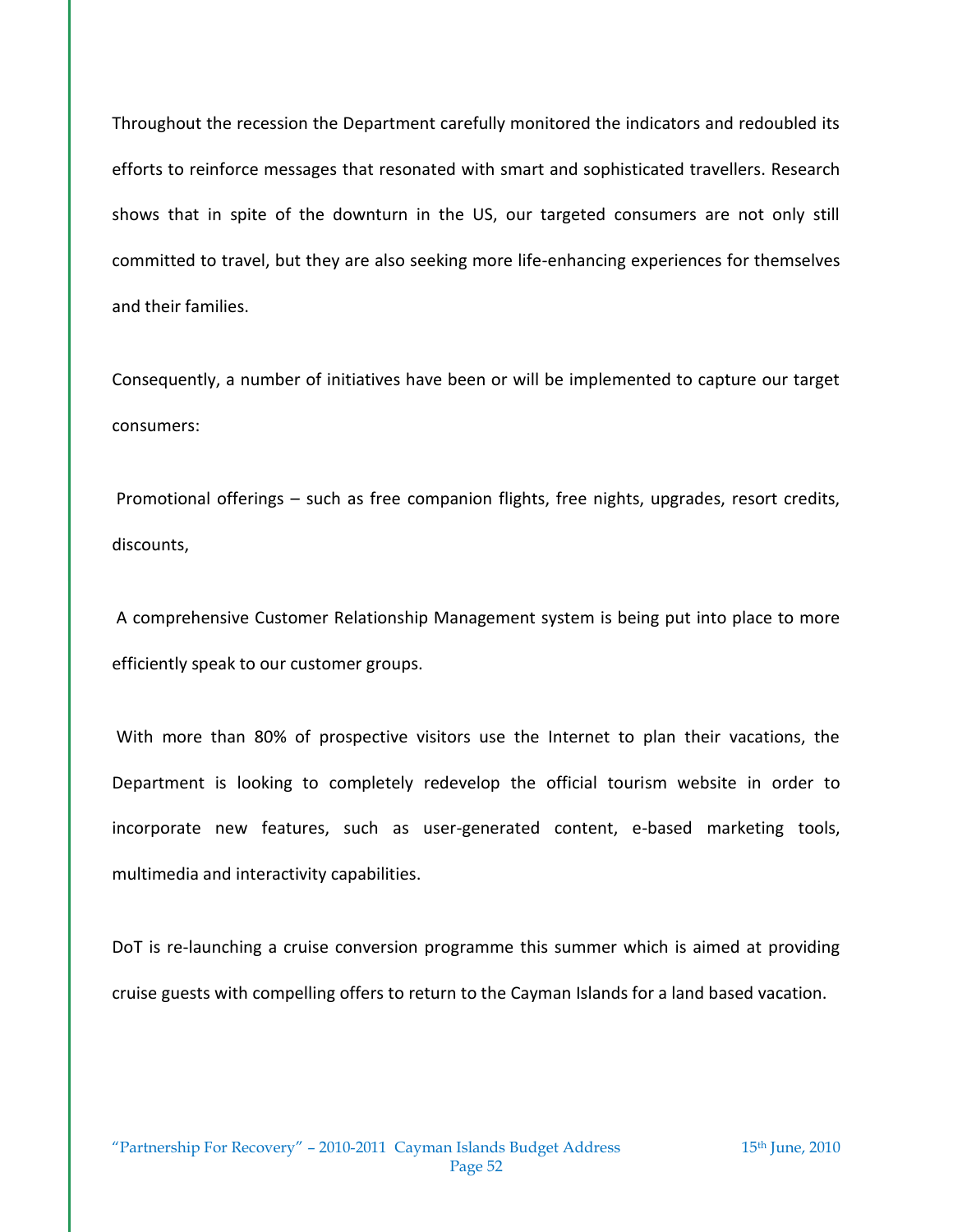On-Island Promotions are being developed using a collaborative and results driven approach. These include 'Cayman Summer Splash', a co-branded marketing campaign with Nickelodeon. 'Engage!10', the luxury wedding business conference held earlier this month was also an example of this partnership.

A continued push to increase the level and quantity of customer service through the PRIDE Programme.

DoT in conjunction with the Port Authority will also be working to raise the level of visitor experience at the cruise ports.

The Apprenticeship Program will continue by trying to generate a greater supply of highly qualified Caymanian workers who will not only raise the level of professional competency in the tourism workforce, but can bring a distinct cultural flavour to local tourism products and services.

DoT and the Department of Environment are formulating policies and incentives to encourage businesses in the tourism sector to adopt more environmentally friendly practices and to minimize their impact on the environment. The Cayman Islands Environmental Project for the Tourism Sector (CEPTS) has been successfully launched and two dive resorts (Cobalt Coast and Compass Point) have become Green Globe Certified. Earlier this year, the Queen Elizabeth II Botanic Park was the first Botanic Park in the Caribbean region to gain this noted certification. The CEPTS team is also reviewing the requirements for attaining Green Globe Certification for the entire Island of Little Cayman.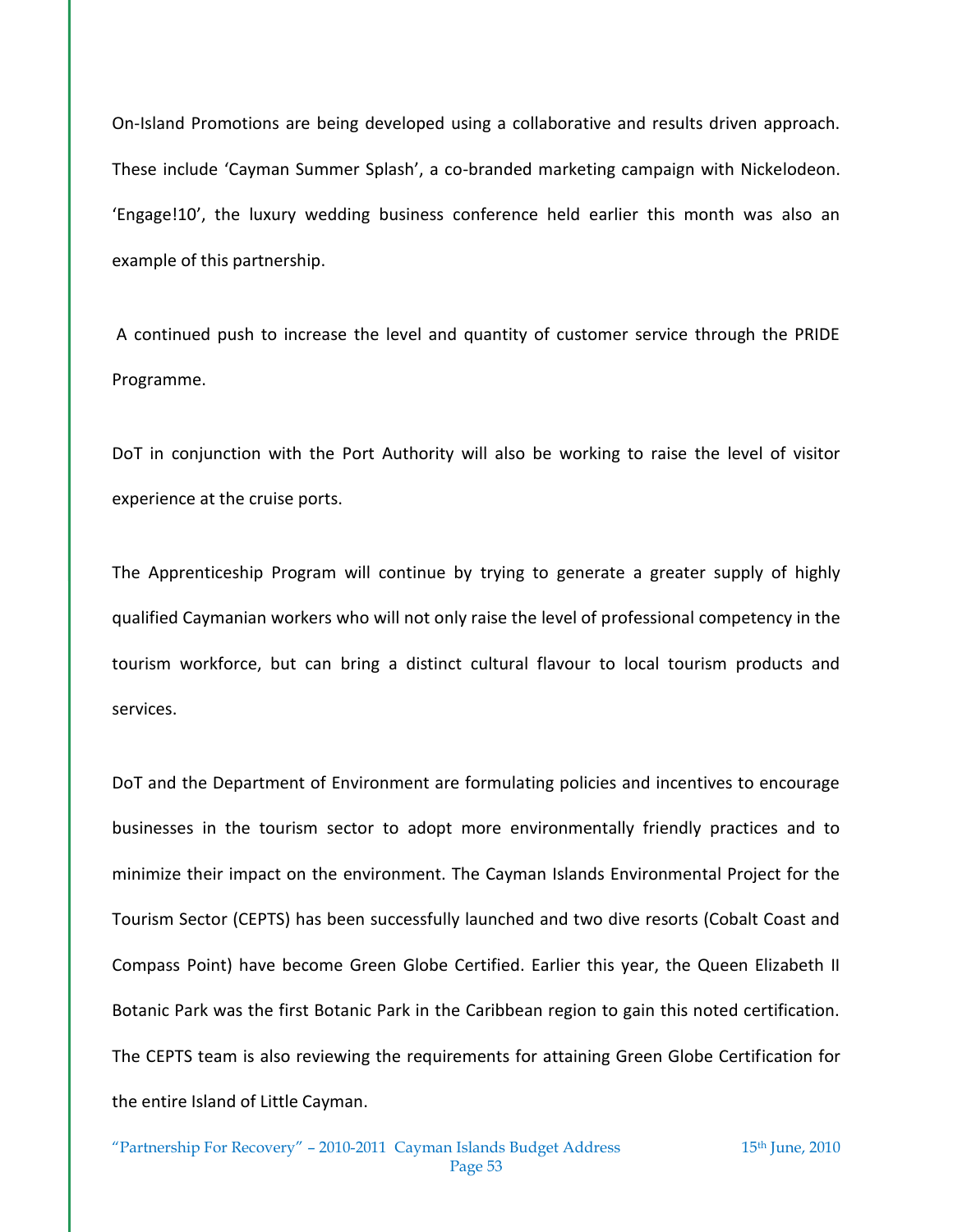As a result of the pressure to reduce costs and effect greater efficiencies, DoT will be realigning its resources and streamlining its operations in order to better service the unique and evolving needs of consumers and industry partners. This repositioning of services is expected to bring about greater operational efficiencies and will enhance the Department's ability to successfully deliver on its established goals and objectives for the 2010/11 fiscal period and beyond.

## **Air and Sea Port Enhancements**

## **Cayman Islands Airports Authority (CIAA).**

In October 2009 plans for the Authority's proposed redevelopment of Owen Roberts International Airport (ORIA), Grand Cayman, was cancelled because of a downturn in the world economy and subsequent restrictions placed on borrowings needed to fund the development of a terminal and runway expansion project.

Notwithstanding this, the CIAA has recognized that some short-term redevelopment will be necessary to meet current and future airport facility capacity demands at ORIA. Therefore, the CIAA will re-evaluate the 2009/2010 redevelopment plan with a view of implementing an affordable strategic plan with clear objectives that will address current infrastructure needs, enhance services and facilities and meet future capacity demands.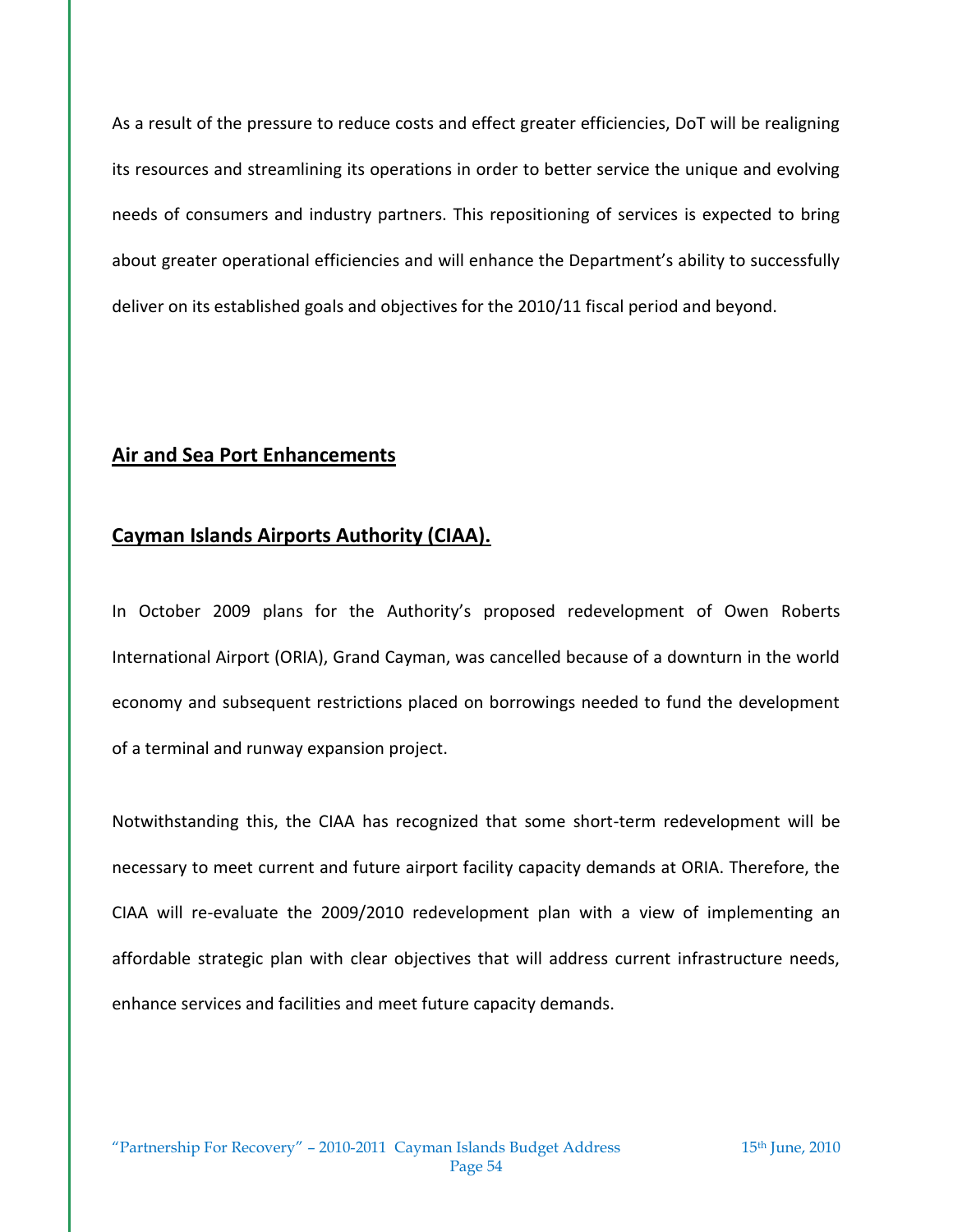Current CIAA regulations, which are outdated, will be reviewed and revised to bring them in line with current international and local requirements.

One specific initiative in the tourism sector relates to the country's airlift capacity and this requires the expansion of the airport to accommodate long haul flights. But in general, capacity at the airport has to be expanded.

I am again exploring the prospect of obtaining U.S. pre-clearance inspection for customs and immigration as part of the airport expansion project. This will enable us to enhance the service and visitor experience as part of our push to develop tourism.

### **Increased Airlift**

Delta Airlines has confirmed its intention to introduce non-stop service to Grand Cayman from New York's JFK, this month. The service will be once a week – on Saturdays – and is timed to allow for European connections. This weekly service will complement the non-stop service that our National Carrier Cayman Airways has been operating for the past several years and is a positive sign and a vote of confidence in the Cayman Islands by one of the world's leading airlines.

This is another example of partnership with the private sector.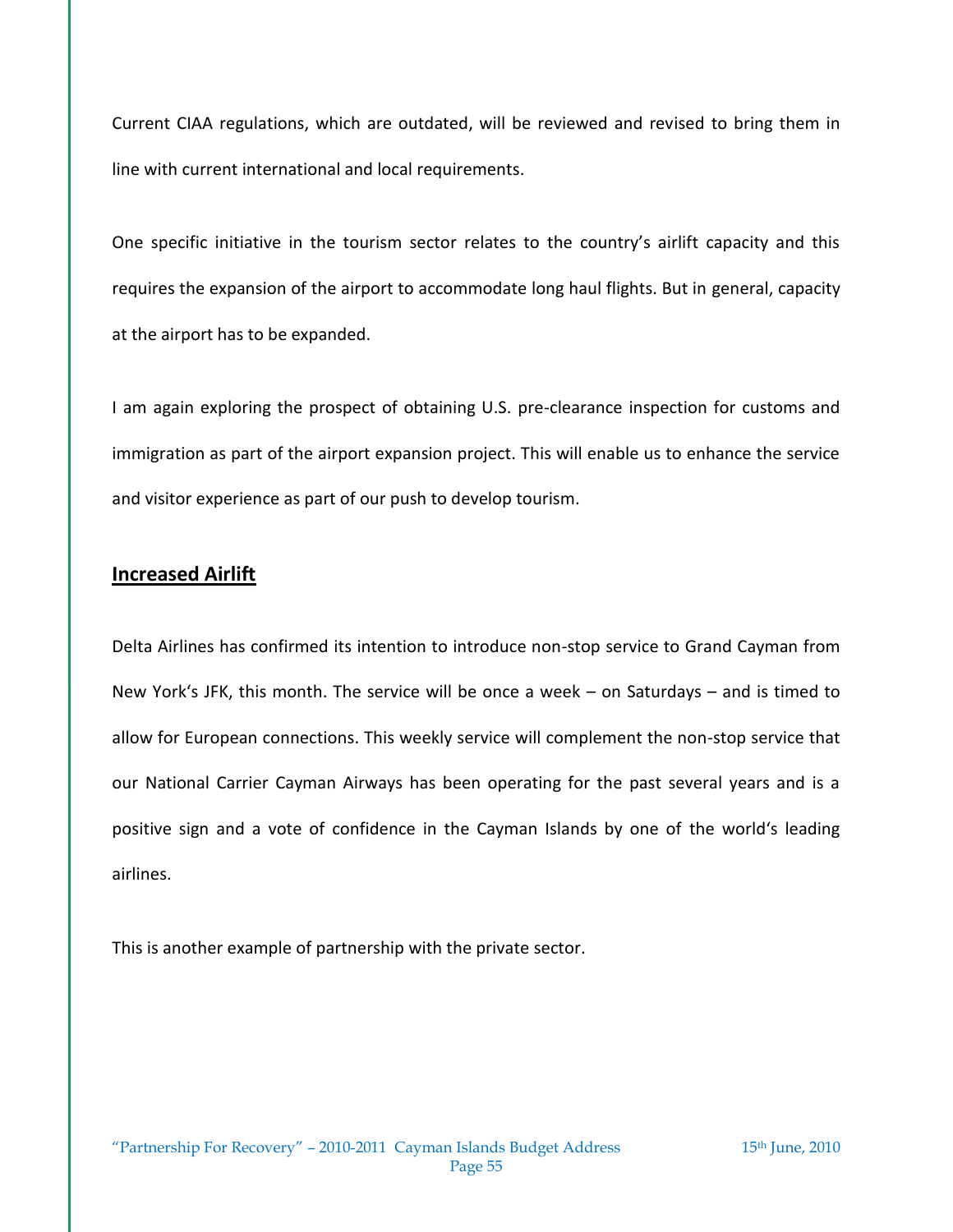### **Cruise Berthing Facility**

In November of last year, the Cabinet approved the selection of DECCO as the Country's development partner that would finance, design and build the much needed cruise-berthing facility in George Town. Since then, steady progress has been made and last month, the MOU between the Cayman Islands Government, the Port Authority and DECCO was signed for the construction of two cruise ship berthing finger piers — of which at least one will be able to accommodate the Oasis Class ship.

The berthing facility like the airport is a critical lever in our economy. And we have been repeatedly advised that the Oasis Class ships will not place destinations on their itineraries that don't have adequate berthing facilities. The Cayman Islands is the only significant destination in the region without one.

Most of our Western Caribbean competitors such as Honduras, Roatan, Montego Bay and Ocho Rios already have walk-on cruise facilities, compounded by the fact that Cuba is opening, our Islands are at a competitive disadvantage the longer we delay in addressing this issue.

The establishment of the cruise berthing facility will not only ensure that the mega ships will include the Cayman Islands as a port of call, but it will provide a seamless disembarkation experience for passengers, which in turn will improve their overall view of these Islands.

This is the kind of experiential difference that influences whether those visitors will choose to return to the Cayman Islands as stay-over guests in the future.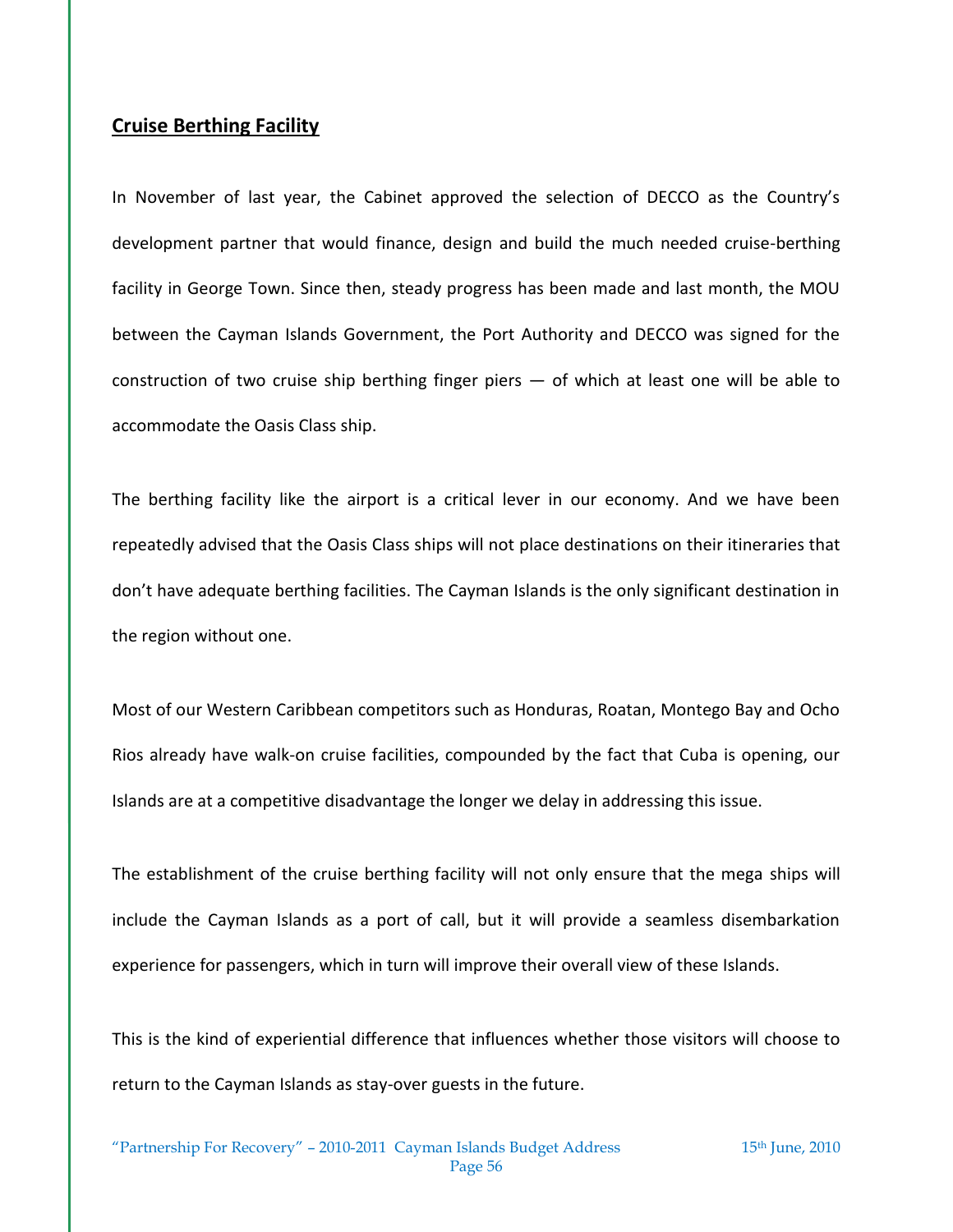# **EDUCATION AND WORKFORCE DEVELOPMENT AS KEY DRIVERS FOR THE FUTURE SUCCESS OF OUR ECONOMY**

When all is said and done, the real test of economic recovery is going to be measured by the capacity of our people to share in the common good. More importantly, the recovery must be sustained to the extent that we give our youth hope that they can inherit this country in a state that offers promise of an even brighter future.

Our pursuit of economic growth and development demands us to help every child succeed in our education system. That is how we will truly build a strong nation of caring, confident and competent individuals.

In 2010/11, the UDP will continue to invest heavily in the enhancement of our education system. Here are some of the key strategic objectives that will be pursued this year:

1. **The implementation of a new governance model and stabilization plan for the education** 

**system.** This initiative establishes a new governance structure which will pay more attention to how our education system is being managed, provide a clear and effective focus on support for school improvement, efficiencies and strong teacher morale and participation in decision-making on changes within our education system.

2. **The implementation of a National Qualifications Framework.** It will answer questions such as: Do CXC and IGCSE qualifications have equal value? How does a B-Tech qualification compare to an IGCSE pass? What kind of qualifications fall under COEA and what skill levels do persons with these passes possess?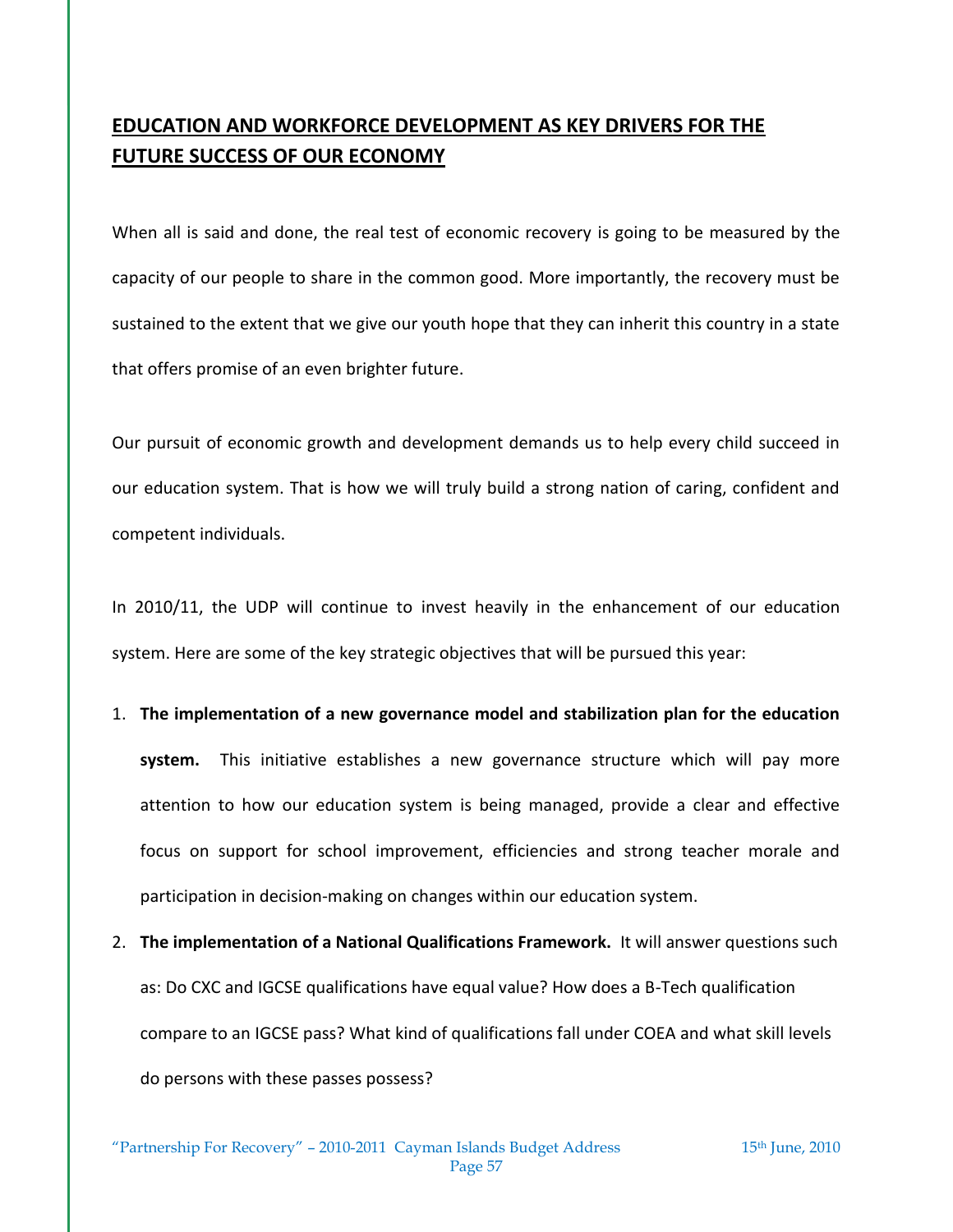3. **The introduction of restructured secondary education system, with two all-through high schools and enhanced graduation criteria.** Minister Anglin and his team inherited a system in transition, but without clear guidance as to how this would be implemented, no comprehensive plan for the programmes that would be available or funding or staffing for these programmes.

In September 2010 students and teachers will enter two all-through 7-11 high schools with a new curriculum model and timetable that will ensure equity and access for all students. The DES and Ministry will focus on supporting these new developments in 2010/11, as well as on the development of new graduation criteria that will, for the first time, include an academic component.

- 4. **The launch of an innovative Year 12 Further Education programme, to provide a bridge between high school and employment and/or higher education.** In September, 2010, for the first time, students who have sat their external examinations will have access to an entirely new programme of academic, technical and vocational and further education options.
- 5. The implementation of a range of **enhanced interventions for "At-Risk" students in primary and secondary schools.** The Ministry for Education is in the process of completing a plan which will provide a range of much needed interventions for students who are in danger of becoming educationally disabled because of conditions surrounding their birth or home environment. This will form part of a cross-ministerial National Strategic Planning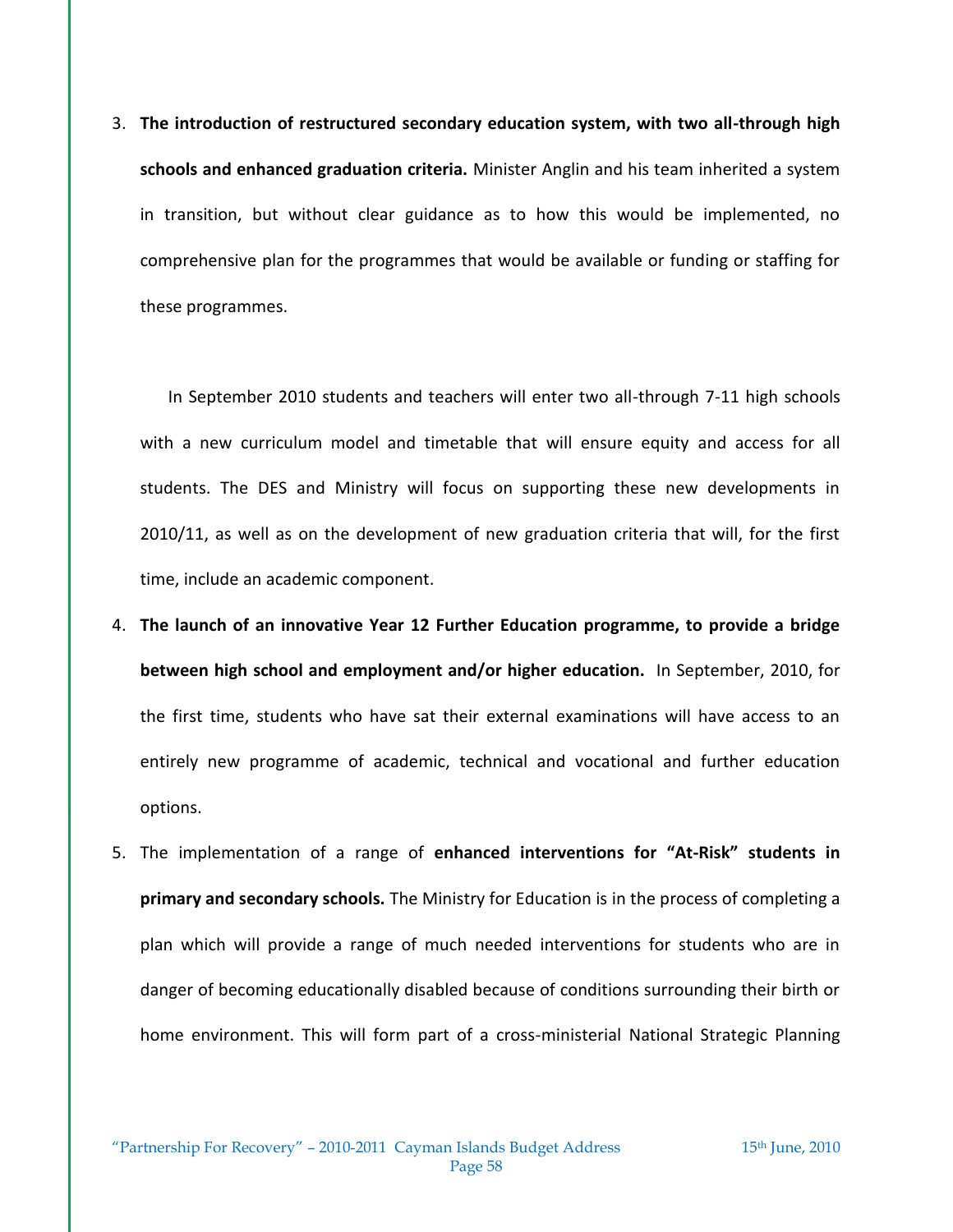initiative for children deemed to be "At-Risk", which is being led by the Ministry of Community Affairs and Housing.

- 6. This financial year will see the recommencement of **work on the construction of the new high school campuses.** In addition, the UDP government has also allocated some **10 million dollars for critical improvements to the physical plant at primary level.** Madam Speaker, the needs of our primary schools are critical, and they have been neglected for far too long.
- 7. Despite our financial challenges, the UDP government has also remained committed to investing in the potential of our young people through our **national scholarship programme**.
- 8. We need better ways of career counselling, interest assessment and educational planning for both young Caymanians and those who need to retool to remain current in the workforce of the future. We will therefore be investing carefully to strengthen our capabilities in this area, with the launch of a new **careers assessment, guidance and counselling** centre.
- 9. I note with much pleasure the strong beginnings of turn-around we are enjoying at the

**University College of the Cayman Islands (UCCI) under the new President Mr. Roy Bodden and the Chairman Mrs. Berna Thompson-Cummins.** The selection of President Roy Bodden has proven to be effective not only in distancing the institution from the dubious dealings of its former President Mr. Syed, but in laying a foundation for better Ministry oversight in partnership with the Board of Governors, better attention to student needs, and better progress toward alignment of UCCI offerings with programmes and projects in our compulsory education facilities.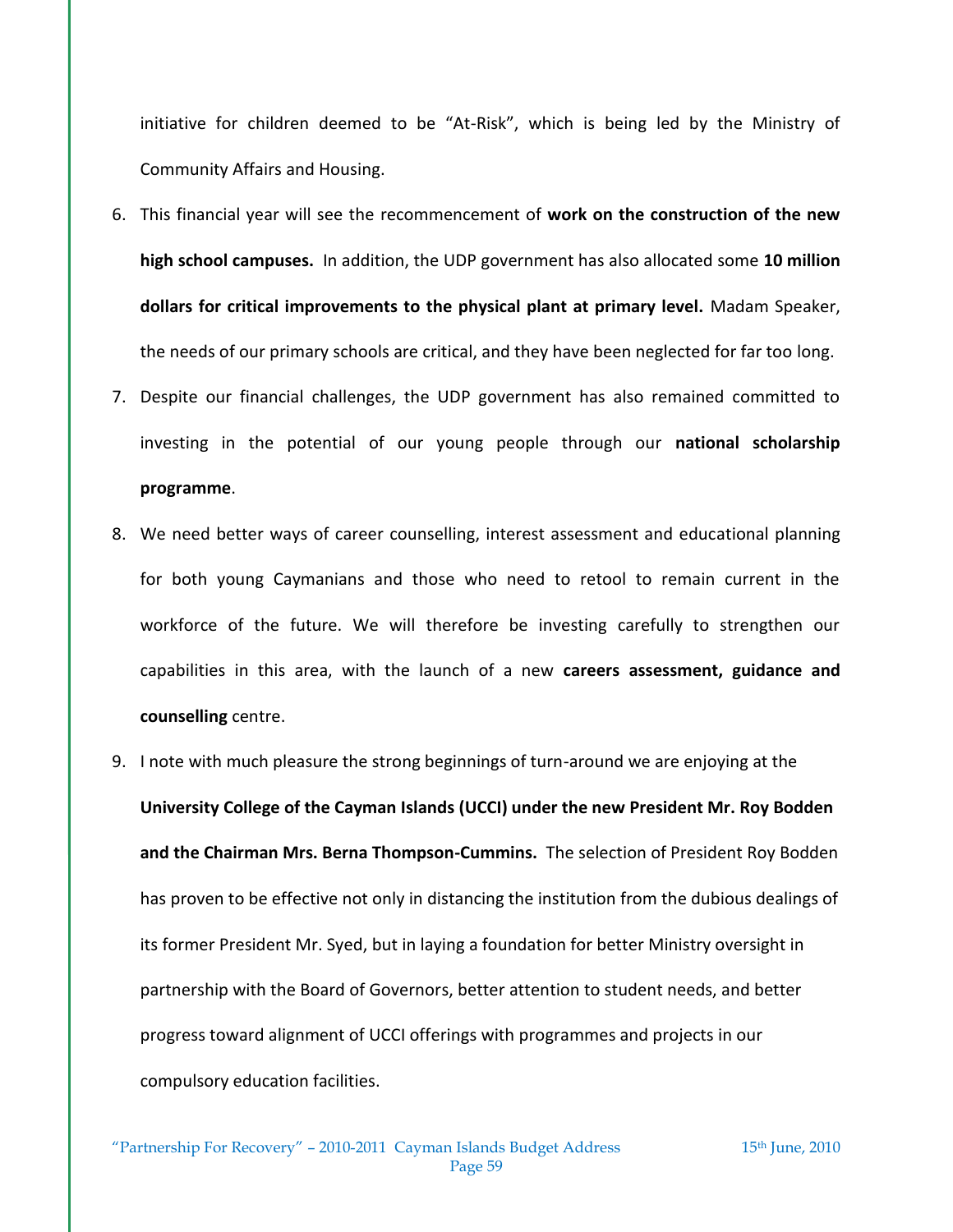And what we must do going forward is institution-building at UCCI. We need to strengthen UCCI to fulfil what it does with greater vigilance and care concerning its standards, its programmes, and its output—the graduates. We must do that without regard to any one person or set of personalities—it must be truly institutional.

Overall, we must plan a future for higher education that allows for local professional scholarship of a high standard; but also for acquisition of life-long learning and especially vocational and technical education skills.

10. My Government remains committed to the introduction of **new legislation for the more effective supervision and regulation of education in the jurisdiction.** In the first year of this administration, the Minister of Education, Training and Employment has consulted widely with stakeholders in our education system; advanced the secondary transition in the government system; put in place preparations for a variety of post-16 options; and is in the process of reorganizing the management of education.

The Minister for Education will elaborate on these initiatives.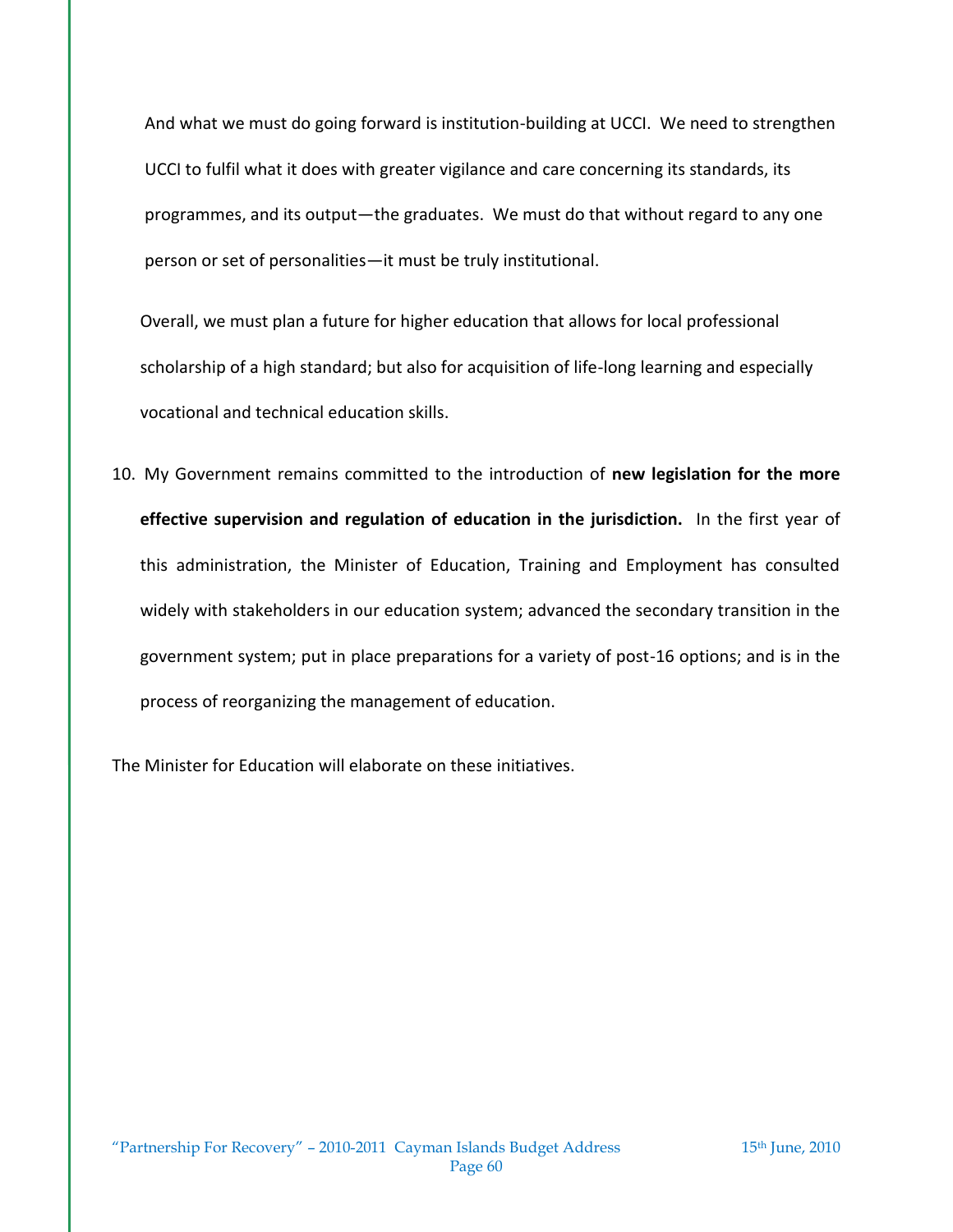### **Training and Employment**

The protection of employees under the National Pensions Law has failed and it is high time we admit it. Given the manner in which this system is structured Government would require a small army to carry out the mandate under the current law. Labour has been a vexing issue for many years and the Department of Employment Relations has been the target of much criticism for not delivering to a high standard. No tweaking will address the fundamental issues underlying these critical areas of government, wholesale change is required.

In this regard, the Ministry has already secured the services of a very experienced Caymanian lawyer to carry out the complex legislative reform agenda outlined by the Minister and approved by the Cabinet. In broad terms the National Pensions Law and the Labour Law will be revised to produce:

- 1. **a revised Pensions Law** to focus on regulating pension plans and administrators.
- 2. **a revised Labour Law** creating a single inspectorate to deal with all labour related matters (including non-payment of pension contributions) with a "fixed ticket penalty" system to more efficiently bring delinquent/unscrupulous employers to account for labour, pension or health insurance infractions.
- 3. **a new Human Capital Development Agency** (to focus on work placement and national training, including the scholarship secretariat).

This will provide for greater clarity of roles and a more efficient regime surrounding these very important aspects of our labour market.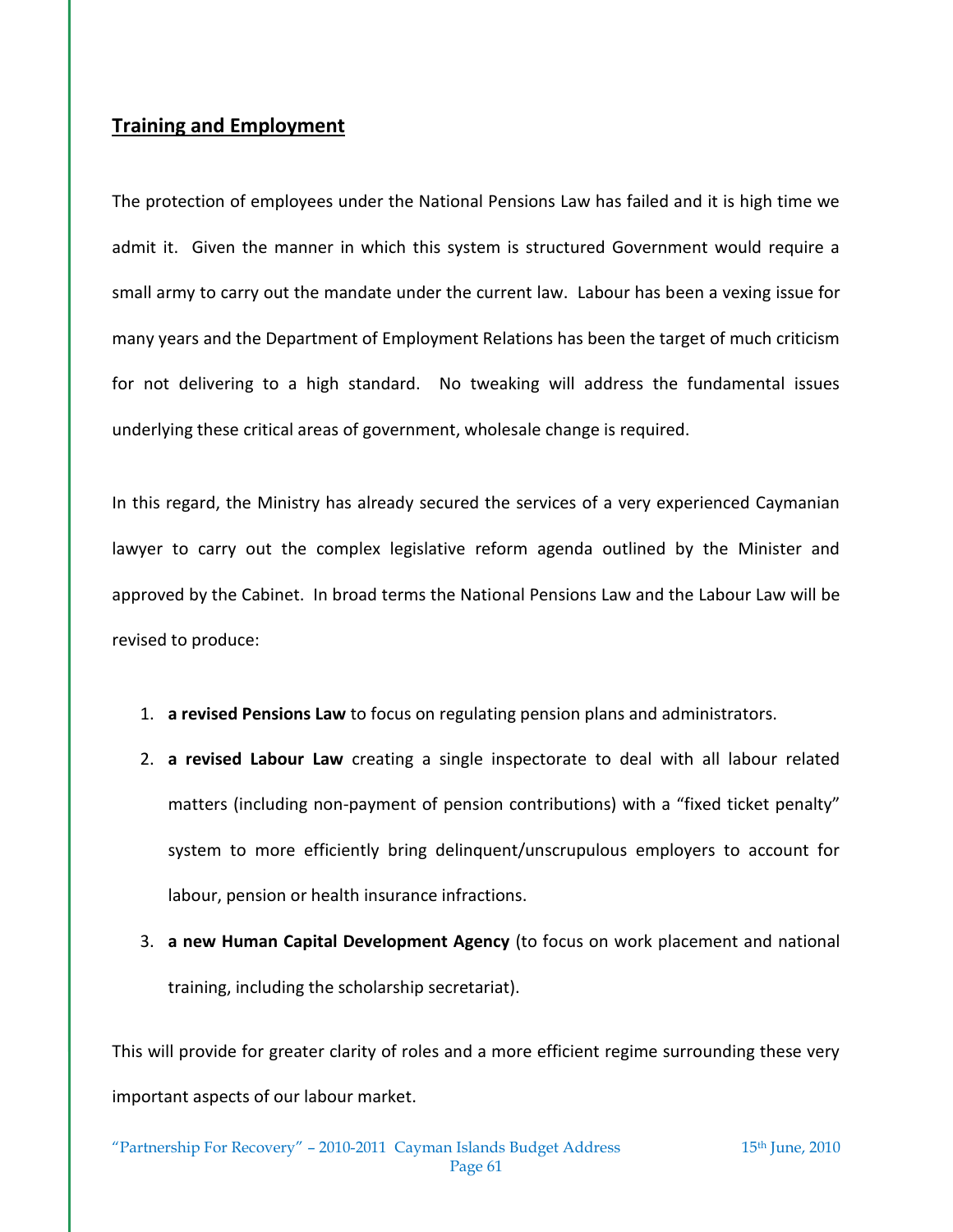Madam Speaker, the high social and economic costs of the current large numbers of unemployed youth in the Cayman Islands are all too clear to us. Our employment statistics tells us that there are increasing numbers of unemployed Caymanian youth. However, any solutions must seek to understand why our youth are not employed. Feedback from employers regularly cites that Caymanian youth lack workplace readiness skills. They tell us these barriers include basic workplace skills, poor interpersonal skills, lack of motivation and attitudes of entitlement.

This year, Minister Anglin and his team responded to this challenging issue by piloting an innovative and timely programme called Passport2Success for unemployed youth. Through this programme, 25 of our young Caymanians have been given second chances at success. In 2010/11 the Ministry will be seeking to apply the learnings from this pilot programme to enhance this initiative, with a view to making it available to other youth. I understand there is already a long waiting list.

This brings me to another important partnership for recovery the:

### **Young Nation Building Programme (YNBP)**

A productive, caring, engaged and entrepreneurial young generation is necessary if we are to realise the future we have identified for ourselves. That is why funds have been allocated again in this year's Budget to continue to assist with physical plant, civic and religious programmes, the arts, history and culture that will contribute towards our children becoming Nation Builders – a society where we are each others' brothers and sisters; a just society that recognises country above self; a society where criminal activity is a rarity; a society where its members are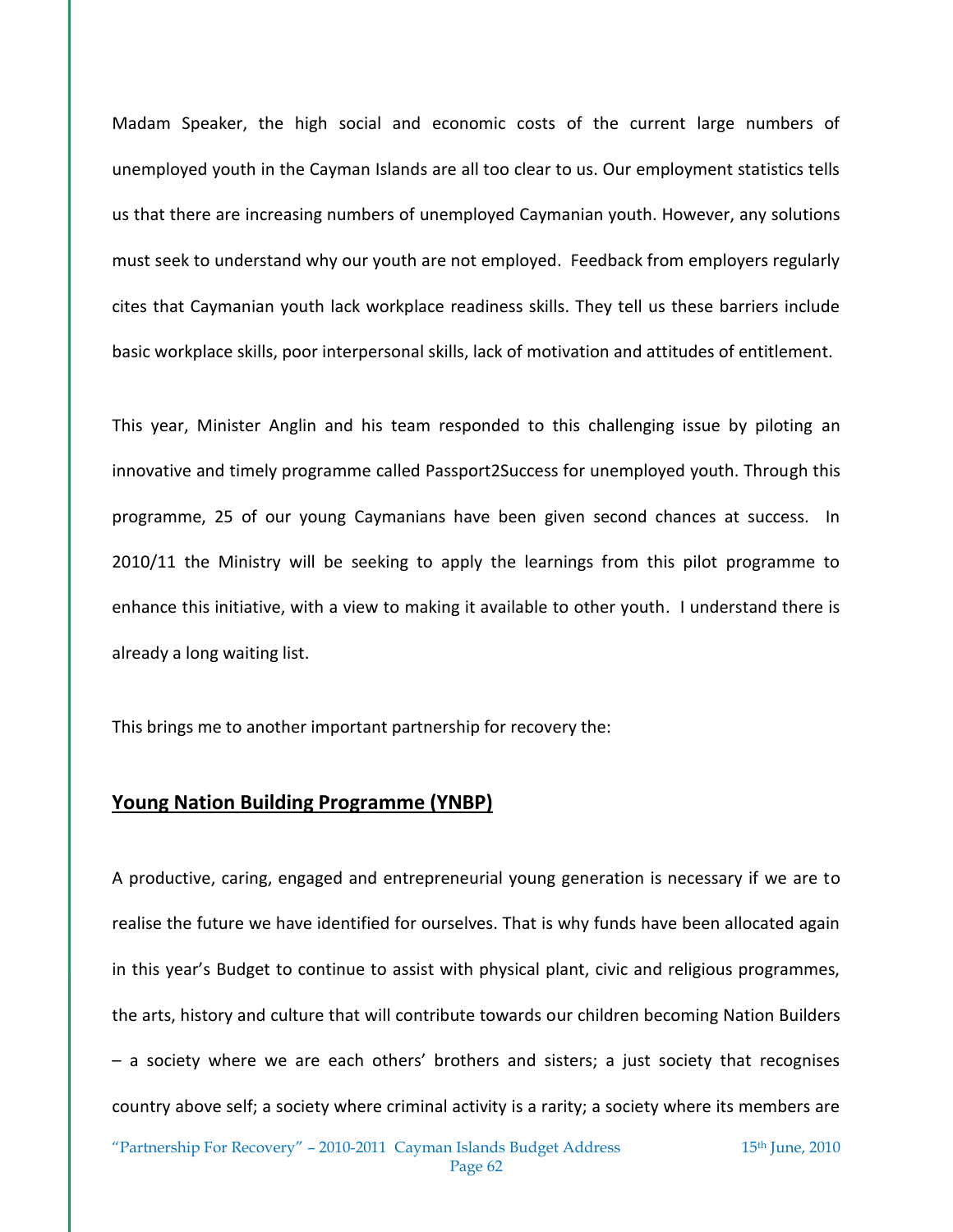prepared to confront each challenge with optimism that they are equipped to face the challenge. That is what the YNBP will contribute towards being *Caymanian.*

#### **Improvements to Immigration Policy**

Focusing on education and workforce development would come to naught without a robust policy with respect to Immigration.

The Immigration laws and policies of any country are vital to the economic and social well being of that country and all those who reside there as residents and citizens. In 2003 this Government brought to the Legislative Assembly a new Immigration Law which modernized and recognized much of what had been recommended by Vision 2008 and the original Immigration Review Team as being much needed changes in our immigration policies and laws.

The new law created a new system of progressive rights which recognized the rights and aspirations of long term residents to move forward to security of tenure through the grant of permanent residency based on a stringent point system and the opportunity for those permanent residents to eventually move on to citizenship and Caymanian status.

This system of progressive rights was also in line with international norms for recognizing a states obligation to offer security of tenure to those long-term residents who had lived here, contributed to our community and to our economy and wished to remain here for the long term.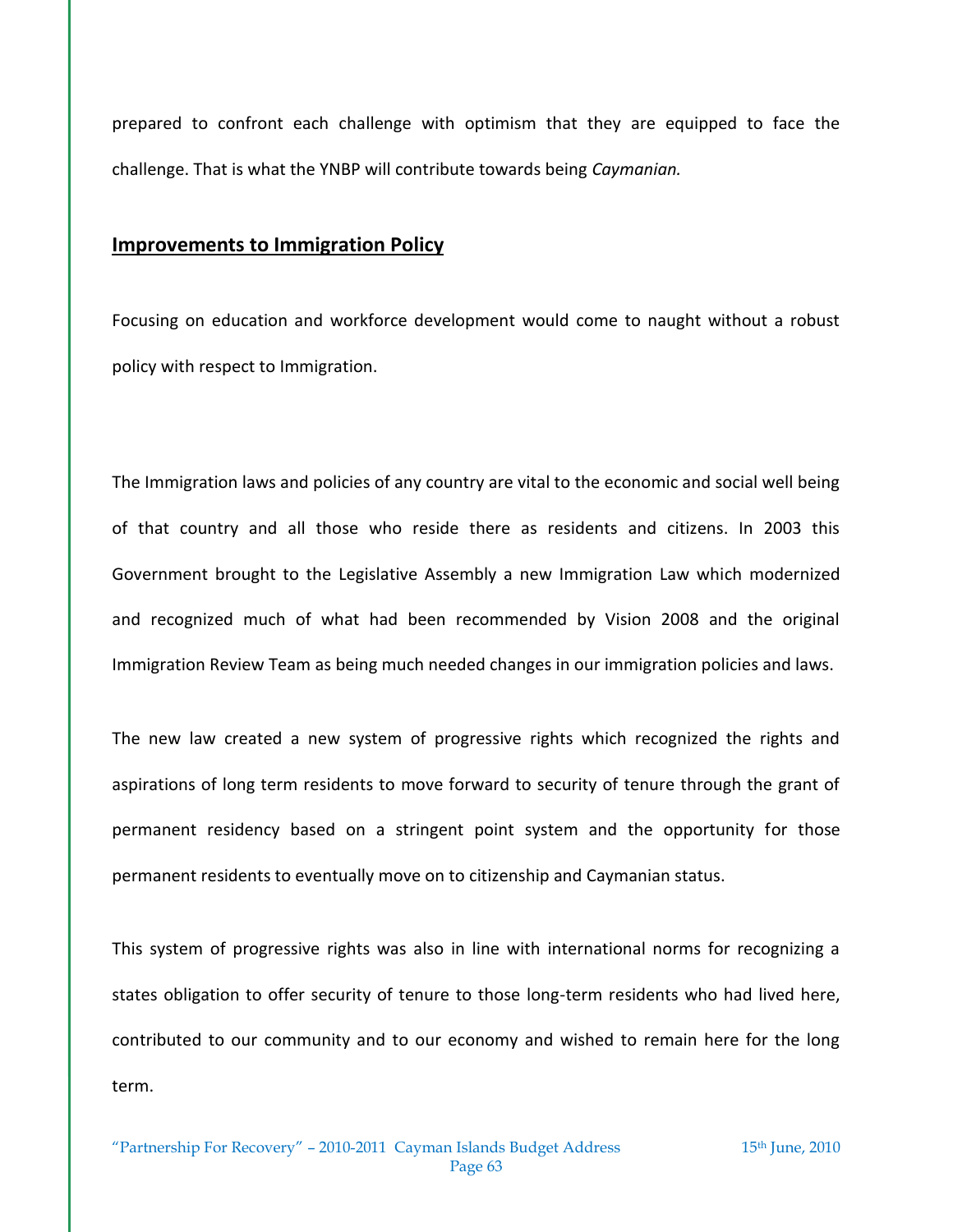Whilst recognizing such security was only fair right and reasonable for persons working here under our work permit system for lengthy periods the law also recognized that as three small Islands we could not offer such security to all our work permit holders and therefore the law also created a fixed term policy of seven years for all work permit holders not exempted from it by definition in the Law and at the discretion of the various immigration boards.

The law also recognized the need to ensure that our own Caymanian people were being trained mentored, and promoted to the best of their ability by creating the requirement to file a business staffing plan for all employers who held more than 15 work permits for any one business.

It also recognized the need to attract both wealthy retirees and new entrepreneurs and investors for whom a 25 year certificate was being offered for a one off fee of CI\$20,000.

As with any new law there have been issues arising from its implementation and this Government has since its election a year ago sought the input from the private sector and the Department of Immigration as to the difficulties being experienced by businesses and those resident here.

It became apparent from very early on that turnaround time in the granting of work permits and the difficulties in obtaining key employees who would be exempted from the seven year fixed term policy were two of the major complaints that businesses had.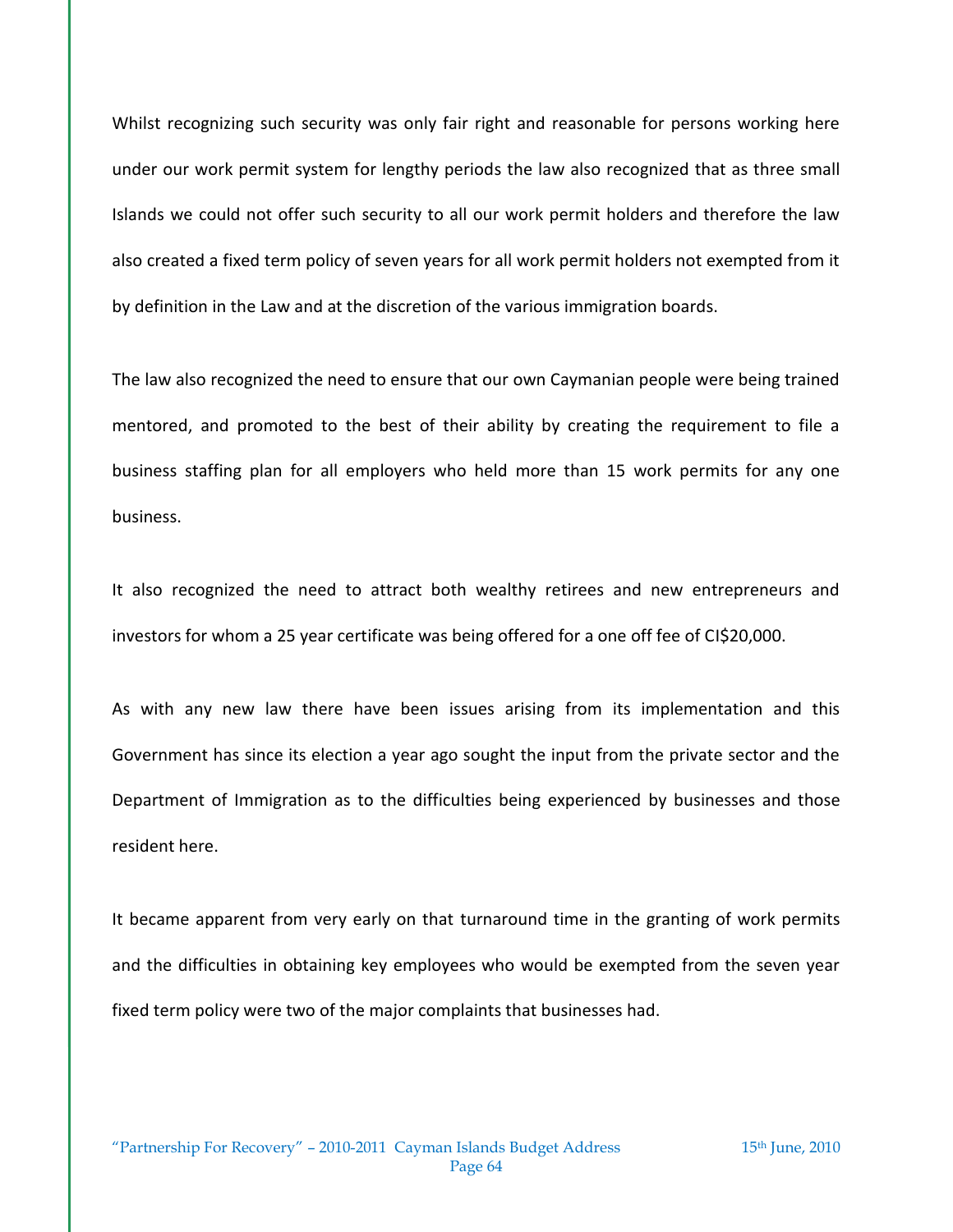In addition it became clear that if we wanted to attract new overseas investors we would need to offer a new direct investment certificate as the original Entrepreneur and Investor Certificate has been removed from the law.

Another pressing need was the suffering being experienced by our elderly, the long term ill, the handicapped when helpers, and other special cases, that they were familiar with and who were familiar with their care were forced to leave under the fixed term policy leaving many Caymanian families with no one they knew to care for the most venerable in our society.

We have sought to address these immediate concerns whilst appointing a new review team to review the entire process of work permit applications policies and procedures and to make recommendations for the long term improvement of the entire immigration system.

In January the Cabinet issued The Immigration (Financial Services Sector) Directions to the Immigration Boards. These directives directed the Chief Immigration Officer to give priority to the processing of all work permit applications from the financial services sector or where necessary to refer such applications to the relevant board or committee.

It was also directed that the Chair of the Business Staffing Plan Board to create a Sub Committee to include himself or his deputy and at least two members with expertise in the financial services sector to hear all applications from the financial services sector and to make recommendations to the Business Staffing Plan Board for the designations of key employees to that sector.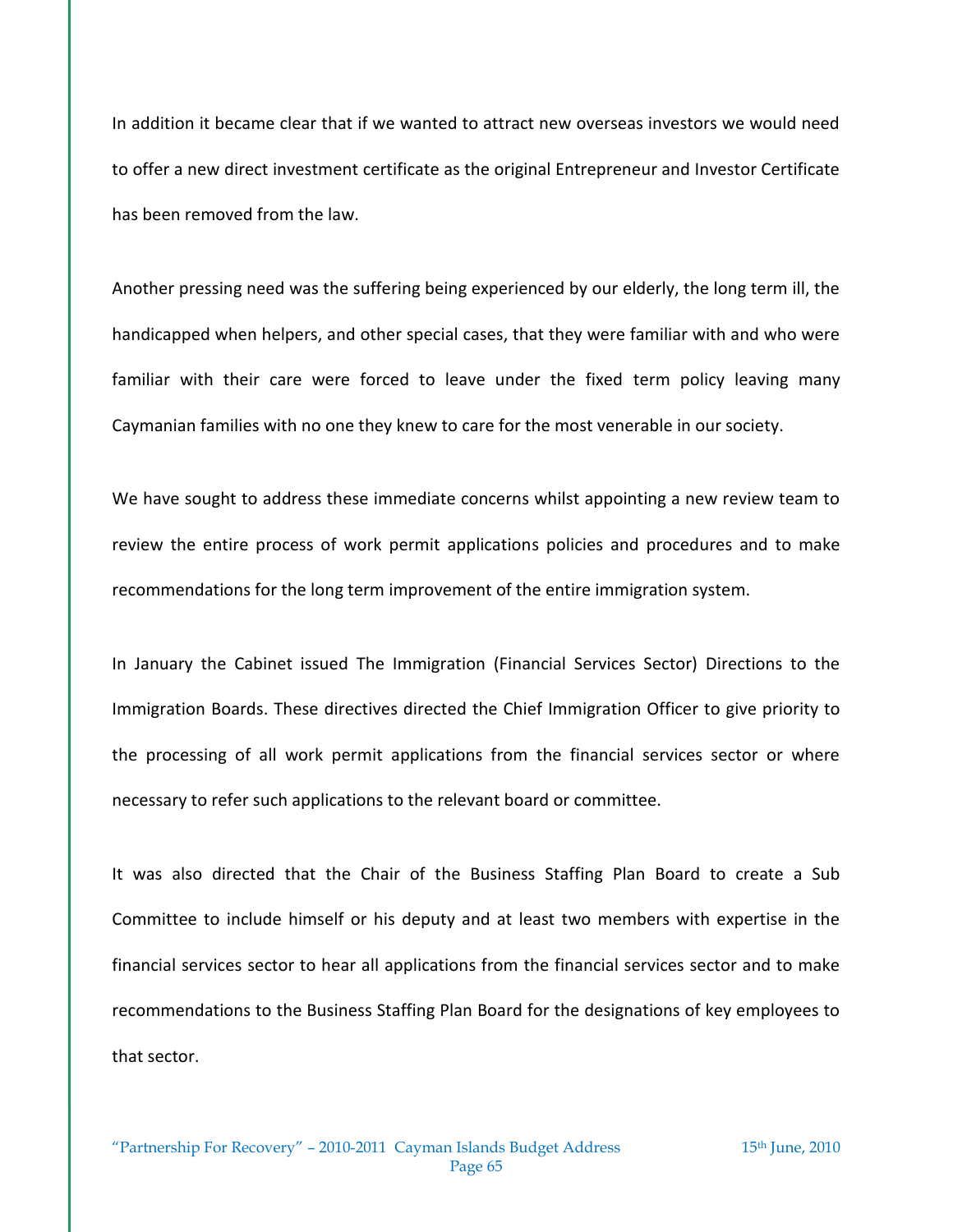It created a presumption of key for certain top positions in the financial services sector provided the company was accredited and provided no Caymanian was available for the post.

The Directives also directed the Boards to consider granting longer work permits of three to five years for domestic helpers, teachers, doctors, nurses, ministers of religion and workers for positions authorized in business staffing plans.

Finally they directed the Immigration Review Team to work in collaboration with the subcommittee to establish an accreditation system for employers based on certain key criteria.

The Immigration Review Team have been diligently working on the accreditation system because we recognize that whilst quicker turnaround time for work permits, the red carpet treatment for existing and new businesses, and the retention of key staff is important to all businesses on the Island it cannot be done at the sacrifice of our own Caymanian people and there are certainly those who are unemployed or underutilised under motivated or under paid in some corporations.

Good corporate citizens are always welcome in the Cayman Islands and those who maintain a high standard of business ethics, encourage talent development programmes, have good employment practices, participate in community programmes and train and promote our growing Caymanian work force must and will be given preferential treatment by our work permit system.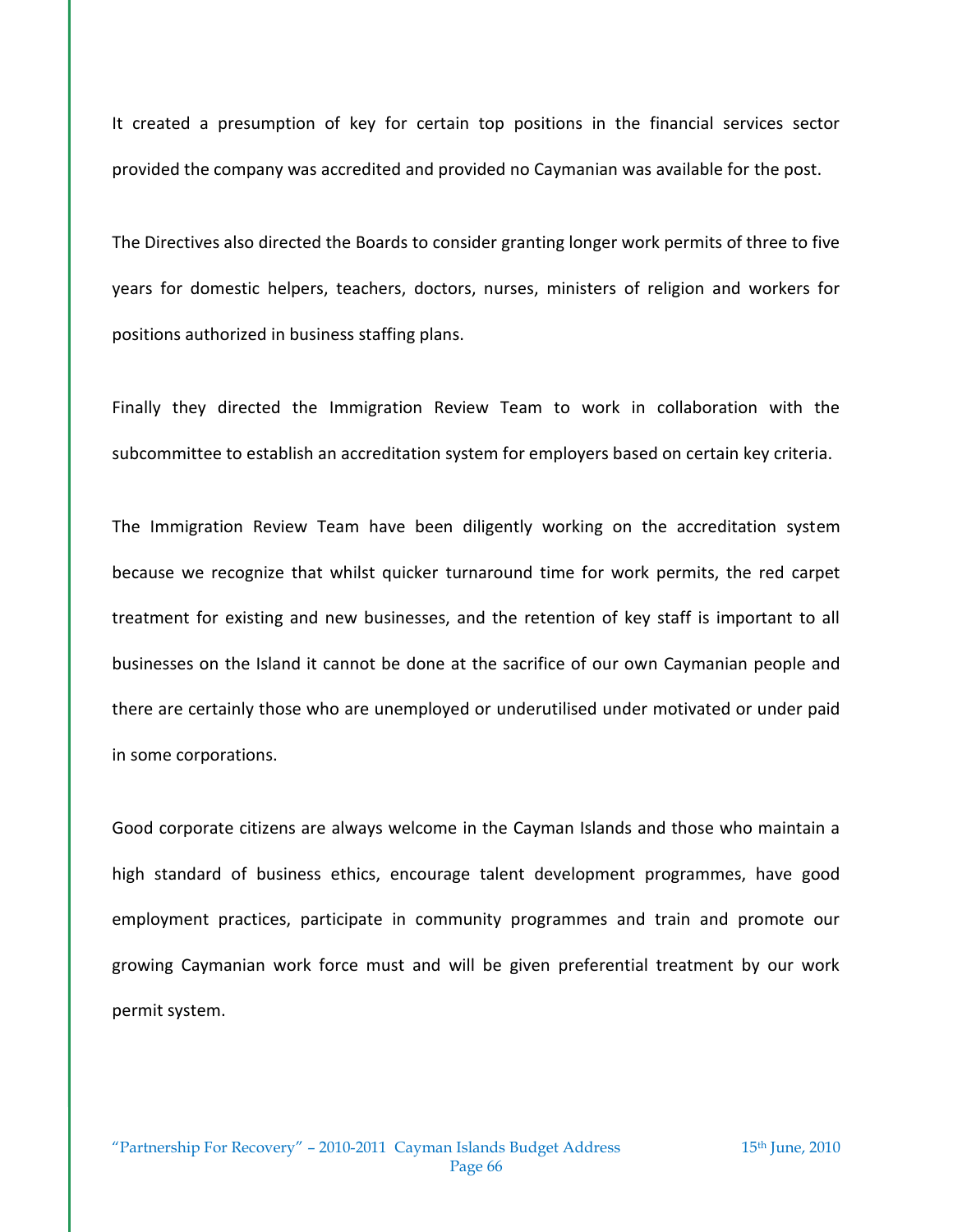The accreditation system will begin as a pilot project with the financial services sector before it is rolled out across all industries.

Whereas this Government recognizes and cannot afford to ignore the competition for our financial services providers we also recognize the contribution being made by all other sectors of our economy including small businesses who will be assessed for accreditation based on a different criteria and one more appropriate to their role as small businesses owners with limited resources but just as much demand for good workers who give high levels of service.

It is hoped that once the accreditation system is implemented both employers and employees will feel better protected and that it will provide an accurate and quantitative measurement of a company's performance and its ability to train and promote our local talent.

This Government is committed to attracting high net worth investors from overseas and in order to do so incentives will have to be offered, as there is much competition out there for their funds.

The Government has therefore introduced a Certificate of Direct Investment which will permit businessmen who invest 2.6 million in employment generating businesses in the Islands to receive a 25-year certificate for them and their families with a right for the investor to work in the businesses in which he has invested. The type of businesses that we are hoping to attract will diversify our economy increase development, add to our financial services and will have a positive effect on the economy as a whole as more funds are invested locally.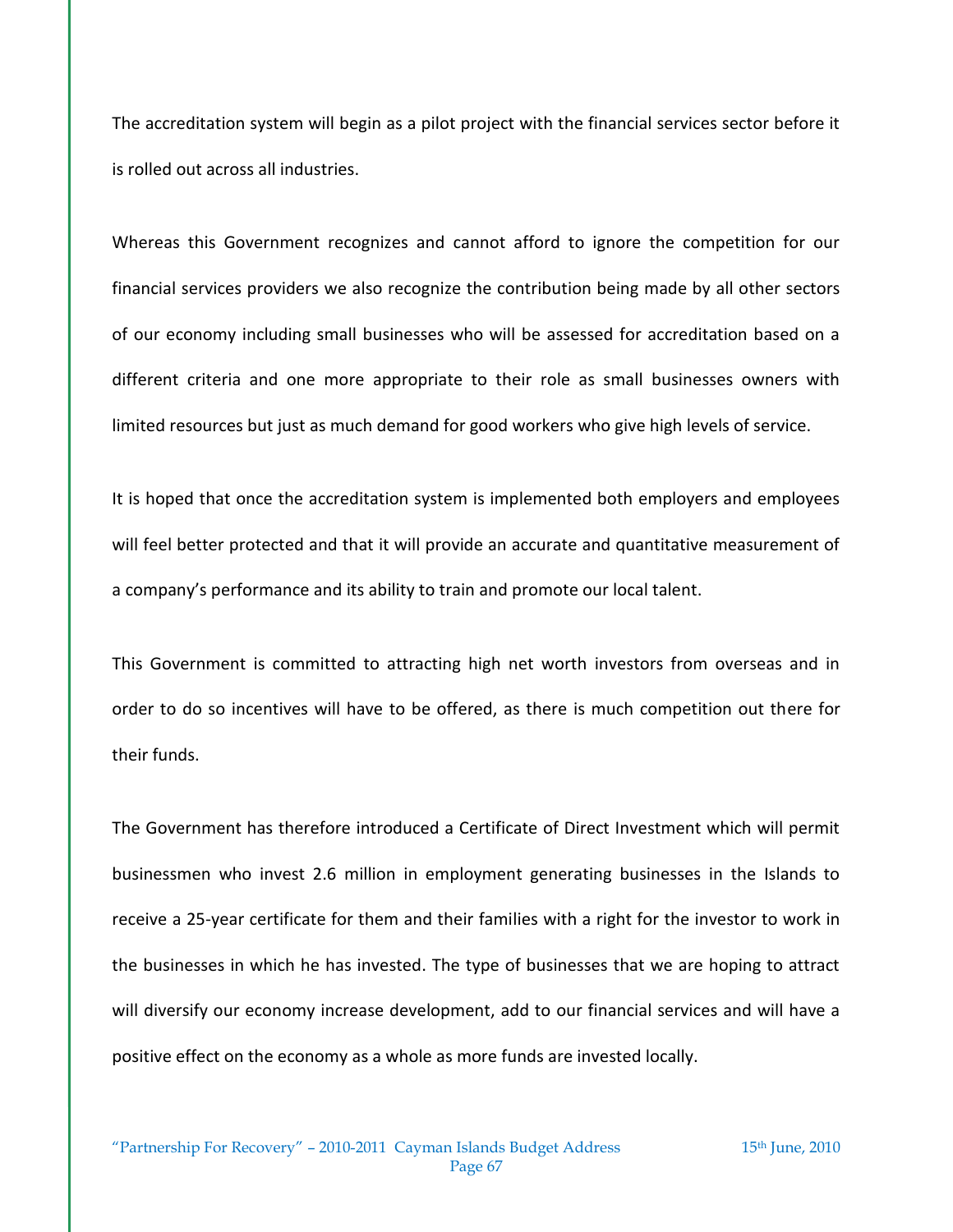Needless to say such investors will be closely scrutinized before being issued with such a certificate and only those with a proven track record and of good character will be awarded such privilege.

We will also be introducing an annual certificate for special caregivers which would allow them to remain in the Islands on a year-to-year basis beyond the normal seven years where the needs of a family to have that caregiver continue to care for an elderly, handicapped, long-term sick patient, or other special cases justify it.

Whilst we understand and appreciate the need for workers on work permits to take a break in stay we remain committed to reviewing the length of that break in stay and to providing some flexibility in the system for those in most need of care and protection.

## **A BETTER WAY IN TERMS OF STRATEGIC PLANNING**

If we set ourselves the task of providing a better way forward, we must be able to plan our way. This is why we must engage in strategic planning.

The partnership for recovery needs an anatomy that tolerates a well managed immigration system. The system must reward the most community responsible and Caymanian friendly businesses. This allows for the harmonious co-existence of Caymanians, residents and expatriates in a way that appreciates their inter-dependence on each other.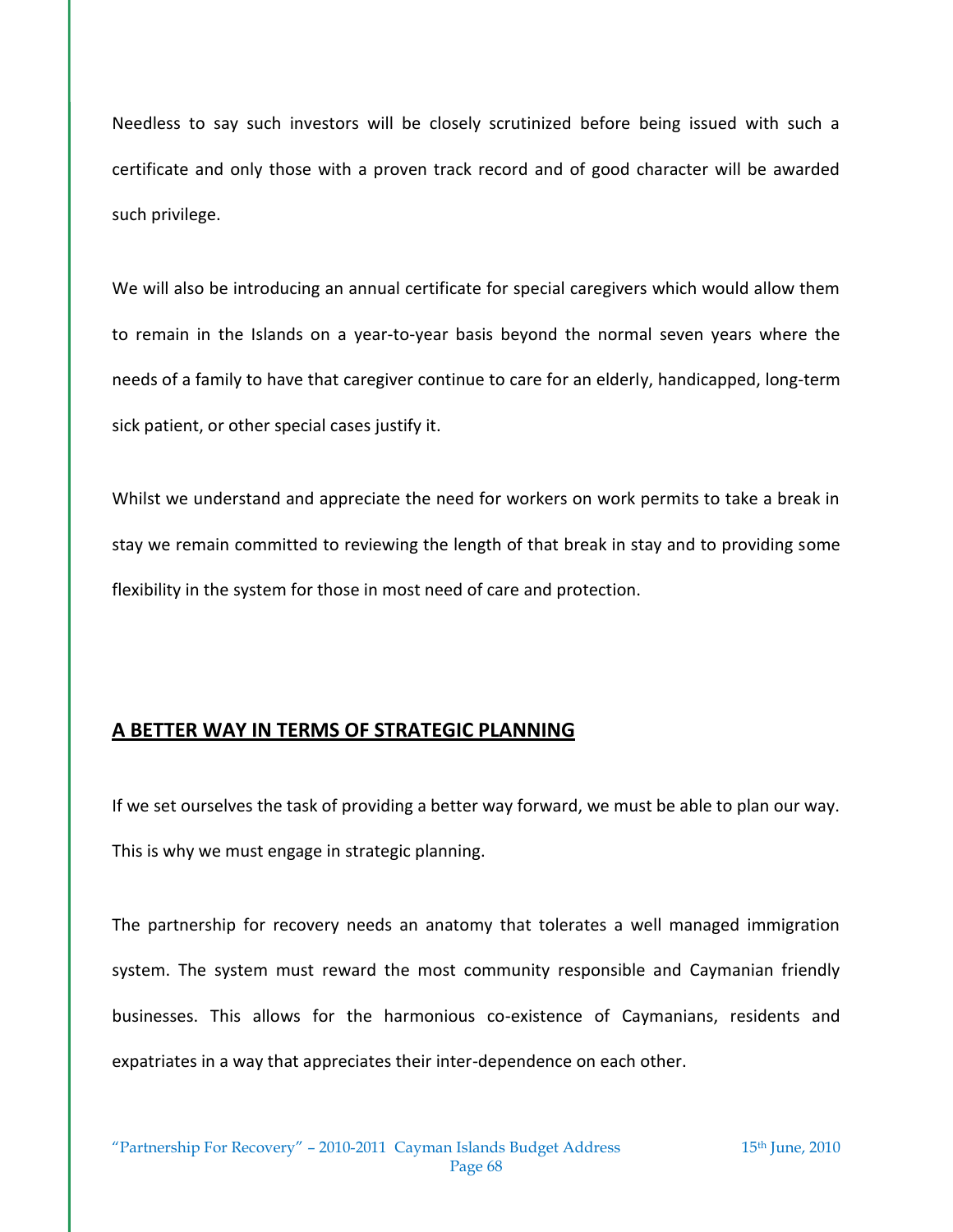The Islands' first ever 20 year national strategic plan, a result of the National Planning Initiative, will be presented to this Honourable House by the end of the 2010/11 fiscal year. As mentioned, the Plan will be the first official document to holistically address the Islands' economic, socio-cultural, physical and environmental opportunities and challenges from a longterm perspective.

It will be the first time we embrace and learn from the future. The Plan will be the blueprint of a future full of hope and opportunities and void of challenges for present and future generations. The Plan will detail the steps necessary for us to backtrack from the future to the present in order to build that future that we as a nation have agreed upon. None of us has a crystal ball to see 20 years hence and that is why the Plan will be designed to allow for modifications based on changing situations.

An important part of the strategic plan is to give Cayman a chance to properly discuss the opportunity of whether we embark on a sensible plan of public transport for this country and that includes involving those who are now the operators of the business as true partners in the business. This could be a chance for us to set the future right. Can we afford to build as many roads? Does everyone here need to own two cars? Does every maid need to have a car? These are valid questions that must be assessed and answered. We need to utilize our funds better. We must come to grips with the reality that we cannot continue to build new roads at a rate that challenges our availability of funds. We need a proper Public Transport Plan, that's important.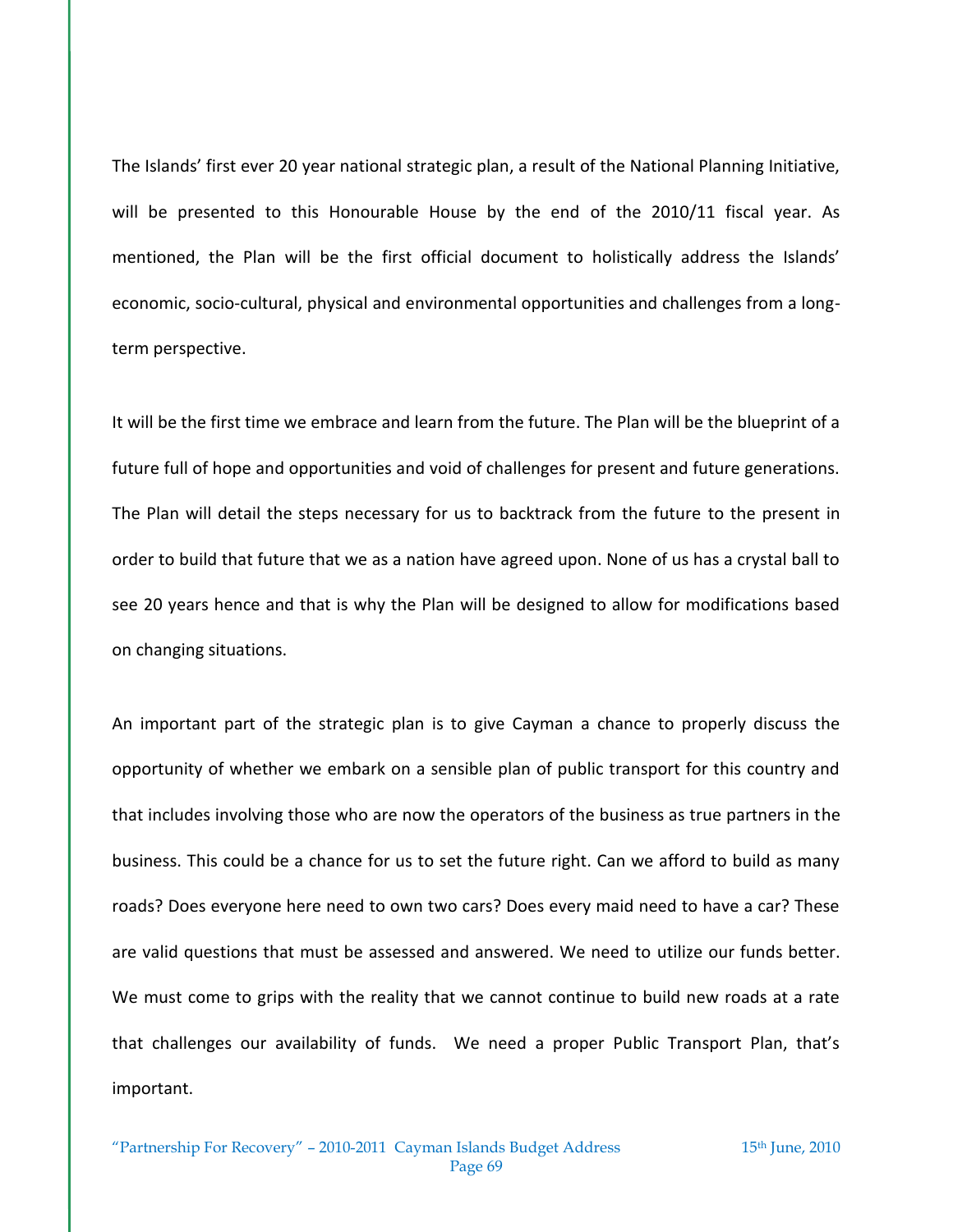As we embark on the journey to this bright new future, a future with a  $21<sup>st</sup>$  Century educated workforce to take advantage of full employment opportunities; a future with minimal crime so that public funds can be spent more wisely; a future where the natural environment is empowered to protect our biodiversity; a future where Caymanians' identity is appreciated socially and culturally; a future where the physical environment is the envy of the region. All of these futures can simply be amalgamated into one – the future of the *Common Good.*

This is the future that my Government envisions for its people and even though we have had some setbacks, we still have much to save – the Plan will provide us with the tools to enable and facilitate this bright new future.

I invite each and every person living here to join the Government on this exciting journey into the future of the *Common Good.* This is not a future of the unknown; we as a people have decided what future we want, so the road is clear, but there will be hills and valleys that we have to navigate carefully.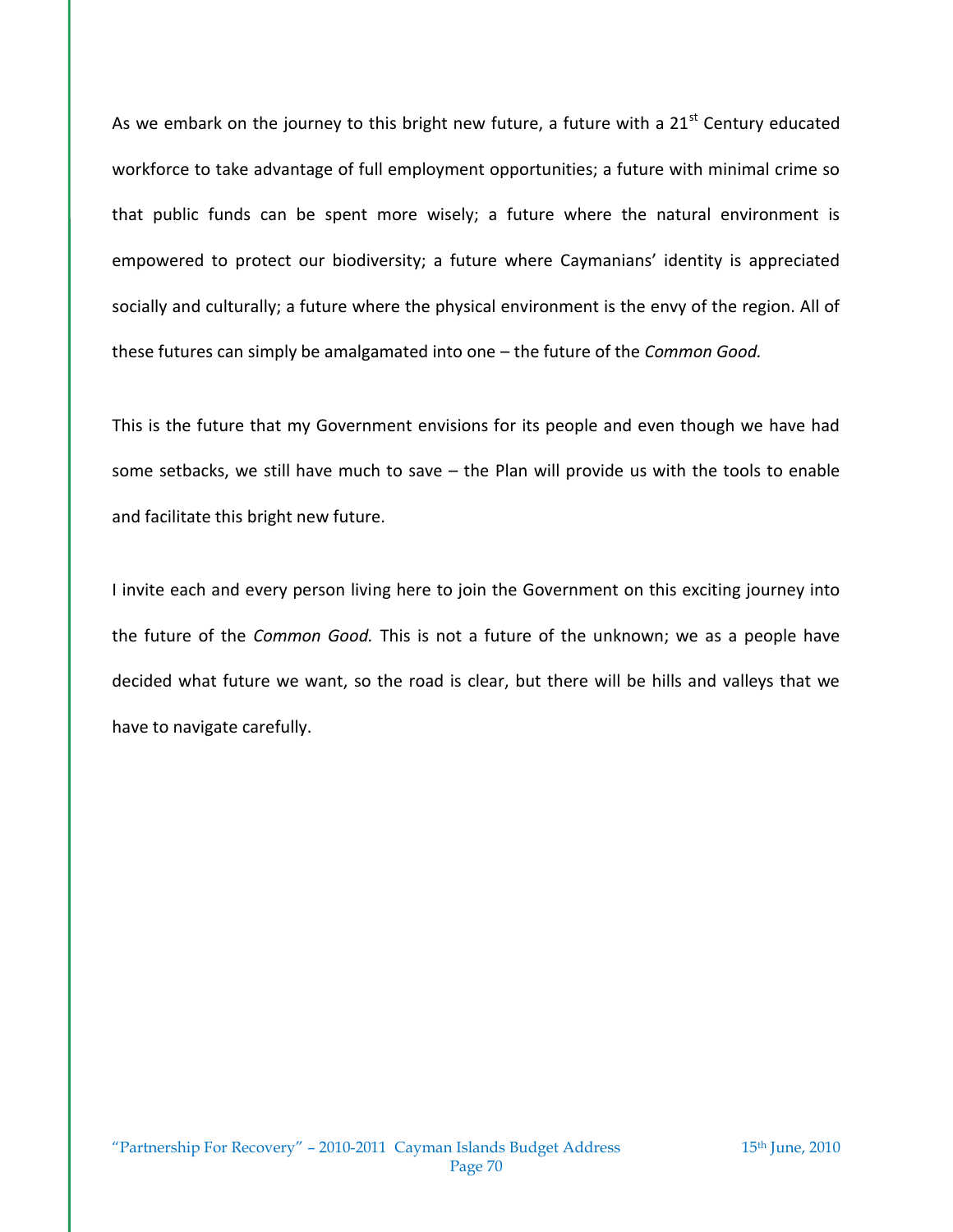## **Safety and Security**

Madam Speaker, while we must be concerned about economics, our Government has also been concerned about our safety and security in that regard, in the face of the challenges our Islands are experiencing, steps taken by the Commissioner is moving in the right direction.

There is much work to be done- but let no one feel that this administration will be lackadaisical. We found a bad situation and call upon our community to continue to do their part in giving any information to the authorities.

We have funds in place to put the CCTV system in place and while our strategies will take some time to implement, we are sure it will strengthen safety and security in these islands. There are too many challenges in that regard.

## **CONCLUSION**

In the introductory remarks, I spoke of this occasion being a piece of history, given that it is a first for a Minister of Finance. This comes just after our first year in office. And as mentioned, the journey began in the midst of a World economic recession that persisted longer than expected. But our focus is on economic recovery that is predicated on the back of a homegrown programme through partnerships for recovery.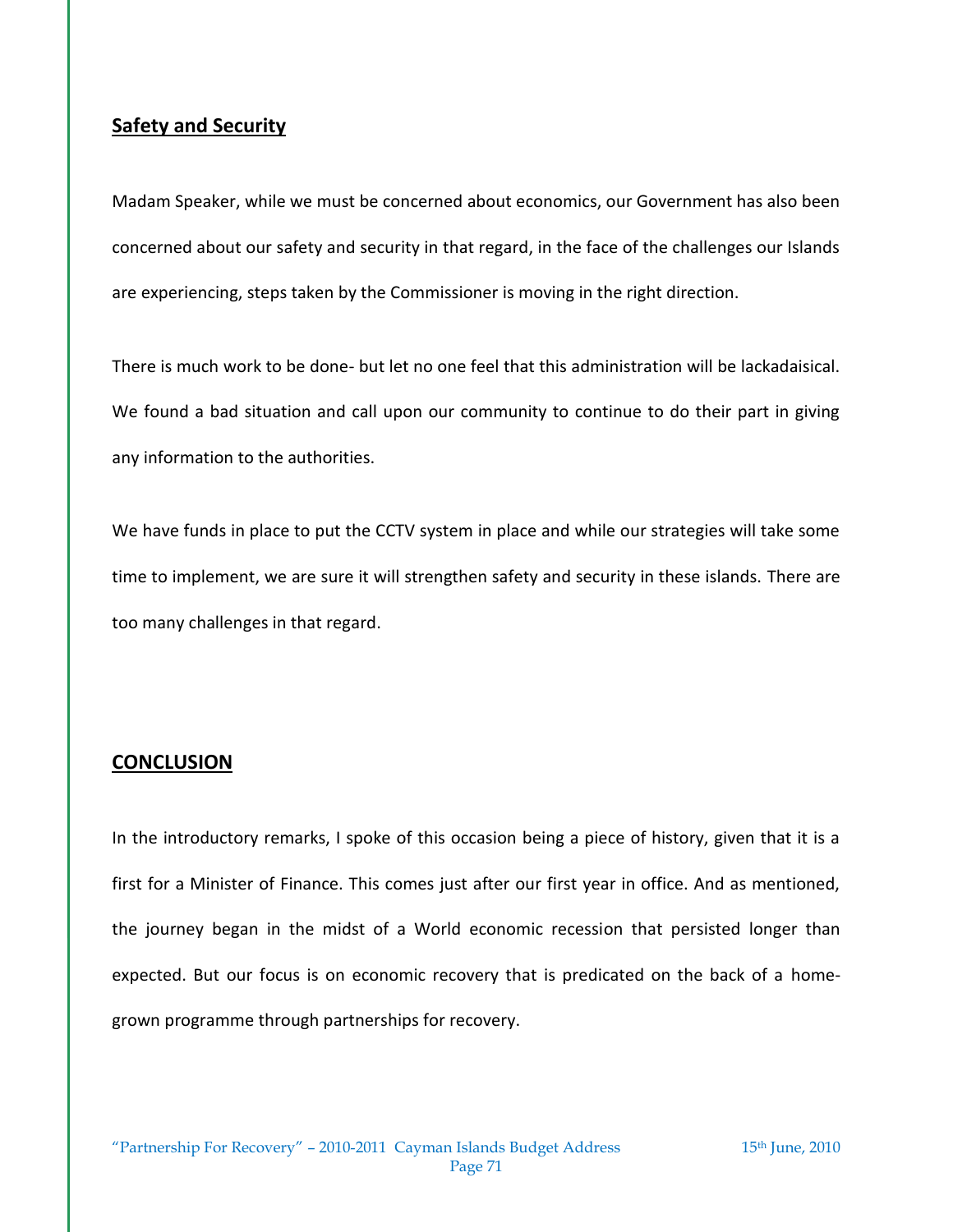The growing optimism is strengthened by gathering evidence of a World economy that is past mid-night and heading for dawn. We welcome the light, but we must enhance the conditions for that light to create life in our economy, to reflect change in our society and to inspire hope in our politics.

This budget presentation is another step in the process of informing the people and to inspire them to work with the government to make a better way forward in pursuit of the common good.

Given the economic recovery mode we are in, the government is fully prepared to face problems and fix them in a spirit that invites greater partnership with the private sector and the people generally.

The shift in emphasis will not compromise the short or medium term economic objectives. Indeed we are advocating that as the economy is driven by private-sector led growth, the government's relative share of the economy would naturally decline. This would leave the government to concentrate on doing what it does best, in the provision of services to the public.

As part of the better way forward, the UDP Government successfully had the Cayman Islands removed from the OECD's grey list and onto its white list by negotiating and signing Tax Information Exchange Agreements as the OECD required for us to be on the white list.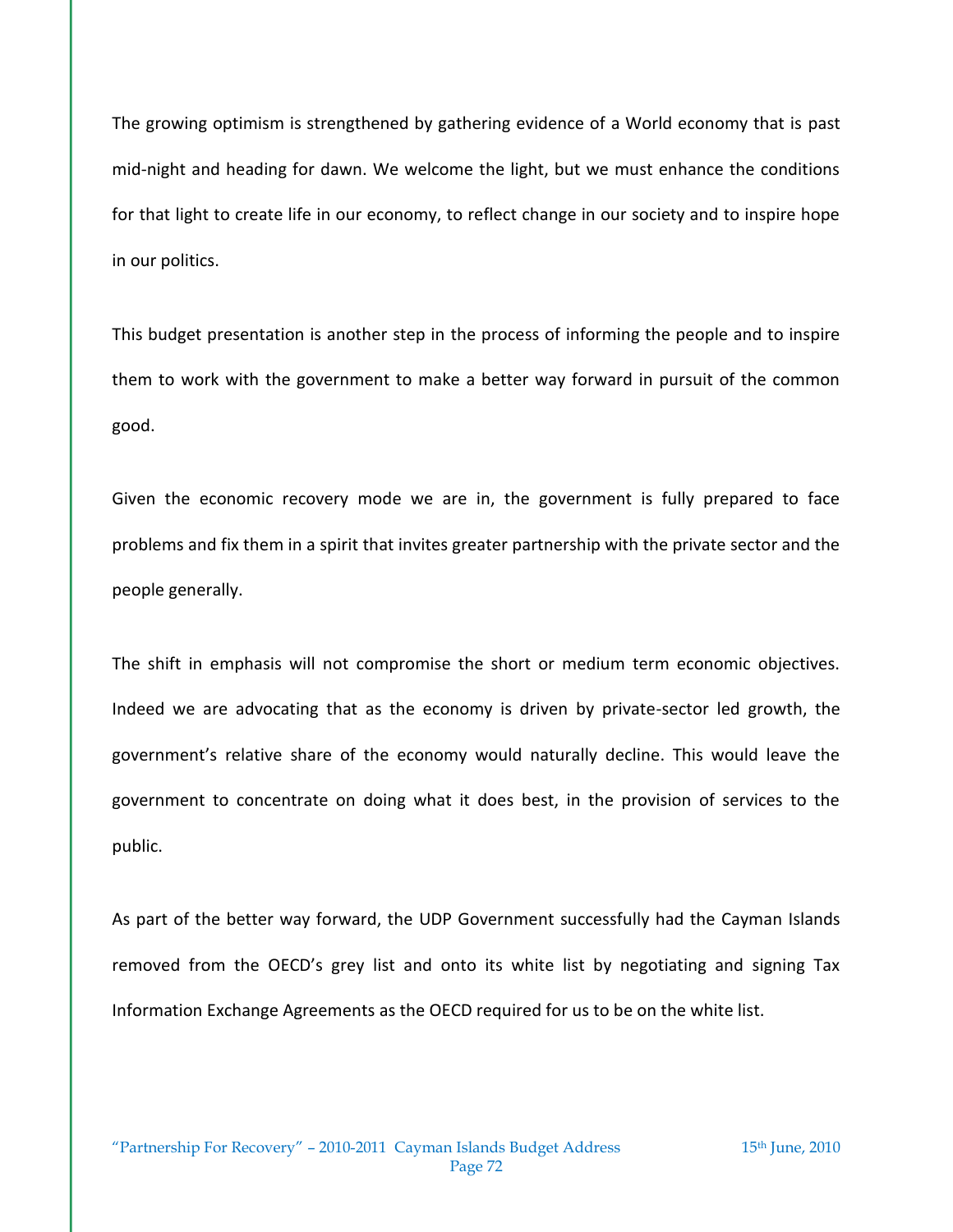Since coming into office just over a year ago, we have signed 10 TIEAs which is more than the 8 TIEAs signed by the previous Government. To date, the number of signed TIEAs is 18. We have most recently signed a TIEA with Germany and we have concluded negotiations with Japan. Next week the Government is scheduled to sign a TIEA with another major country: Canada.

Madam Speaker, it should be made clear that these agreements are immensely import to our financial industry. Information did come to us from the private sector that while we were on the grey list, this island lost business, so now each agreement that is signed means an increase in business for our financial industry.

We have worked tirelessly into the long hours of the night and wee hours of the mornings and I confess I was discouraged at times as we were pounded by opposition and those whom were supposed to work with us, found time to put obstacles in our path. Throughout this past year we did well in the face of those troubles.

- **1.** We have issued directives to the Immigration Department that make the Cayman Islands a more competitive financial centre and emphasized the need for our immigration regime to be more business friendly.
- **2.** We issued a directive that certain businesses are reserved for Caymanians only. Examples of such business are trucking, commercial fishing, painting, auto repair, radio stations, electrical and plumbing, air conditioning, water sports, office supplies, beauty salons and real estate businesses, security companies, transportation to name just a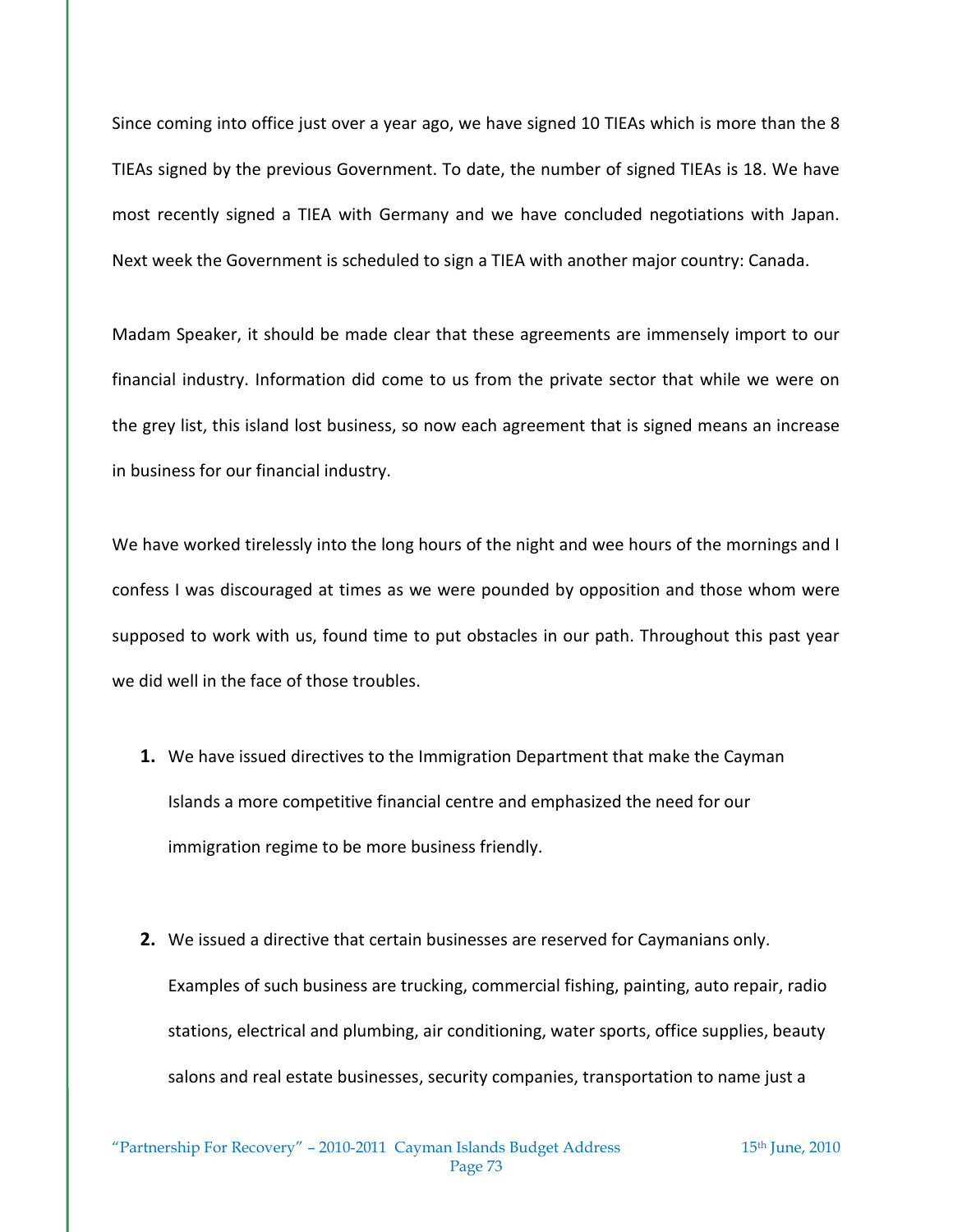few. The directive awaits a revision to the Trade and Business Licensing Law, but the board has been made aware of this directive and will not grant any such license at this time.

- **3.** We have promoted inward investment in the Cayman Islands and now a major Chinese company is looking at investing here. And we have had talks with a firm interested in the former Hyatt Hotel property.
- **4.** We established the National Investment Council and the Department of Commerce and Investment to facilitate more business investment.
- **5.** An agreement was signed for the construction of two cruise ship piers.
- **6.** A multi-destination tourism partnership with Cuba was re-established. This partnership is going to prove important to the future of our tourism industry.
- **7.** We re-established the defunct Tourism Advisory Council.
- **8.** There is now new management at the Turtle Farm.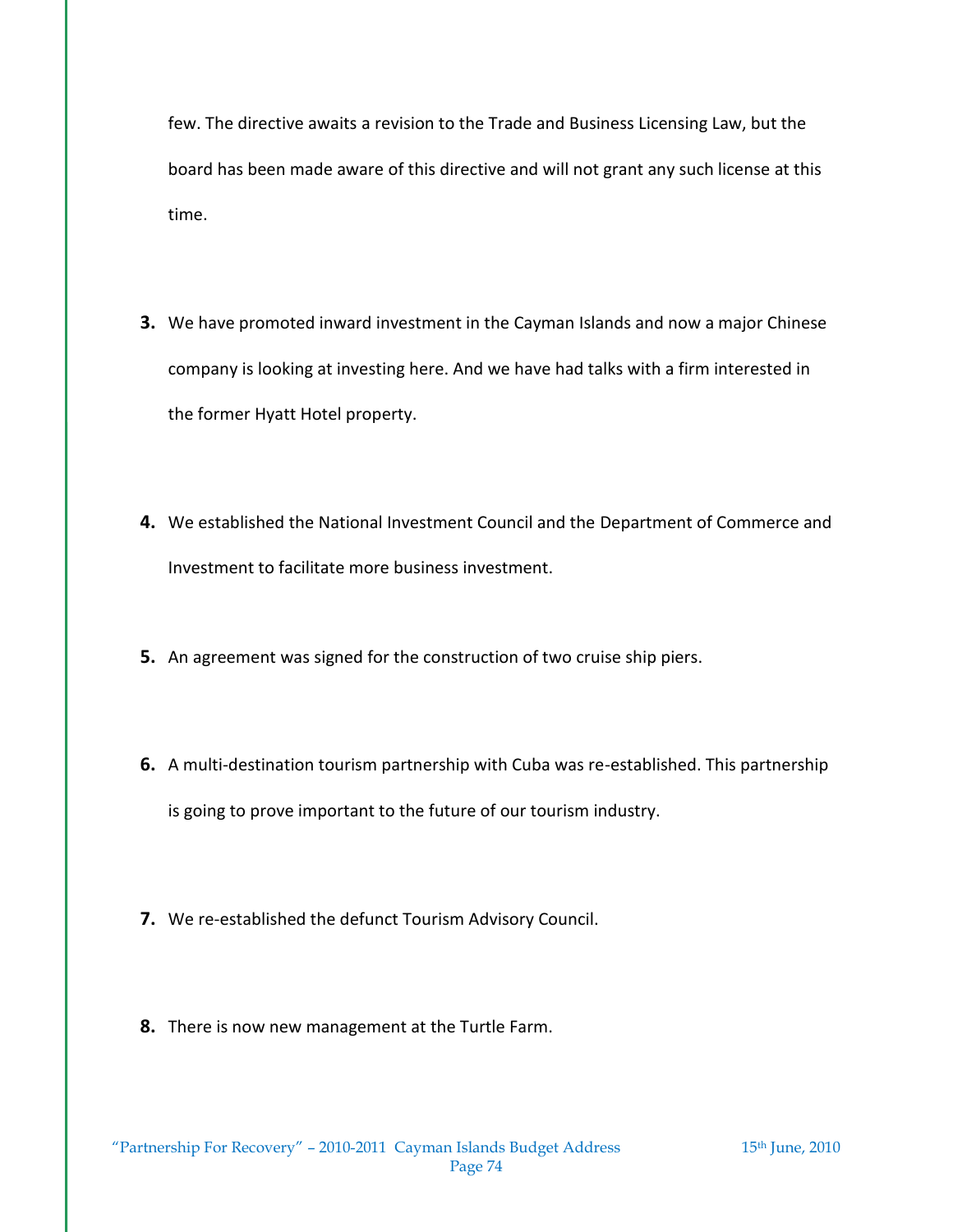- **9.** We signed an agreement that will facilitate the establishment of medical tourism and provide tertiary medical care for Caymanians.
- **10.** An HPV vaccine programme was launched.
- **11.** A Cancer Registrar was appointed.
- **12.** We made an agreement with the HSA for a resident cardiologist to join their staff complement.
- **13.** Public Consultation began on the proposed National Conservation law.
- **14.** Financial, and in some cases logistical, support was provided to a number of international sporting events such as CARIFTA; support was also provided to the Cayman Open 2010 Squash Tournament, Cayman Islands Sailing Club's Race Cayman 2010 and the NORCECA beach volleyball championships.
- **15.** We restructured secondary education to all-through high schools.
- **16.** The first initiative of the National Employment Passport programme was launched with Passport to Success for young people.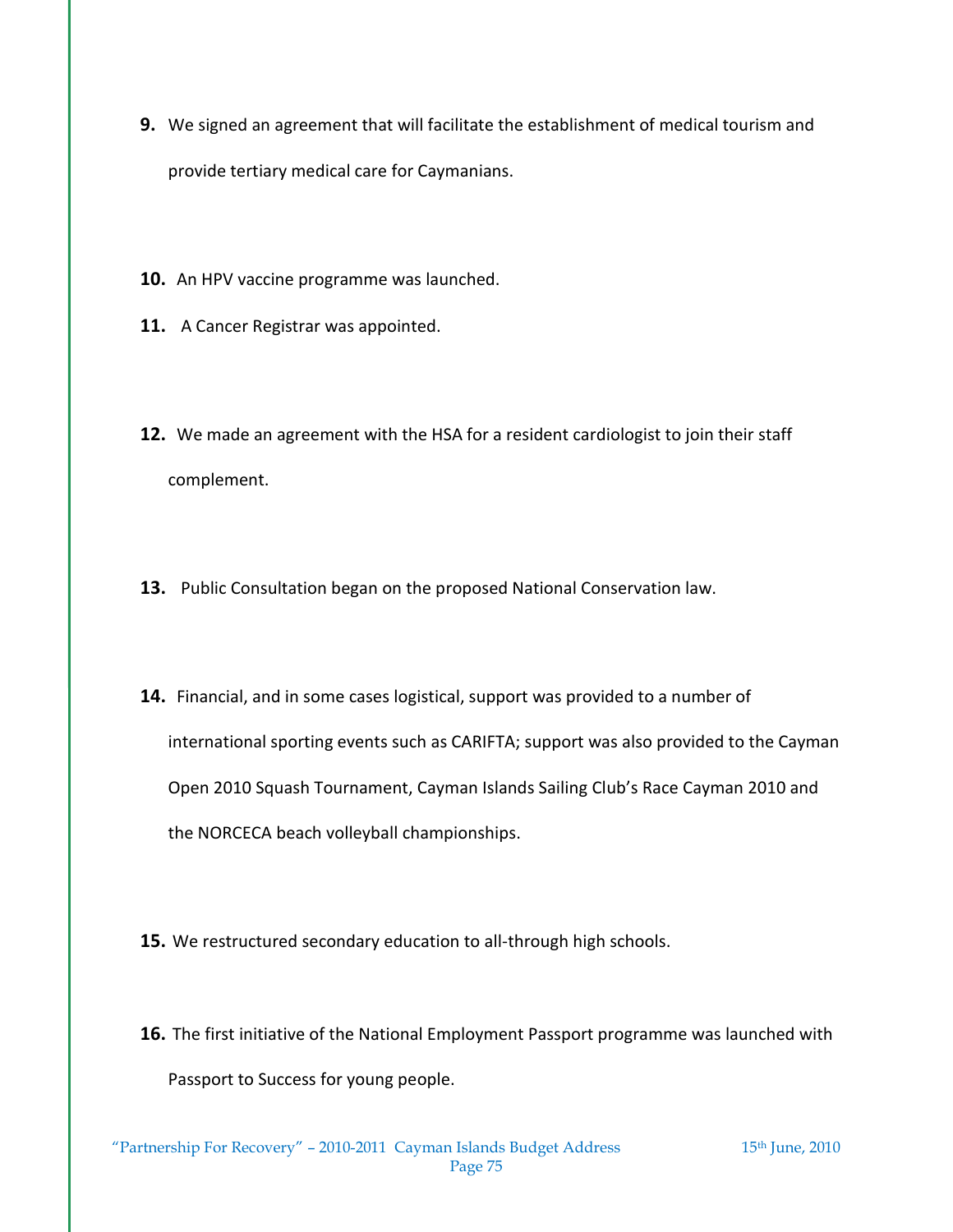**17.** A health check of the education system was conducted.

- **18.** Educators' Appreciation Month events were held.
- **19.** The University College of the Cayman Islands was stabilized and a new college president appointed.
- **20.** We established the Principals' Consultative Council that will channel feedback from educators and recommend initiatives to the Ministry of Education.
- **21.** We managed the crisis surrounding the unplanned, unfunded, and unfinished high schools.
- **22.** We began the restructuring of the National Pensions and Labour Relations offices.
- **23.** We fully started the low cost housing programme in East End and West Bay.
- **24.** We have expanded and renovated the Golden Age Home for senior citizens.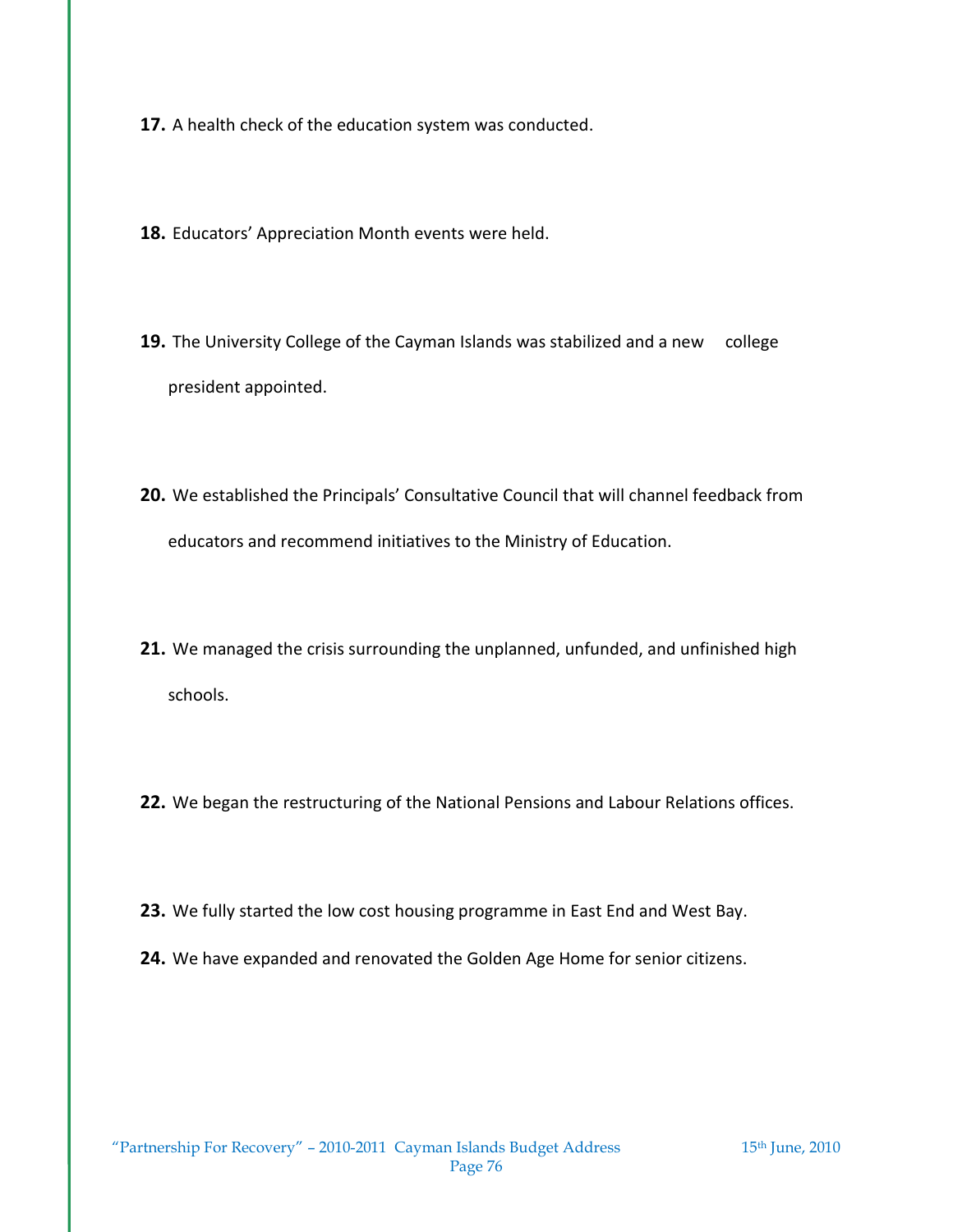- **25.** The Young Parents' Programme, the National Parenting Programme and Women's Resource Centre were integrated as the Family Resource Centre which has eliminated duplication of some services.
- **26.** A Youth Therapeutic Programme was established at Bonaventure House for young people with behavioural problems.
- **27.**The construction of the Government Offices Accommodation Project continued and is due to be completed in the first quarter of 2011.
- **28.**The method of damage assessment under our Caribbean Catastrophe Risk Insurance has changed to a per square kilometre basis – which mean, in effect, that each of our three Islands will be assessed individually, which increases the likelihood of a pay-out if we were unfortunate to suffer disaster.
- **29.**A nation-building programme was started that assists children and youth programmes.
- **30.**The government assisted the economic recovery effort with a 10 million dollar injection into the Cayman Islands Development Bank.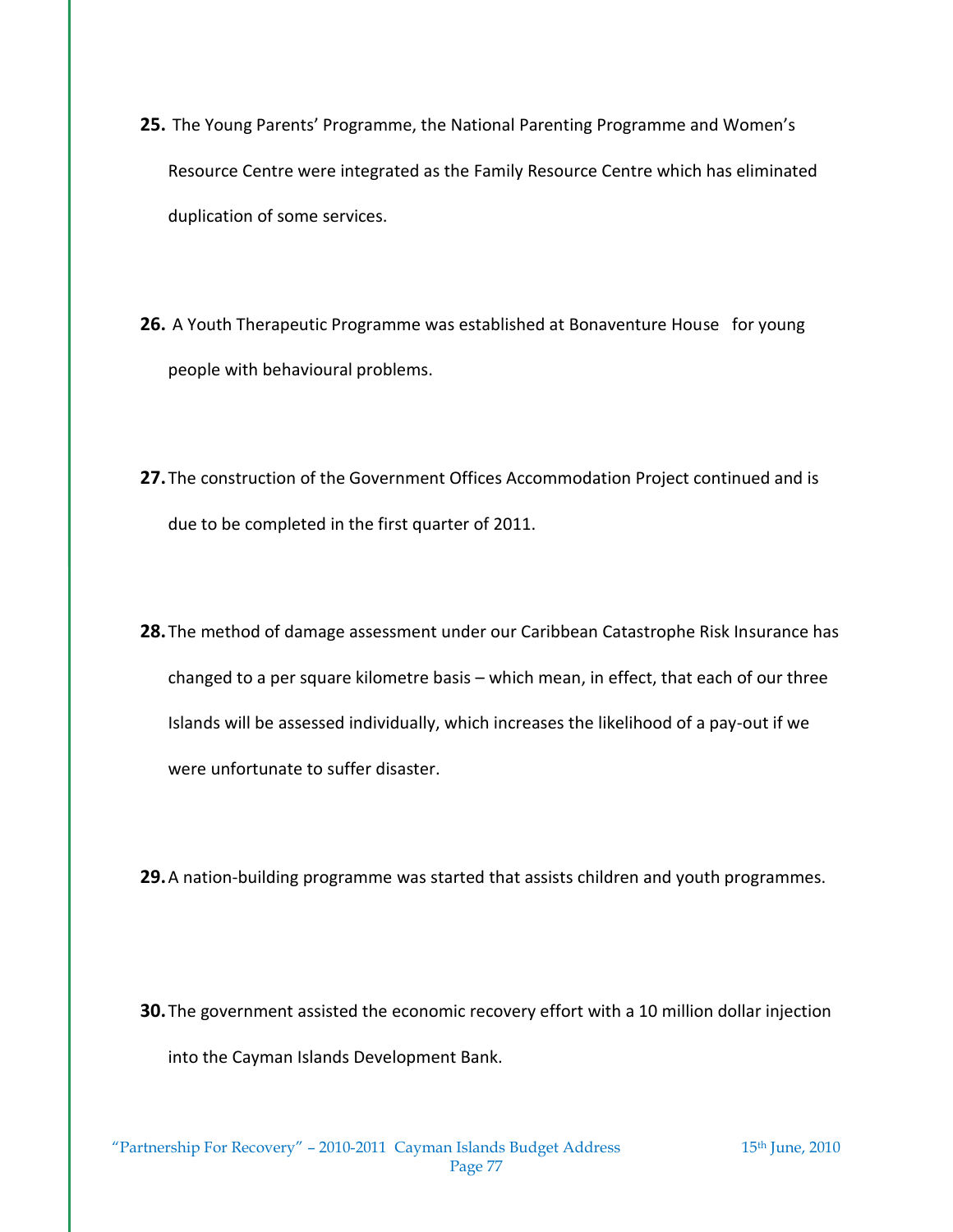- **31.**We stimulated economic activity by facilitating the construction of condos on Seven Mile Beach.
- **32.**We employed 700 people with the Pride Clean Up Programme.
- **33.**We reimbursed small Caymanian businesses that lost money in the Matrix fiasco.
- **34.** A new scrap metal programme was started. We contracted to remove over 6,000 tons of baled scrap metal from the George Town landfill and tendered for all remaining scrap in the three Islands, cleaning up 15 acres at the landfill.
- **35.**We acquired property to house the Watering Place Post Office that was destroyed by Hurricane Paloma.
- **36.**We resurfaced **90** district roads.
- **37.**We commenced construction of MRCU hangar.

**38.**We acquired road-building equipment for Cayman Brac and Little Cayman.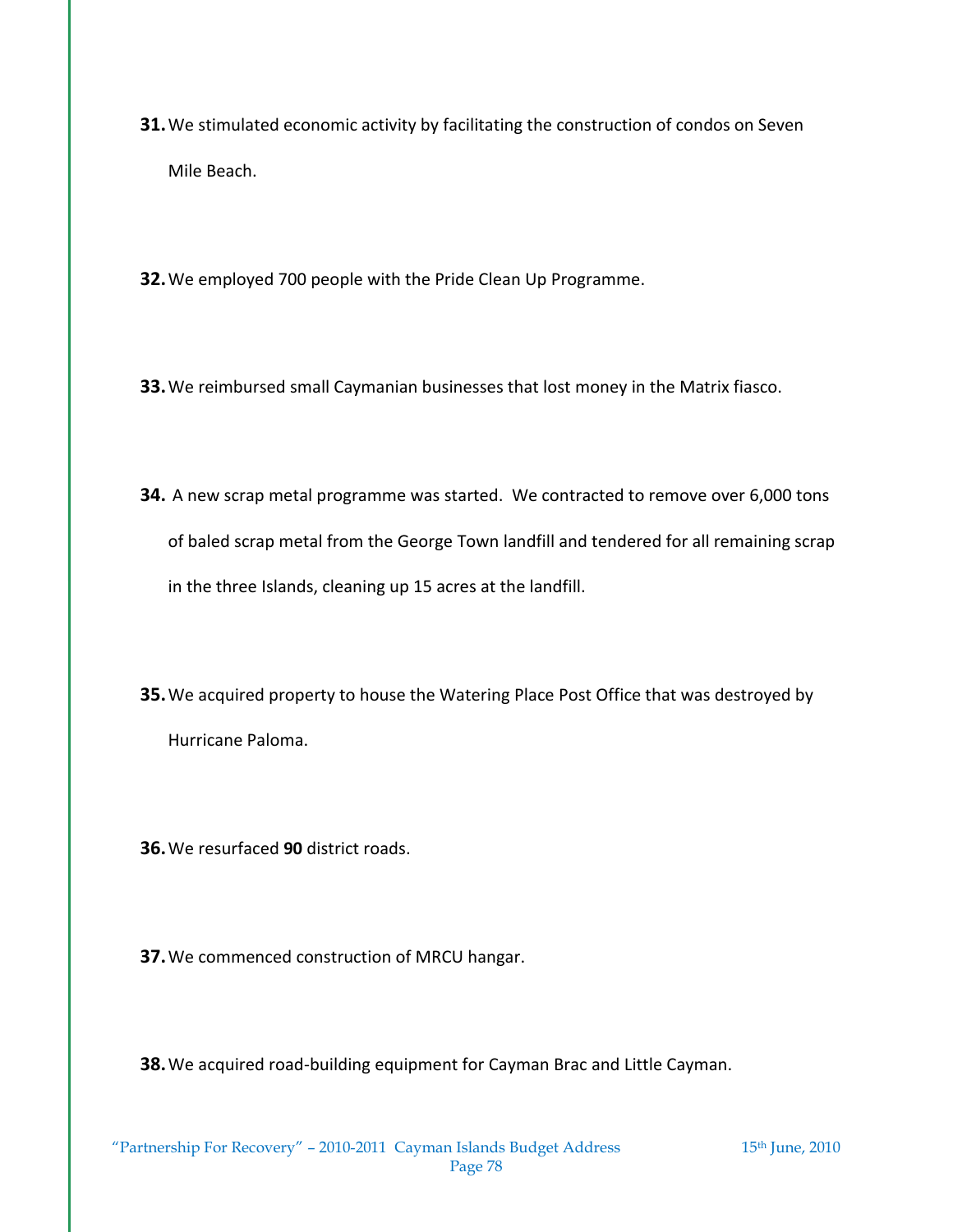**39.**We upgraded public beaches including Smith Cove and Coe Wood Beach.

**40.**Public consultation of the Draft Prevention of Gender Discrimination Bill 2010 was undertaken.

**41.** Completed the East End retaining wall.

**42.**Created the Cayman Islands National Weather Service.

**43.**And we set up Ministerial Councils for Tourism and E-business, Waste Management, Telecommunications

Madam Speaker, I would like to take this opportunity to offer a special word of thanks to His Excellency the Governor, Mr. Duncan Taylor, for his great assistance in organizing meetings, in particular those which took place last week, and for having accompanied me to meetings with the FCO in London.

Madam Speaker, it would be remiss of me not to offer a word of thanks to the hard working members of the Ministry of Finance, Tourism, and Development; to the members of the various Government Boards and private citizens who have given up their time for the good of this country without pay; to members of the Tourism Advisory Council; members of the PFI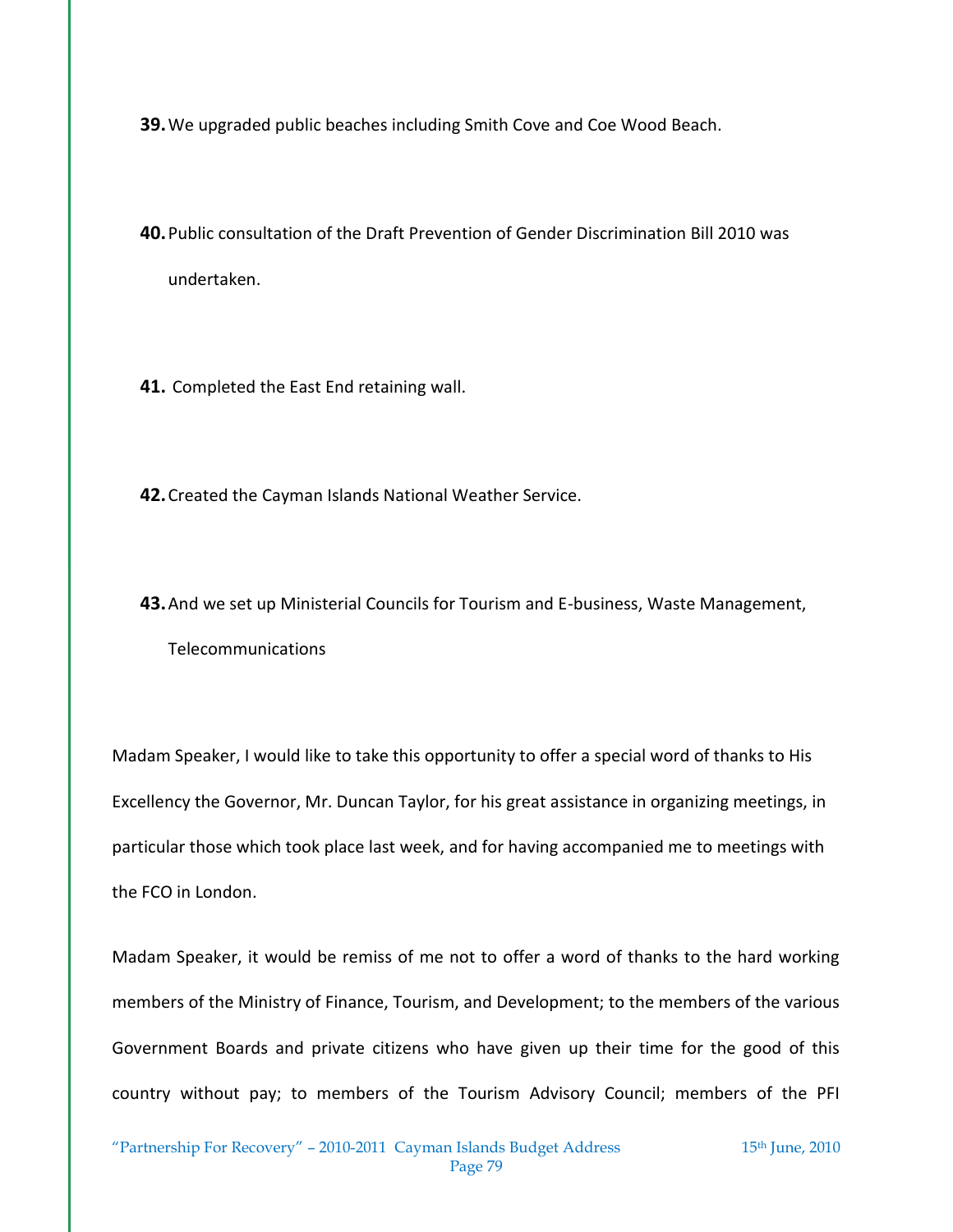Committee; members of the Financial Services Council members and of the National Investment Council, just to name a few.

I want also to personally thank my elected colleagues who have worked extremely hard over the past months, through the days, nights and weekends to help bring us to this point.

Madam Speaker, from the government's budget and the financial services industry to tourism to the needs of our children and our elderly, the UDP Government is taking care of the people and protecting the interests of the Cayman Islands.

The UDP Government continues to move forward on a path of economic recovery to achieve sustainable growth in which businesses can flourish and people have decent jobs.

Let's keep our heads up high. Let's put our hearts and minds to recovery. Let's work together to secure our children's future. And in the spirit of unity:

"Let us climb towards the peak in search of the light, knowing that our destiny will be determined by our foresight, a partnership for recovery would bring the sense of unity we seek, so march on both the strong and the weak."

One quote from His Majesty the late King George 6th in his famous1939 New Year's message, is appropriate: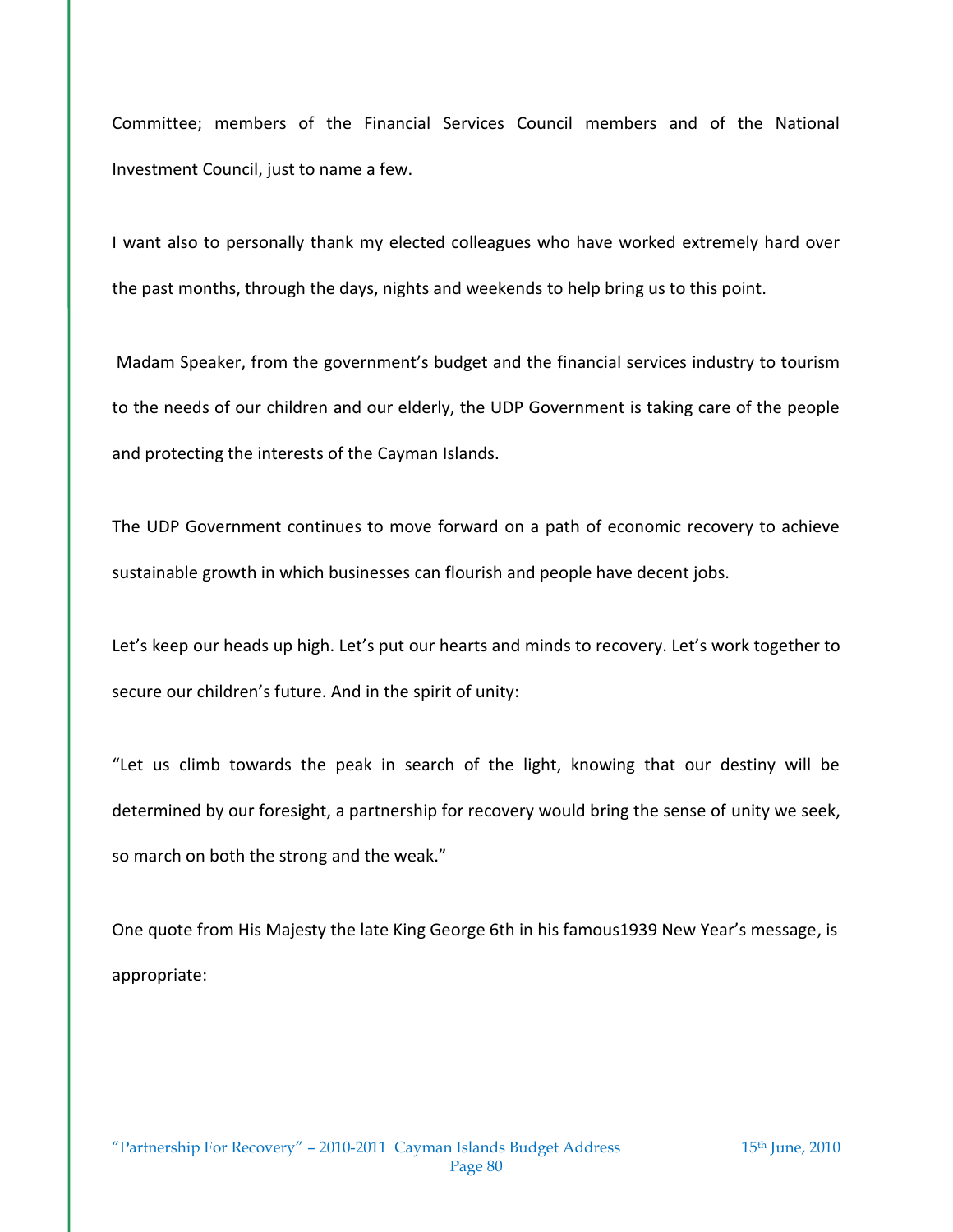"And I said to the man who stood at the gate of the year: Give me a light that I may tread safely into the unknown. And he replied: Go out into the darkness and put your hand into the hand of God. That shall be to you better than light, and safer than a known way."

Madam Speaker, let us start a true "Partnership for Recovery".